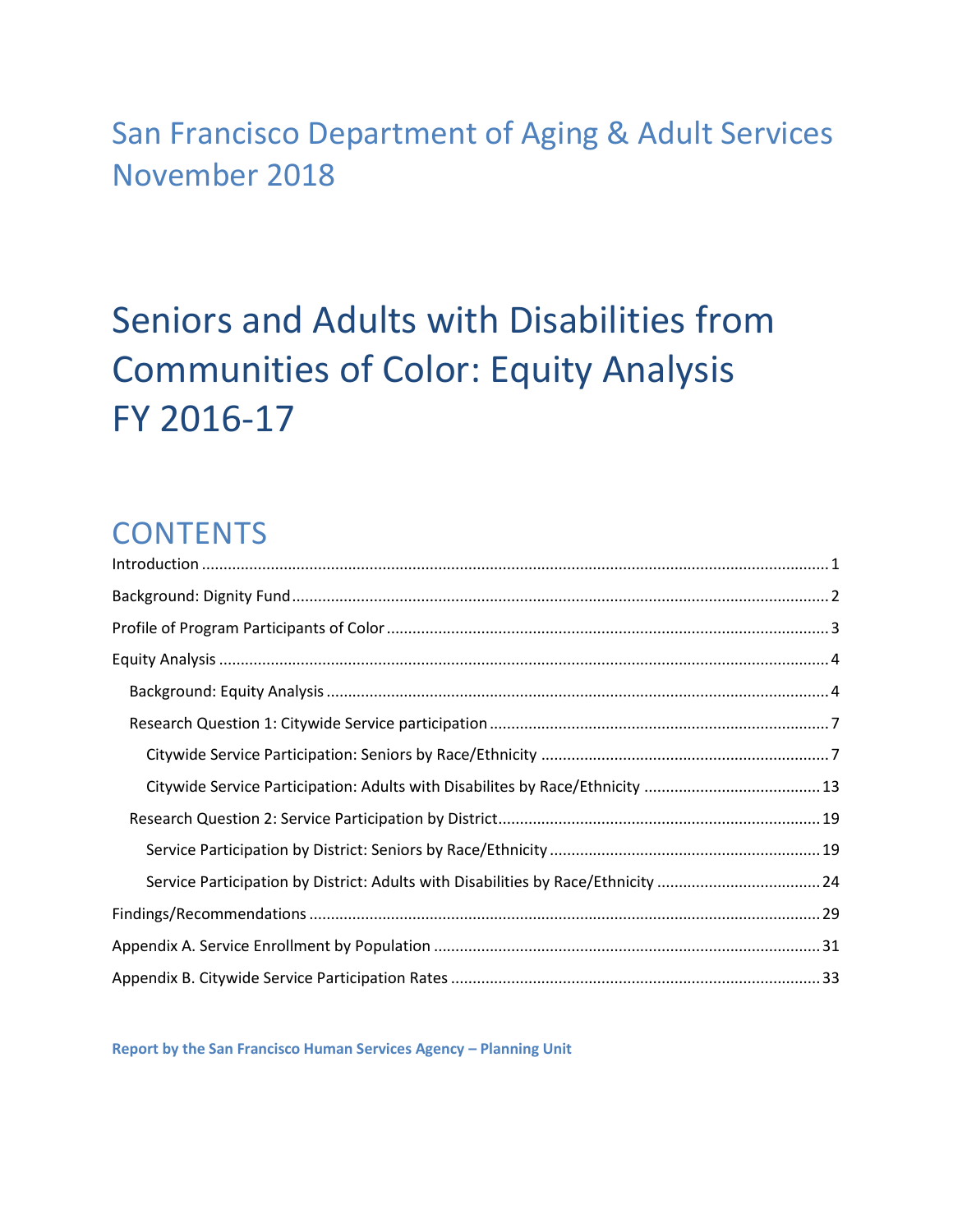## <span id="page-1-0"></span>INTRODUCTION

In November 2016, San Francisco voters passed legislation to establish the Dignity Fund, creating a protected funding stream for social services that support seniors, adults with disabilities, and their caregivers. As part of the Dignity Fund charter amendment, a planning and funding cycle was instituted that begins with a community needs assessment to support a subsequent four year funding plan. Both the funding and planning processes are managed by the Department of Aging and Adult Services (DAAS), the City agency tasked with administering social services to these populations.

DAAS completed the first Dignity Fund Community Needs Assessment (DFCNA) in Spring 2018. A key component of the DFCNA was an equity analysis to evaluate service utilization and resource distribution throughout the city; in particular, this equity analysis was focused on evaluating how services are (or are not) accessed by communities that have historically faced systematic barriers that inhibit opportunities and limit service utilization. One element of the equity analysis was a review of service utilization by communities of color. The DFCNA analysis, which examined rates of service participation of non-White San Franciscans in aggregate, was an important starting point for understanding the needs and barriers to access that characterized service engagement among clients of color as a whole.

This report replicates the DFCNA analysis of communities of color in greater detail, delineating service utilization trends by racial and ethnic groups and comparing them to trends among the general client population. This approach supports a more nuanced understanding of the variation in service need and access experienced by DAAS's diverse non-White clients—chiefly, Asian/Pacific Islanders, Blacks and African-Americans, and Latinos.

Key findings from this analysis include:

- **While people of color access services at a higher rate than the overall population, there is considerable variation in service participation across individual racial or ethnic groups.** For instance, while Asian/Pacific Islander seniors access DAAS services at a rate 1.3 times more than that of older adults generally, Latino seniors access these services at a similar rate to seniors citywide.
- **African-American clients utilize DAAS services at higher rates than the overall client population.** African-American clients participate in services about 1.5 times more, reflecting the importance of these services in supporting this population to live and engage in community.
- **DAAS must improve engagement of Latino adults with disabilities and support their increased participation in services.** Latino adults with disabilities access services at a rate over two times lower than adults with disabilities citywide, far less than rates of service engagement among any other population of color.
- **DAAS should examine in greater depth the particular service needs and barriers to access of API senior and disabled clients.** While API clients are high utilizers of communal, site-based programs, they are far less engaged in more diffuse home-based services relative to the general client population. Further examination of these patterns may guide strategy to improve API participation in more home-based services.
- **Location of DAAS services is an important driver of trends in service participation by district.** Service participation rates tended to be consistently higher in the central part of the City (i.e., Districts 3, 6 and 8) and lower in outer districts (particularly Districts 2, 4, 9, and 11), even across racial and age groups. This consistency suggests the location of DAAS service sites and providers plays an important role in shaping rates of service engagement across city districts.
- **There is considerable value in analyzing data disaggregated by client race/ethnicity to inform decision-making about service development.** Aggregate analysis may obscure important nuances about service needs and barriers to access that vary across individual racial/ethnic groups.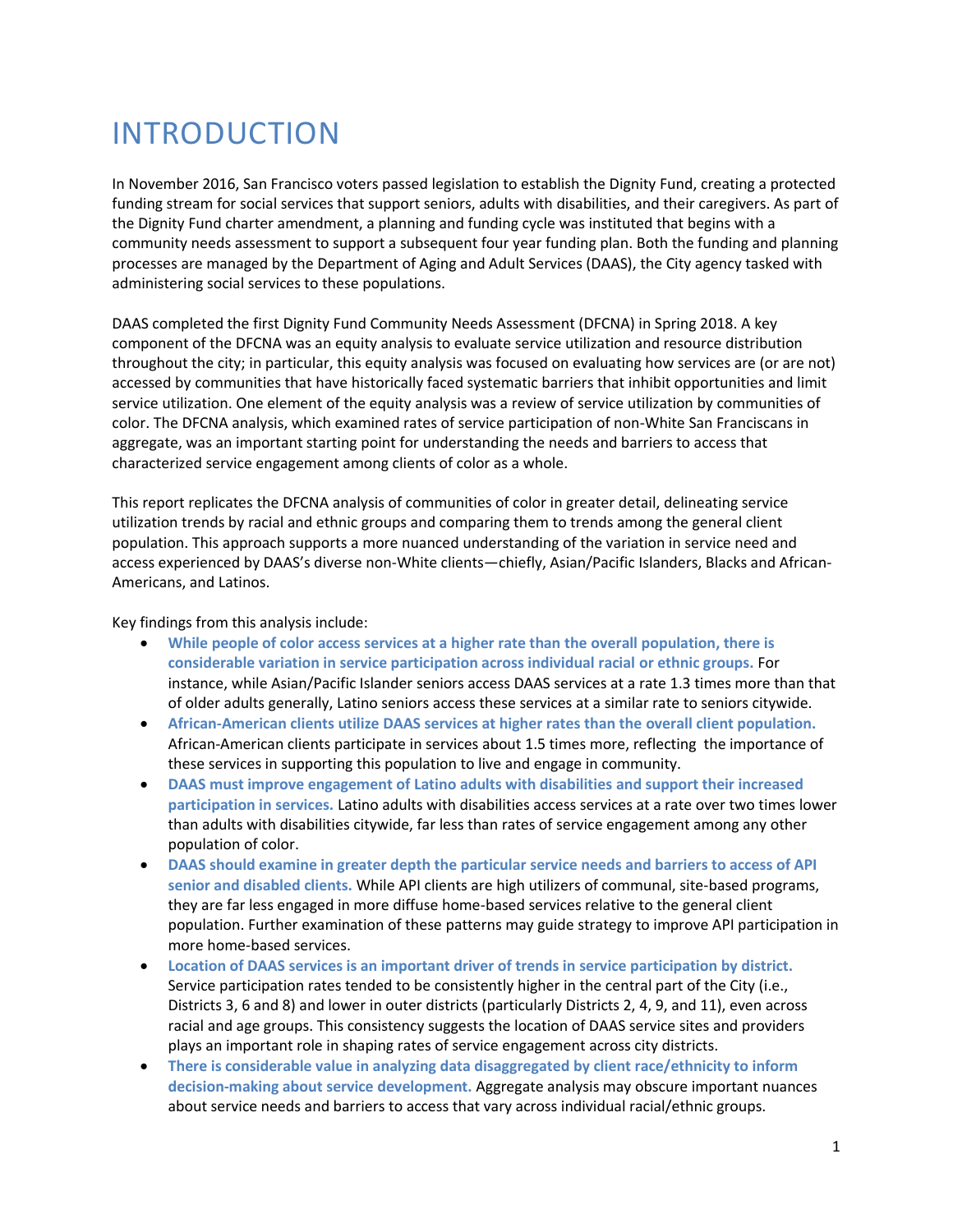## <span id="page-2-0"></span>BACKGROUND: DIGNITY FUND

#### **DIGNITY FUND COMMUNITY NEEDS ASSESSMENT**

The **Dignity Fund** was established via a charter amendment passed by San Francisco voters as Proposition I in 2016. The legislation contained three major components:

- **Protected funding**: Established a funding set-aside for services that support seniors and adults with disabilities to live in and engage with their communities. Based on existing funding levels, the setaside began with baseline funding of \$38 million, and the charter amendment requires the City to increase this funding by \$33 million over ten years.
- **Planning and funding Cycle**: Developed a four-year planning and funding cycle. The cycle begins with a Community Needs Assessment to assess needs and analyze equity in service provision. This assessment supports the subsequent creation of a funding plan that outlines how funding will be allocated over the next four years.
- **Oversight**: Created an Oversight and Advisory Committee to advise DAAS on administration of the Dignity Fund. This body is supported by a Service Provider Working Group that advises on the perspective and needs of community-based organizations that serve seniors and adults with disabilities.

The first Dignity Fund Community Needs Assessment (DFCNA) was completed in FY 2017-18. $^{\text{1}}$  This project involved extensive community outreach and engagement:

| <b>Community Engagement Method</b>                 | <b>Participation Levels</b>                         |  |  |
|----------------------------------------------------|-----------------------------------------------------|--|--|
| <b>Community forums</b>                            | 11 forums (one in each supervisorial district) with |  |  |
|                                                    | 462 attendees                                       |  |  |
| Focus groups with specific populations of interest | 29 focus groups with 282 participants               |  |  |
| <b>Population survey</b>                           | 1,112 responses from community members              |  |  |
| <b>Provider survey</b>                             | 266 responses service providers                     |  |  |

#### **FY 2017-18 DFCNA: Community Engagement**

 $\overline{a}$ 

A key component of this report was an equity analysis that examined service utilization rates of populations that have historically faced systemic barriers, including: communities of color, low-income, limited English fluency, isolation, and LGBTQ identification. All of this work supported a gaps analysis and several recommendations to improve service provision to older adults, people with disabilities, and caregivers in San Francisco.

The equity analysis examining communities of color was an important starting point for understanding the service utilization of non-White San Franciscans in aggregate. A recommendation from the DFCNA was that the Communities of Color equity analysis be replicated in greater detail to examine how service utilization among each of these racial/ethnic populations, individually, compares to that of the general client population. This report builds on the original analysis by delineating service utilization trends by racial/ethnic group to provide a more in-depth understanding of the variation in service need and access experienced by DAAS's diverse non-White clients—chiefly, Asian/Pacific Islanders (API), Blacks and African-Americans (hereafter referred to as African-Americans), and Latinos.

 $^{1}$  The full report and corresponding material is available on the DAAS website: http://sfdaas.org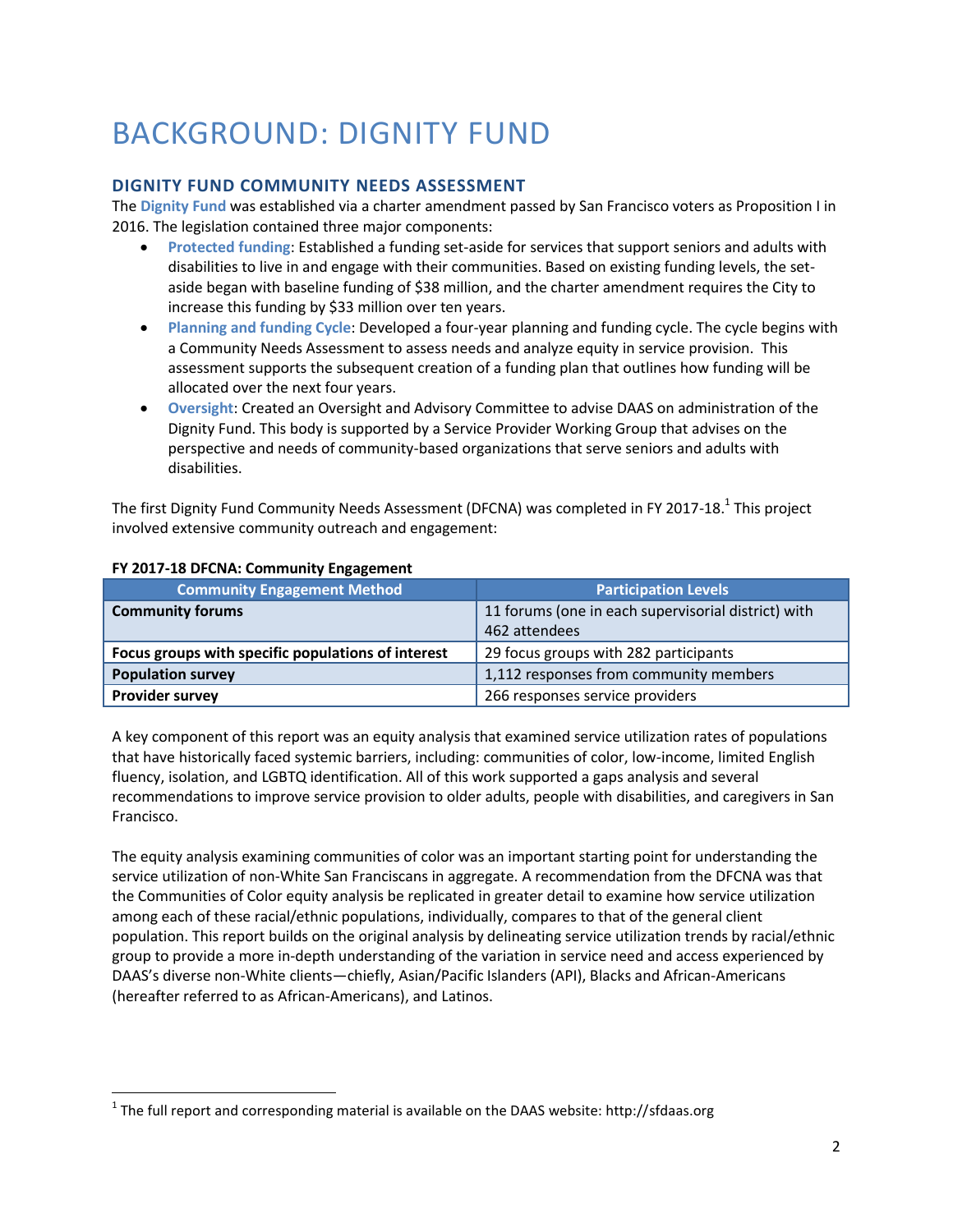## <span id="page-3-0"></span>PROFILE OF PROGRAM PARTICIPANTS OF COLOR

This section provides a brief overview of clients of color participating in community-based services funded through the DAAS Office on the Aging  $(OOA)<sup>2</sup>$ 

**The majority of OOA clients come from communities of color**. In FY 2016-17, **OOA served 24,829 unduplicated clients who identified as people of color**, approximately 72% of the overall client population. **In total, these clients of color account for 53,537 service enrollments** (a single consumer may enroll in multiple services). The most common services accessed are Community Service Centers, Congregate Meals, and Home-Delivered Meals. This is consistent with overall OOA trends; these are some of the largest services. More information on service enrollments is provided by client population later in this report.

29,892 of the clients OOA served in FY 2016-17 were older adults—22,653 of whom identified as people of color, about 76% of the senior OOA client population. That same year, OOA served 3,120 adults with disabilities under age 60, of whom 1,987 identified as people of color, about 64% of the disabled OOA client population.

The majority of senior OOA clients were API (54%), mostly Chinese. About 20% were White, 11% were African-American, 10% were Latino, and 1% identified as another race. Race/ethnicity data was missing or unknown for approximately 4% of older adults enrolled in OOA services.

Among OOA's younger adult clients with disabilities, API, White, and African-American clients were represented more evenly, each making up approximately a quarter of the population. Latinos accounted for another 10% of these clients, and 3% identified as another race. Race/ethnicity data was missing or unknown for about 10% of adults with disabilities enrolled in OOA services.



 $\overline{a}$  $2$  OOA accounts for the majority of DAAS funding for community-based services and client enrollments. Service providers utilize a shared database to input client demographic information and enrollment information.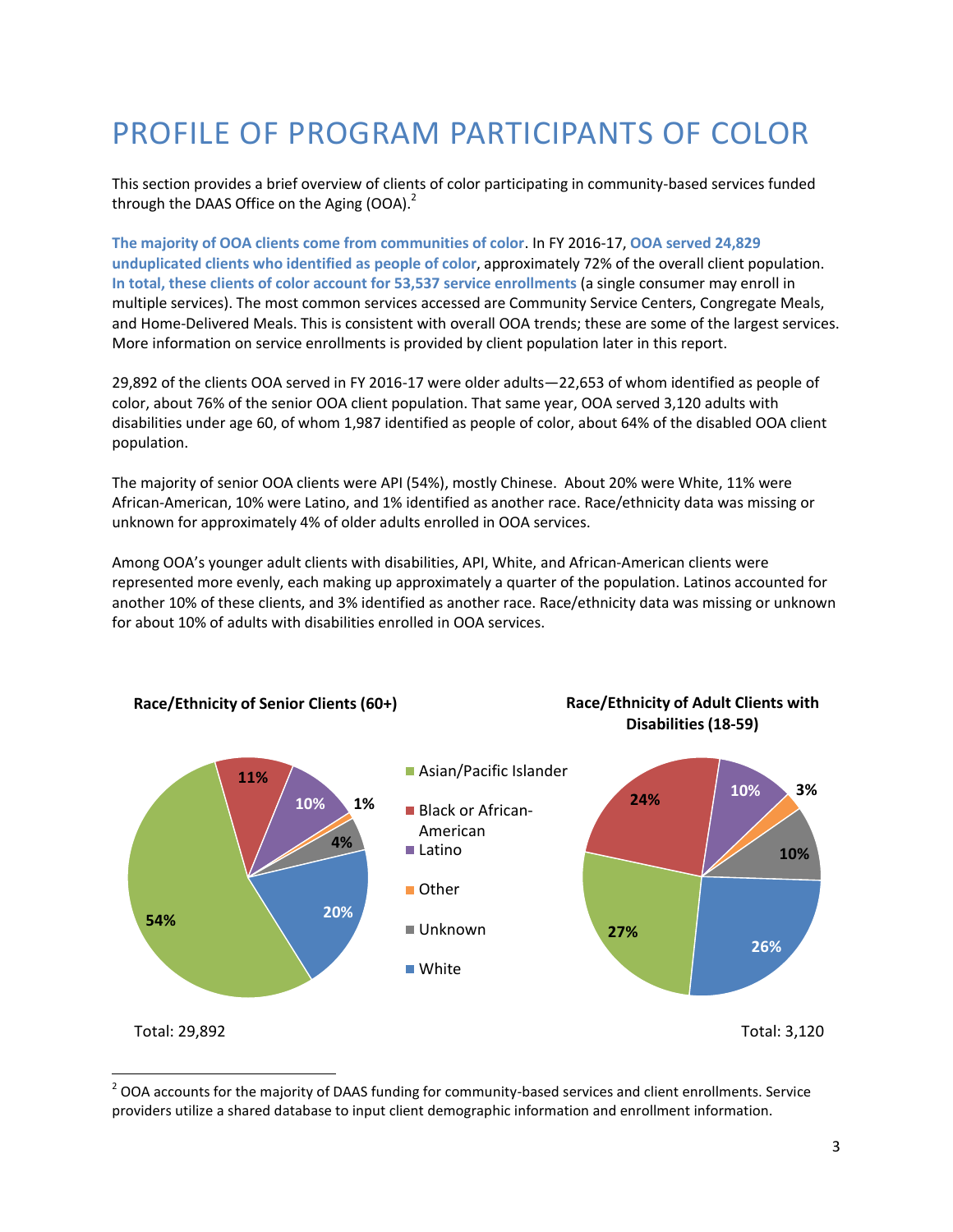## <span id="page-4-0"></span>EQUITY ANALYSIS

This section provides an update on the equity analysis focused on service utilization by older adults and younger adults with disabilities who identify as people of color.

## <span id="page-4-1"></span>**BACKGROUND: EQUITY ANALYSIS**

The Dignity Fund aims to serve all older adults and adults with disabilities in San Francisco. However, **some populations face systemic barriers to accessing services**, which can lead to inequitable distribution of services and resources and a disproportionately decreased level of access for those populations. Furthermore, an individual's environment and community (such as a district area) may be associated with systemic barriers leading to inequitable access to services.

The **purpose of the equity analysis is to establish and apply a set of standardized metrics that assess how resources are distributed among the city's seniors and adults with disabilities**. This helps DAAS evaluate how well it is serving the city's diverse populations, particularly populations with equity factors, and **identify possible disparities in service provision and utilization**. The analysis can be repeated in future years to assess how investments have impacted service access and utilization.

Three equity analysis questions were investigated in the FY 2017-18 DFCNA. This report provides an update on the first two equity analysis research questions: the first focused on analyzing service participation among populations that **experience systemic barriers** that can inhibit accessing of services and resources; and the second examined geographic variations in service participation among these populations to understand how client needs and resources are distributed by city district.

|     | <b>Equity Analysis Research Question 13</b>                                                               |                                                               |                                                                                              |  |  |
|-----|-----------------------------------------------------------------------------------------------------------|---------------------------------------------------------------|----------------------------------------------------------------------------------------------|--|--|
|     | Are populations with the presence of                                                                      | <b>Equity Factors</b>                                         |                                                                                              |  |  |
| iii | an equity factor utilizing services at<br>the same rate as the population<br>citywide?                    | •Low Income<br>• Social Isolation<br>•Communities of<br>Color | •Limited or no English-Speaking<br>Proficiency<br>•Sexual Orientation and<br>Gender Identity |  |  |
|     | <b>Equity Analysis Research Question 2<sup>4</sup></b>                                                    |                                                               |                                                                                              |  |  |
|     | How do service participation rates among populations of interest compare across districts in<br>the city? |                                                               |                                                                                              |  |  |

#### **EQUITY ANALYSIS METHODOLOGY**

 $\overline{a}$ 

Service participation rates are standard metrics designed to measure disparities between populations, and they do not describe the volume of individuals served. Service participation is calculated as outlined in the box to the right.

**Service Participation Rate per 1,000:**

# Clients Participating in SF DAAS Services x 1,000 # Eligible Population

 $3$  Image Credit: "Equity" by Laura Amaya from theNounProject.com.

<sup>&</sup>lt;sup>4</sup> Image Credit: "Community Mapping icon" by Iconathon from theNounProject.com.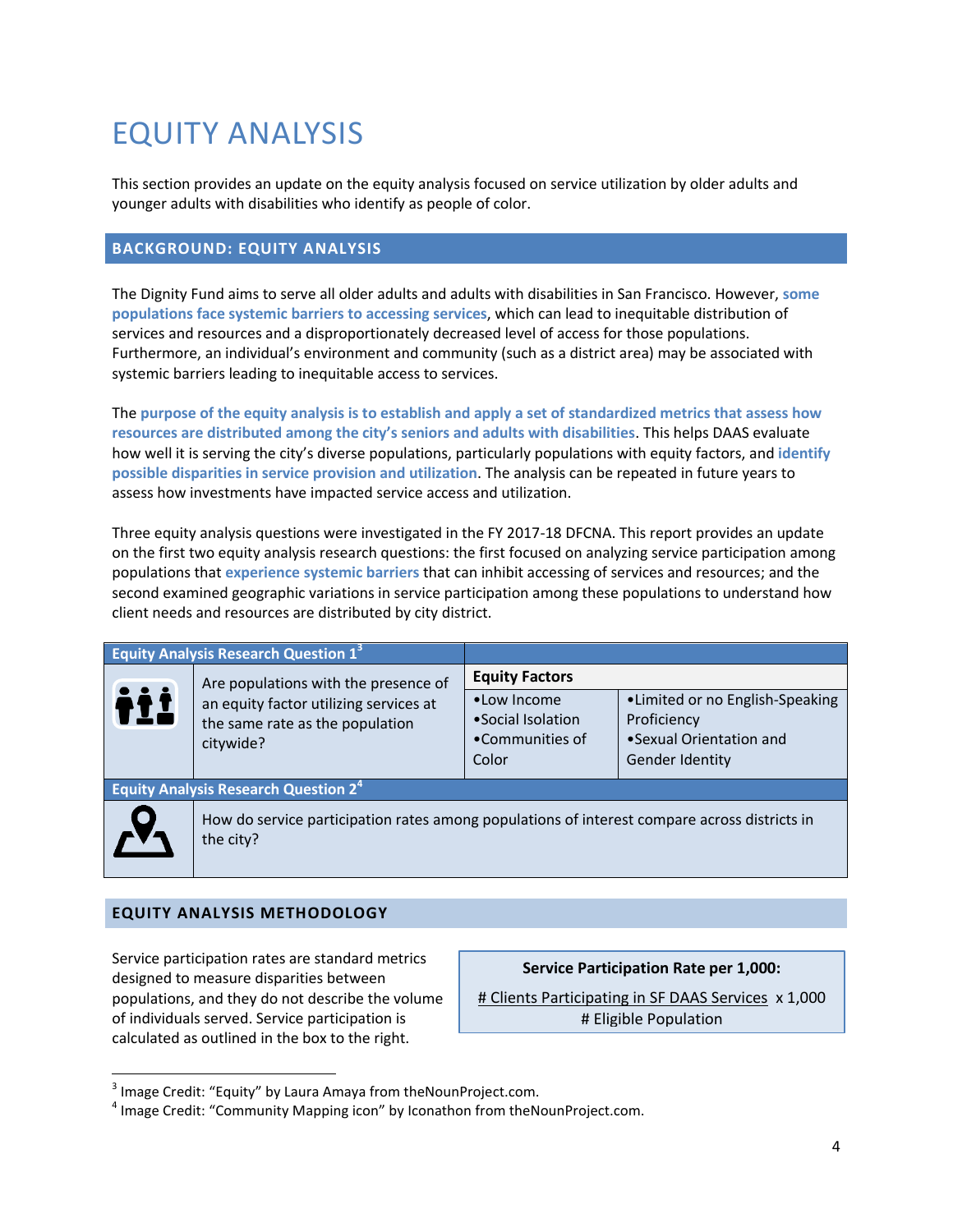To complete the equity analysis, disparities in service participation rates are discussed in terms of the number of times a subpopulation's rate is higher or lower than the citywide rate. Comparisons are measured using a ratio of two rates, and they should be interpreted as follows:

- **A ratio greater than 1** indicates that the subpopulation's rate is higher than the citywide rate.
- **A ratio less than -1** indicates that the subpopulation's rate is lower than the citywide rate.
- **A ratio of one (either 1 or -1)** indicates that there was no difference between the subpopulation rate and the citywide rate.

Below are examples demonstrating how to interpret comparisons between service participation rates.

## **Example 1: Older Adults Living Alone Compared to Citywide Older Adult Population**



## **Example 2: Low-Income Adults with Disabilities Compared to Citywide Adult with Disabilities Population**

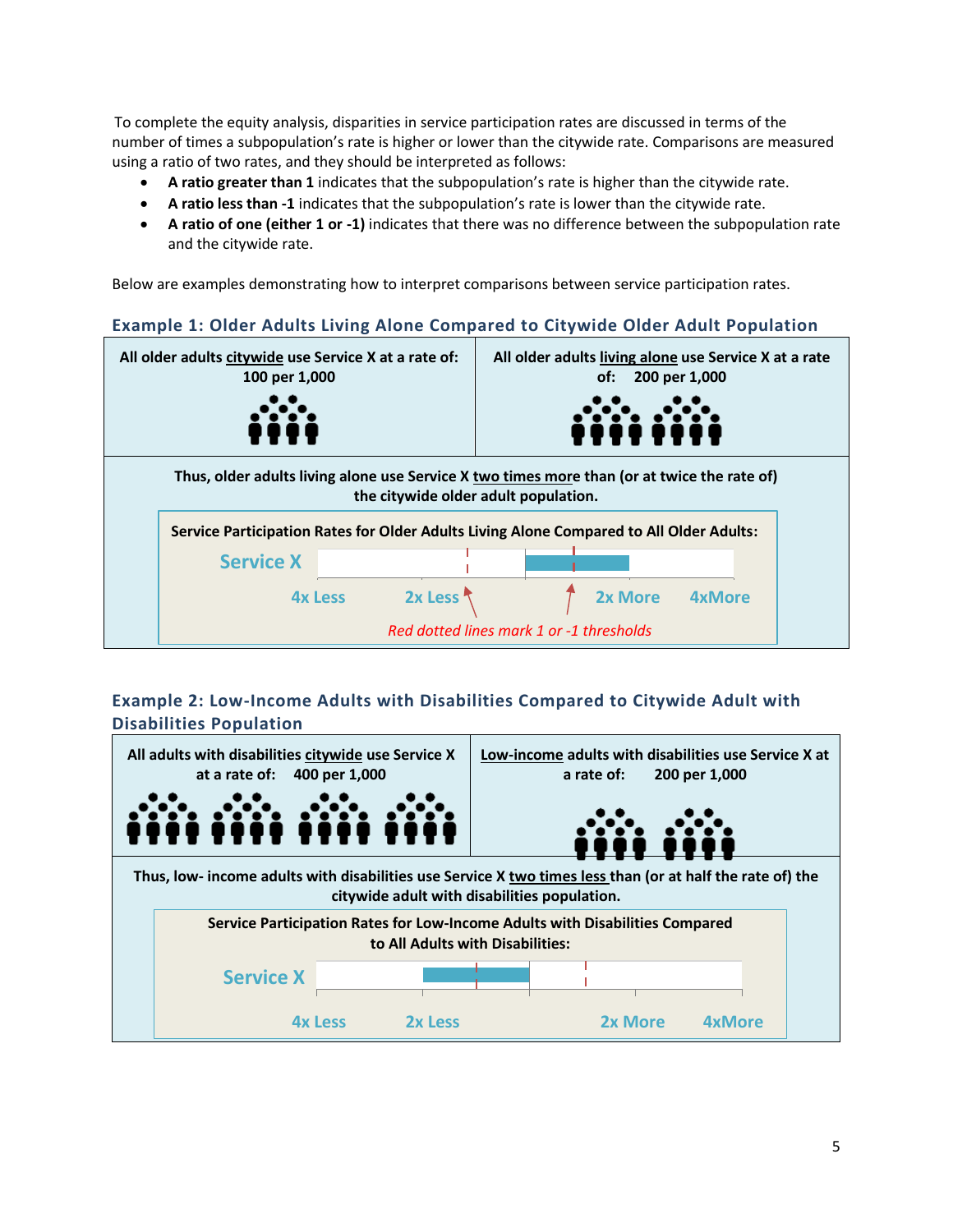Based on FY 2016-17 enrollment data, the DFCNA equity analysis found that DAAS is supporting approximately 242 per thousand older adults through its community partner network – that is, almost 25% of older adults access DAAS-funded community-based services. Across most equity factors, participation rates were higher among populations with the presence of an equity factor than the citywide rate. For example, low-to-moderate income older adults participate in services at a rate of 519 per thousand, meaning that DAAS is serving over half of the city's low-income seniors.

| <b>Equity Factor</b>                | <b>Older Adults</b><br><b>Participation Rate per 1,000</b> | <b>Adults with Disabilities</b><br><b>Participation Rate per 1,000</b> |
|-------------------------------------|------------------------------------------------------------|------------------------------------------------------------------------|
| <b>Living Alone</b>                 | 293                                                        | 177                                                                    |
| Low-to-Moderate Income              | 519                                                        | 177                                                                    |
| <b>English-Speaking Proficiency</b> | 402                                                        | 232                                                                    |
| <b>Communities of Color</b>         | 308                                                        | 145                                                                    |
| <b>LGBTQ</b>                        | 75                                                         | Not Available                                                          |
| Overall                             | 242                                                        | 130                                                                    |

#### **FY 2017-18 DFCNA: Summary of Service Participation Rates for Research Question 1**

**The findings related to clients belonging to communities of color revealed that these populations are participating in services at a higher rate than the overall citywide rate.** DAAS is serving almost one-third of the city's seniors of color and about 15% of adults with disabilities from communities of color. Disaggregating these clients further by race/ethnicity will allow us to examine possible disparities in service need and access experienced by API, African-American, and Latino clients.

## **DATA SOURCES**

 $\overline{a}$ 

This analysis serves as an extension of the FY 2017-18 DFCNA's equity analysis focused on Communities of Color. It replicates the analytical methodologies employed in the DFCNA to calculate service participation rates across the populations of interest and uses the same data sources as the original analysis for the purposes of clarity and consistency.<sup>5</sup> While this data does not reflect the most up-to-date information available regarding DAAS client enrollment or local population estimates, this approach allows readers to draw more fair and reliable comparisons between the two analyses.

This analysis was conducted using:

- Client enrollment data: Office on the Aging (FY 2016-17); and
- U.S. Census Bureau population estimates: 2015 American Community Survey Five-Year Estimates

<sup>&</sup>lt;sup>5</sup> The full report and corresponding material is available on the DAAS website: http://sfdaas.org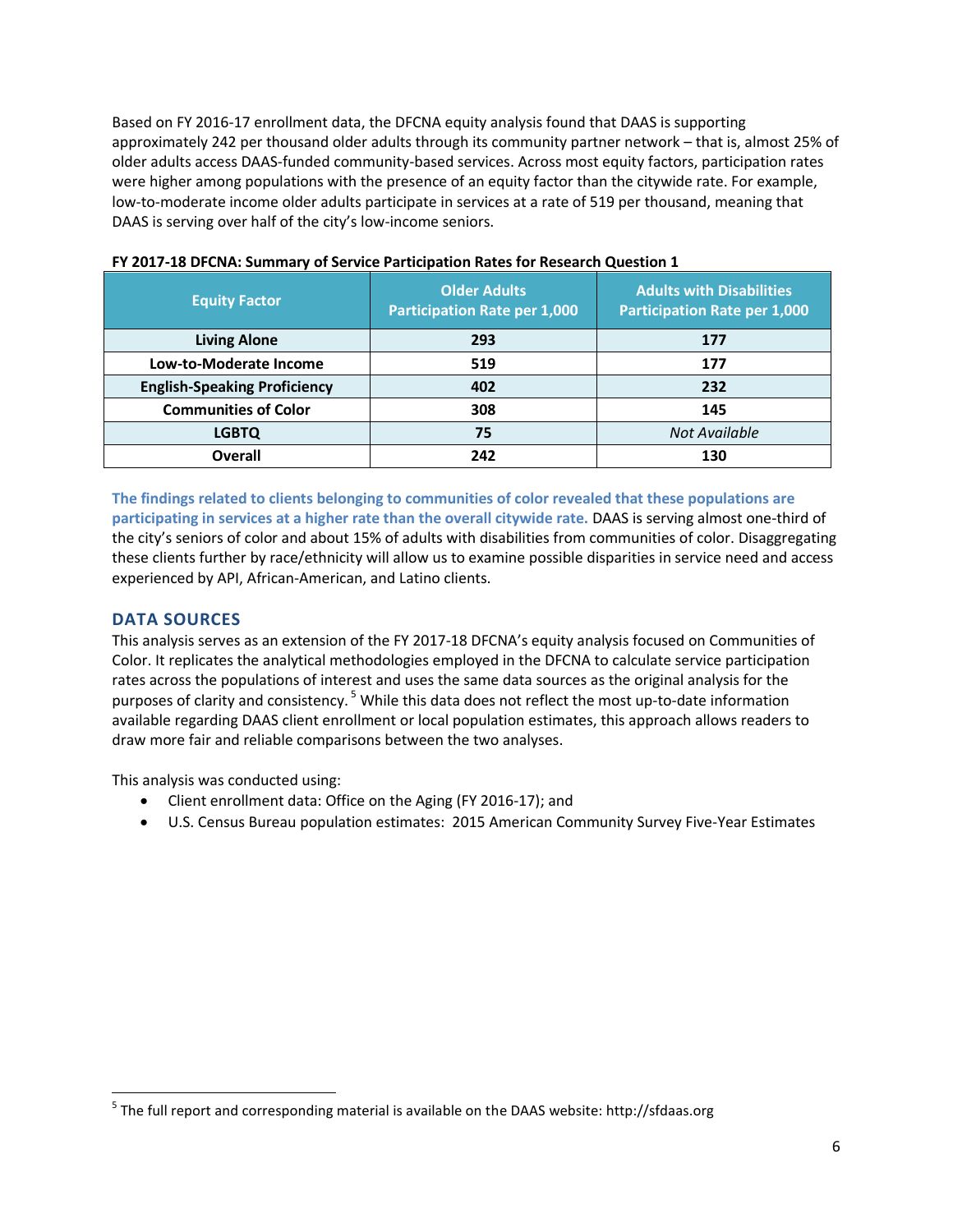## <span id="page-7-0"></span>**RESEARCH QUESTION 1: CITYWIDE SERVICE PARTICIPATION 6**

This section answers Research Question 1, examining the extent to which populations of color (Asian/Pacific Islanders, African-Americans, and Latinos) utilize services as compared to the population citywide.

#### <span id="page-7-1"></span>**CITYWIDE SERVICE PARTICIPATION: SENIORS BY RACE/ETHNICITY**

In FY 2016-17, DAAS provided services to 40,889 older adults aged 60 and older through its community-based services. This represents approximately **242 older adults per one thousand older adults in San Francisco meaning that DAAS is supporting nearly 1 in 4 of the city's seniors.**

The table below shows client enrollments and service participation rates per 1,000 eligible individuals disaggregated by client race/ethnicity.<sup>7</sup> Participation rates vary significantly by racial/ethnic group: African-**American and API seniors participated at a higher rate, while Latino and White seniors participated at a lower rate than the senior population overall.** Specifically, African-American and API older adults accessed DAAS services at a higher rate—1.5 and 1.3 times more, respectively. Latino seniors participated in services at a similar, but slightly lower, rate compared to seniors citywide. White seniors participated in services at a considerably lower rate than seniors overall, over two times less often.<sup>8</sup>

| <b>Client Race/Ethnicity</b>  | <b>Total Clients Served</b> | <b>Service Participation Rate per 1,000</b> | <b>Rate Ratio</b> |
|-------------------------------|-----------------------------|---------------------------------------------|-------------------|
| <b>Asian/Pacific Islander</b> | 22,744                      | 316                                         | 1.3               |
| <b>Black/African-American</b> | 3,856                       | 376                                         | 1.6               |
| Latino                        | 3,623                       | 218                                         | $-1.1$            |
| White                         | 6,911                       | 102                                         | $-2.4$            |
| <b>Overall</b>                | 40.889                      | 242                                         |                   |

| FY 2016-17: Citywide Service Participation for Seniors by Race/Ethnicity |  |
|--------------------------------------------------------------------------|--|
|--------------------------------------------------------------------------|--|

Food Pantry: Individuals at or below 200% of the federal poverty level (FPL).

 $\overline{a}$ 

- Home-Delivered Groceries: Individuals at or below 200% FPL and with self-care, independent living, or ambulatory disability.
- Home-Delivered Meals: Individuals with self-care, independent living, or ambulatory disability.
- Community Living Fund: Individuals at or below 300% FPL and with self-care, independent living, or ambulatory disability.

 $8$  More detailed, service level information on client enrollment by race/ethnicity is included in Appendix A.

 $^6$  The charts in this section highlight select services that are accessible to the general population and had a large enough client population for reliable analysis. Asterisks (\*) denote instances in which data has been withheld because cross-population comparisons cannot be reliably drawn due to the small size of the population of interest. More detail and services are included in Appendix B.

 $^7$  Four services have additional eligibility criteria that were factored into the analysis. See Appendix B for more detail.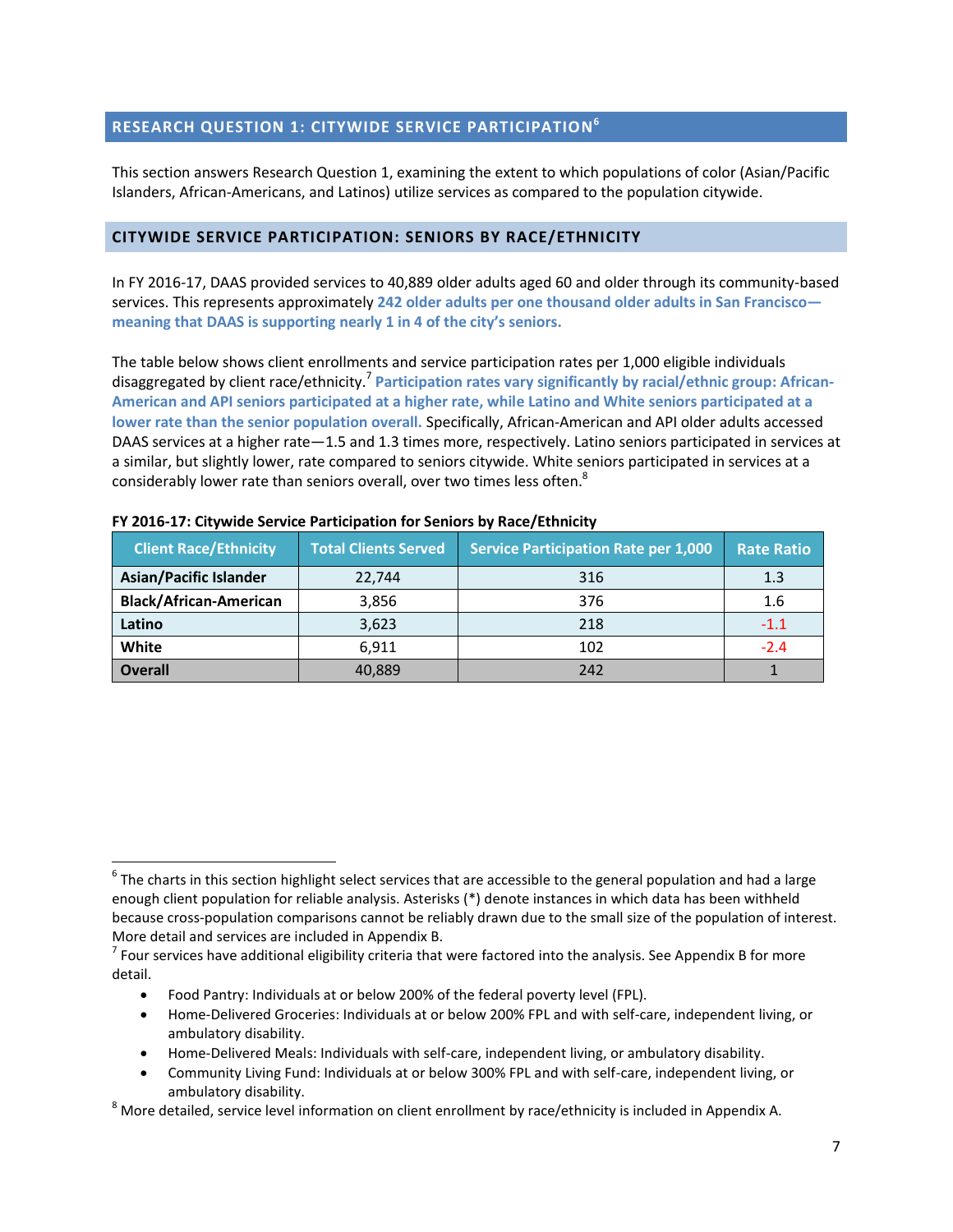The chart below shows how service participation varies across programs. Service participation among the city's older adults tends to be highest in the Department's largest services, such as Community Service Centers (15,855 clients), Congregate Meals (15,423), and Aging and Disability Resource Centers or information hubs located in each supervisorial district (9,550 clients). Participation is also high in services with specific eligibility criteria, such as Home-Delivered Meals and Home-Delivered Groceries, suggesting these services are well targeted.



**Service Participation Rate per 1,000 Eligible Seniors, FY 16-17**

Service Participation Rate per 1,000 Eligible Individuals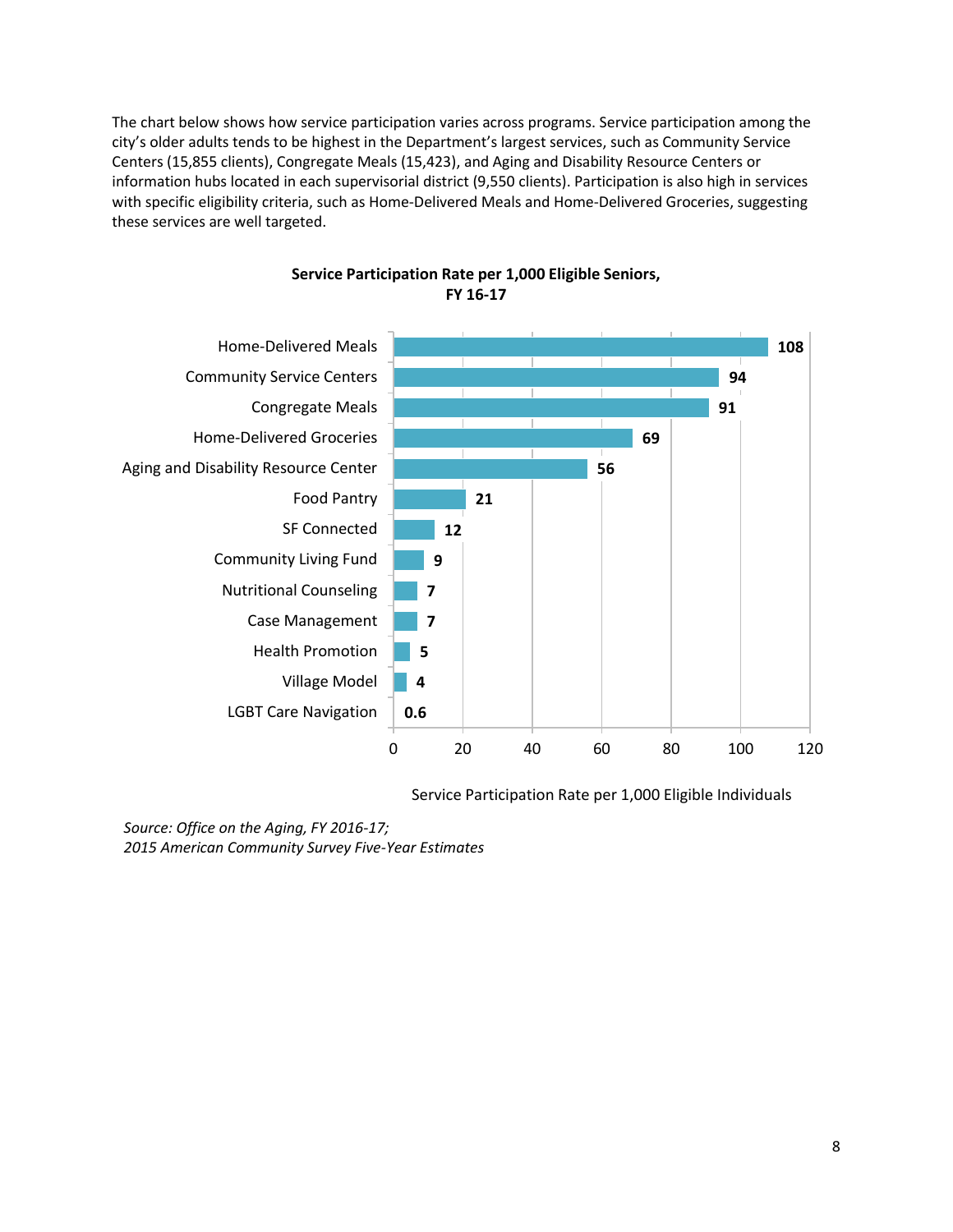## **ASIAN/PACIFIC ISLANDER SENIORS**

DAAS provided services to 22,744 API older adults, **which represents approximately 316 per one thousand API older adults in San Francisco—meaning that DAAS is supporting about 1 in 3 of the city's API seniors.**

As shown below, **API seniors generally participated in services at a slightly higher rate than the city's older adults overall—about 1.3 times more frequently**. Notably, however, API seniors participated at much lower rates in a few DAAS programs. They were nearly four times less likely to participate in Community Living Fund and over two times less likely to participate in Nutrition Counseling. By contrast, API older adults are about one-and-a-half times more likely to participate in Congregate Meal programs and utilize Aging and Disability Resource Centers.

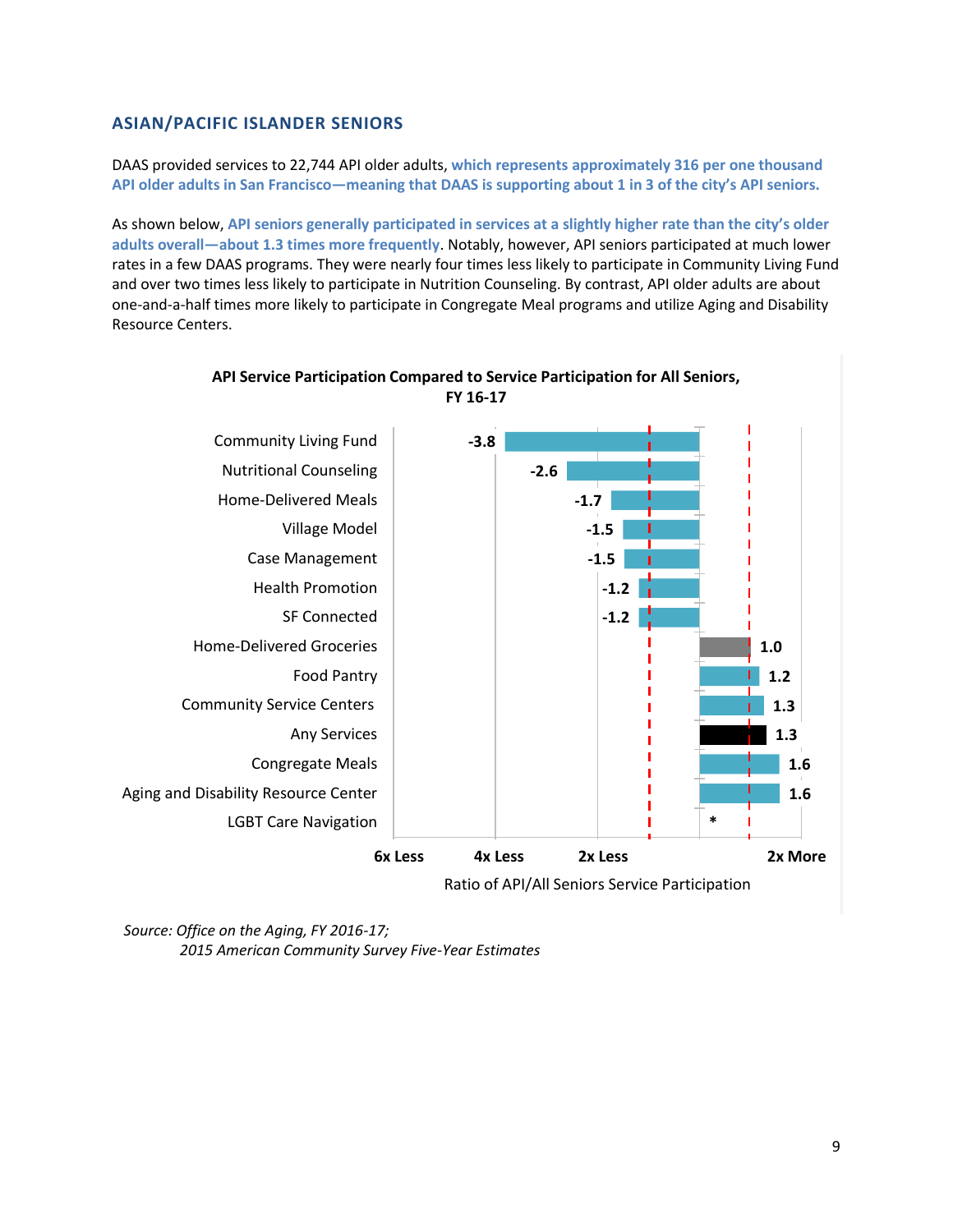### **BLACK/AFRICAN-AMERICAN SENIORS**

DAAS provided services to 3,856 African-American older adults, **which represents approximately 376 per one thousand African-American older adults in San Francisco—meaning that DAAS is supporting over 1 in 3 of the city's African-American seniors.**

As shown below, **African-American seniors generally participated in services at a higher rate than the city's older adults overall—about 1.6 times more frequently**. In particular, African-Americans participated in Case Management and Nutritional Counseling services at over three times the rate of city seniors overall. Notably, however, African-American older adults participated at a lower rate—nearly 2.5 times less than all seniors in the Village Model.



#### **Black Service Participation Compared to Service Participation for All Seniors, FY 16-17**

Ratio of Black/All Seniors Service Participation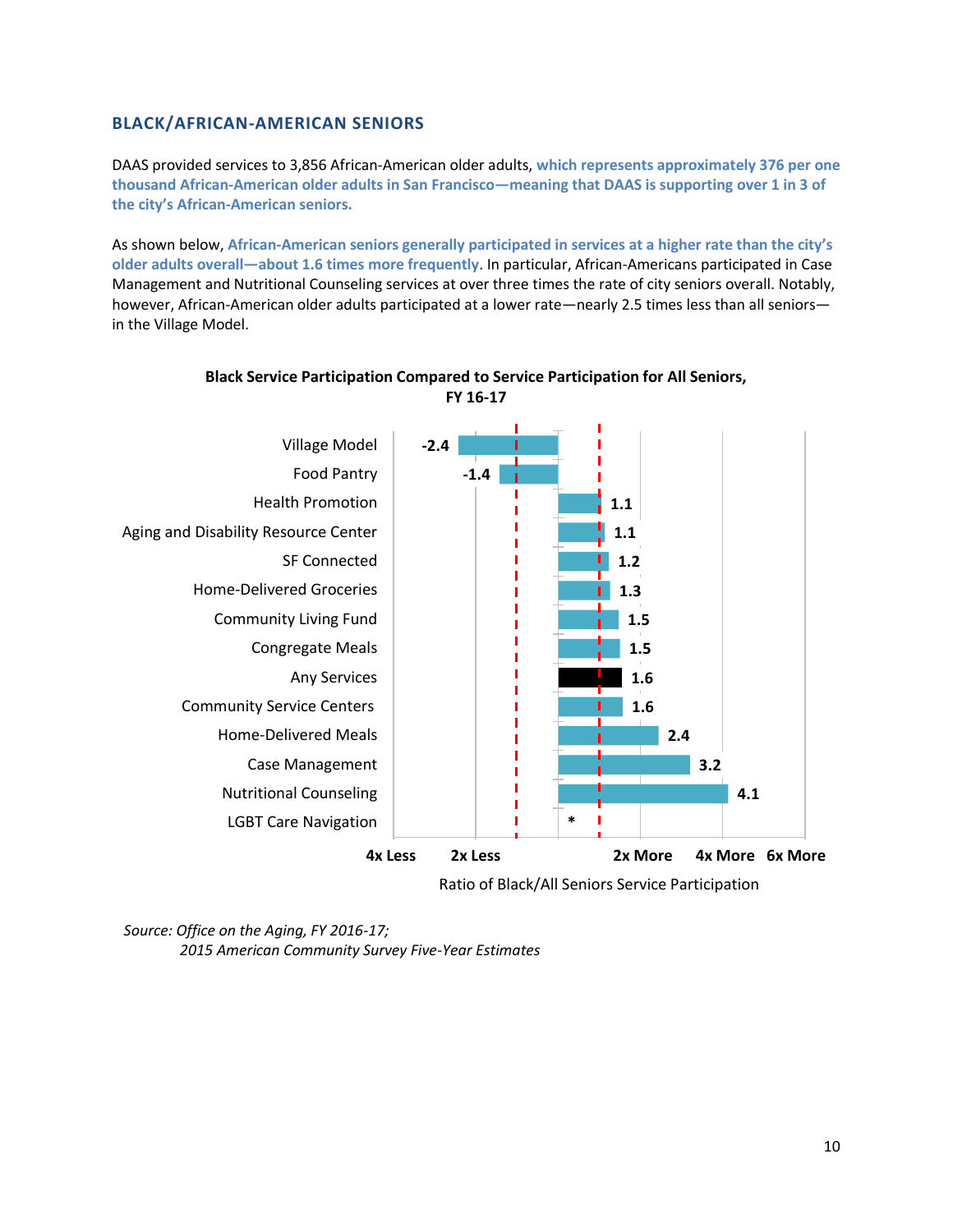## **LATINO SENIORS**

DAAS provided services to 3,623 Latino older adults, **which represents approximately 218 per one thousand Latino older adults in San Francisco—meaning that DAAS is supporting about 1 in 5 of the city's Latino seniors.**

As shown below, **Latino seniors generally participated in services at rates similar to the city's older adults overall.** Latinos' participation by program varied most notably from this trend in two key instances: they participated about three times less frequently in Food Pantry services, and nearly three times more frequently in Health Promotion programs.<sup>9</sup>



## **Latino Service Participation Compared to Service Participation for All Seniors, FY 16-17**

Ratio of Latino/All Seniors Service Participation

<sup>&</sup>lt;u>9</u><br><sup>9</sup> This last trend reflects that the lead agency for Health Promotion primarily serves a Latino population.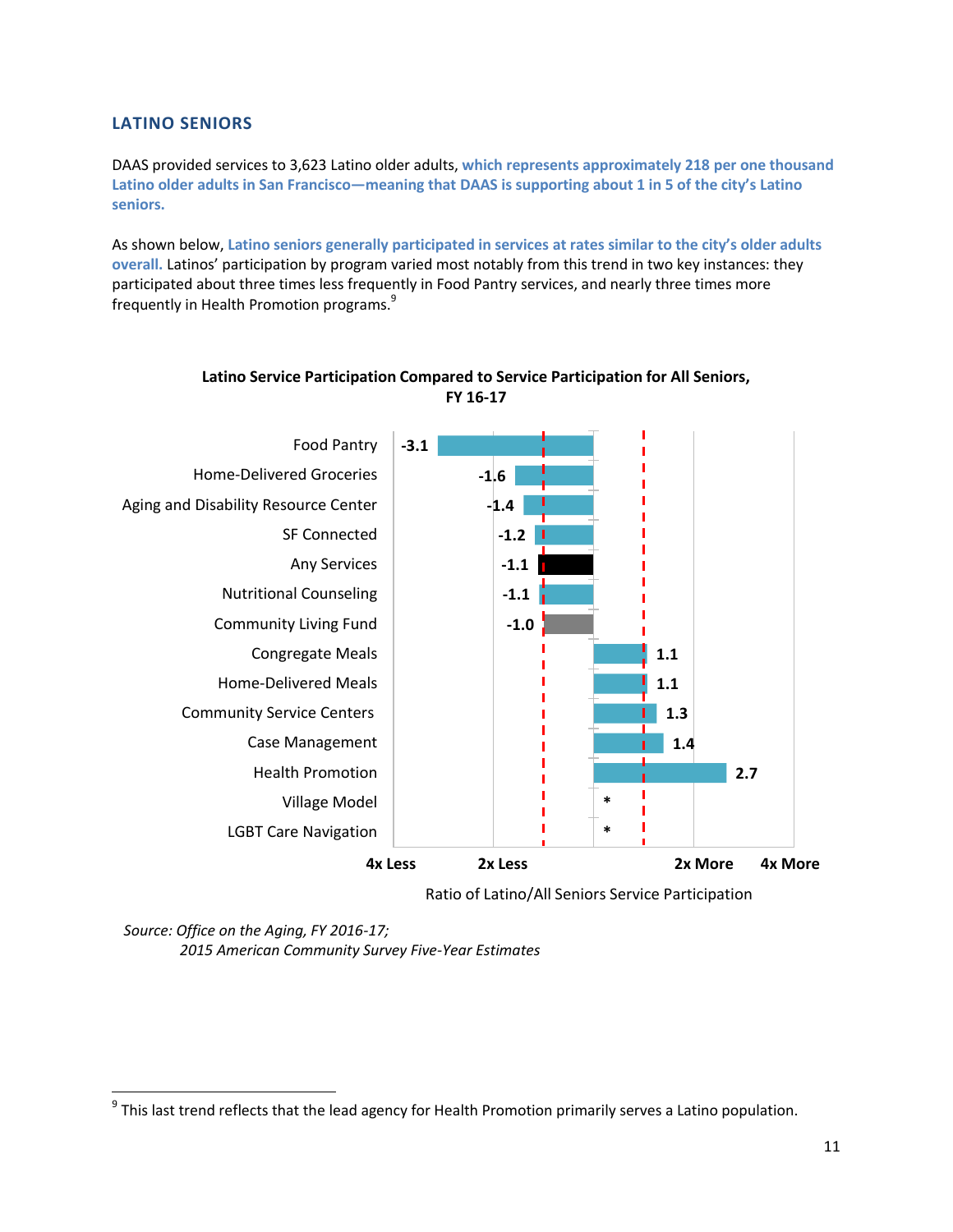#### **WHITE SENIORS**

DAAS provided services to 6,911 White older adults, **which represents approximately 102 per one thousand White older adults in San Francisco—meaning that DAAS is supporting about 1 in 10 of the city's White seniors.**

As shown below, **White seniors generally participated in services at a considerably lower rate—about 2.5 times less—than the city's older adults overall.** Most strikingly, White older adults participated in Food Pantry services over six times less and utilized Aging and Disability Resource Centers approximately five times less than all city seniors. By contrast, they participated in the Village Model and LGBT Care Navigation services with greater frequency than citywide trends.



### **White Service Participation Compared to Service Participation for All Seniors, FY 16-17**

Ratio of White/All Seniors Service Participation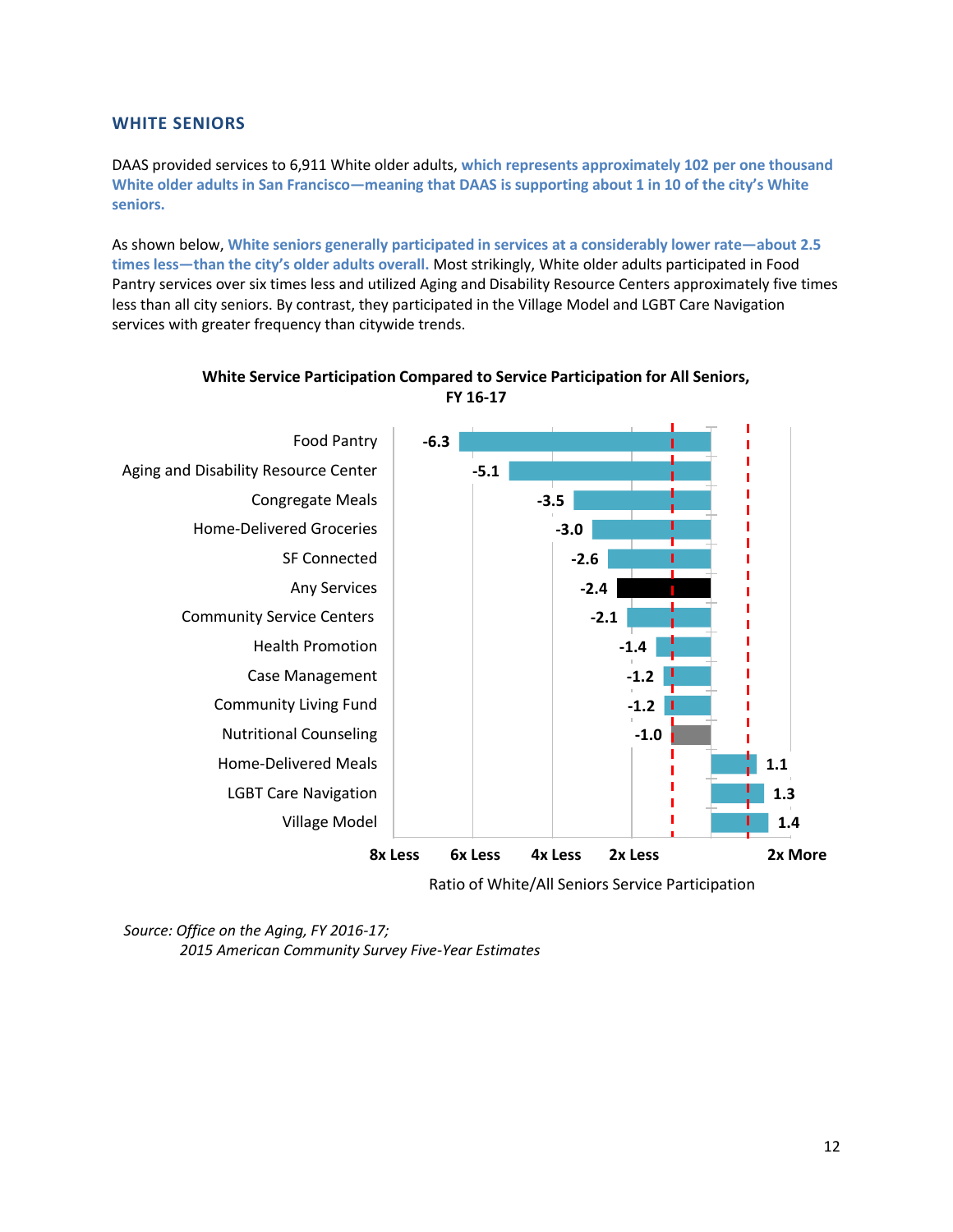#### <span id="page-13-0"></span>**CITYWIDE SERVICE PARTICIPATION: ADULTS WITH DISABILITES BY RACE/ETHNICITY**

In FY 2016-17, DAAS provided services to 4,352 adults with disabilities aged 18-59 through its communitybased services. This represents approximately **130 adults with disabilities per one thousand adults with disabilities in San Francisco—meaning that DAAS is supporting over 1 in 10 of the city's disabled adults.**

The table below shows client enrollments and service participation rates per 1,000 eligible individuals disaggregated by client race/ethnicity. <sup>10</sup> **Participation rates vary significantly by racial/ethnic group: African-American and API adults with disabilities participated at a higher rate, while Latino and White adults with disabilities participated at a lower rate than the overall AWD population.** Specifically, African-Americans participated 1.5 times more, and API individuals participated 1.3 times more than all adults with disabilities. By contrast, Latino and White AWDs participated in services at considerably lower rates, about 2.2 and 2 times less, respectively, than disabled adults overall. $^{11}$ 

| <b>Client Race/Ethnicity</b>  | <b>Total Clients Served</b> | <b>Service Participation Rate per 1,000</b> | <b>Rate Ratio</b> |
|-------------------------------|-----------------------------|---------------------------------------------|-------------------|
| <b>Asian/Pacific Islander</b> | 1,123                       | 169                                         | 1.3               |
| <b>Black/African-American</b> | 996                         | 201                                         | 1.5               |
| Latino                        | 402                         | 58                                          | $-2.2$            |
| White                         | 855                         | 63                                          | $-2.0$            |
| <b>Overall</b>                | 4,352                       | 130                                         |                   |

#### **FY 2016-17: Citywide Service Participation for Adults with Disabilities by Race/Ethnicity**

Food Pantry: Individuals at or below 200% of the federal poverty level (FPL).

 $\overline{a}$ 

- Home-Delivered Groceries: Individuals at or below 200% FPL and with self-care, independent living, or ambulatory disability.
- Home-Delivered Meals: Individuals with self-care, independent living, or ambulatory disability.
- Community Living Fund: Individuals at or below 300% FPL and with self-care, independent living, or ambulatory disability.

 $11$  More detailed, service level information on client enrollment by race/ethnicity is included in Appendix A.

 $10$  Four services have additional eligibility criteria that were factored into the analysis. See Appendix B for more detail.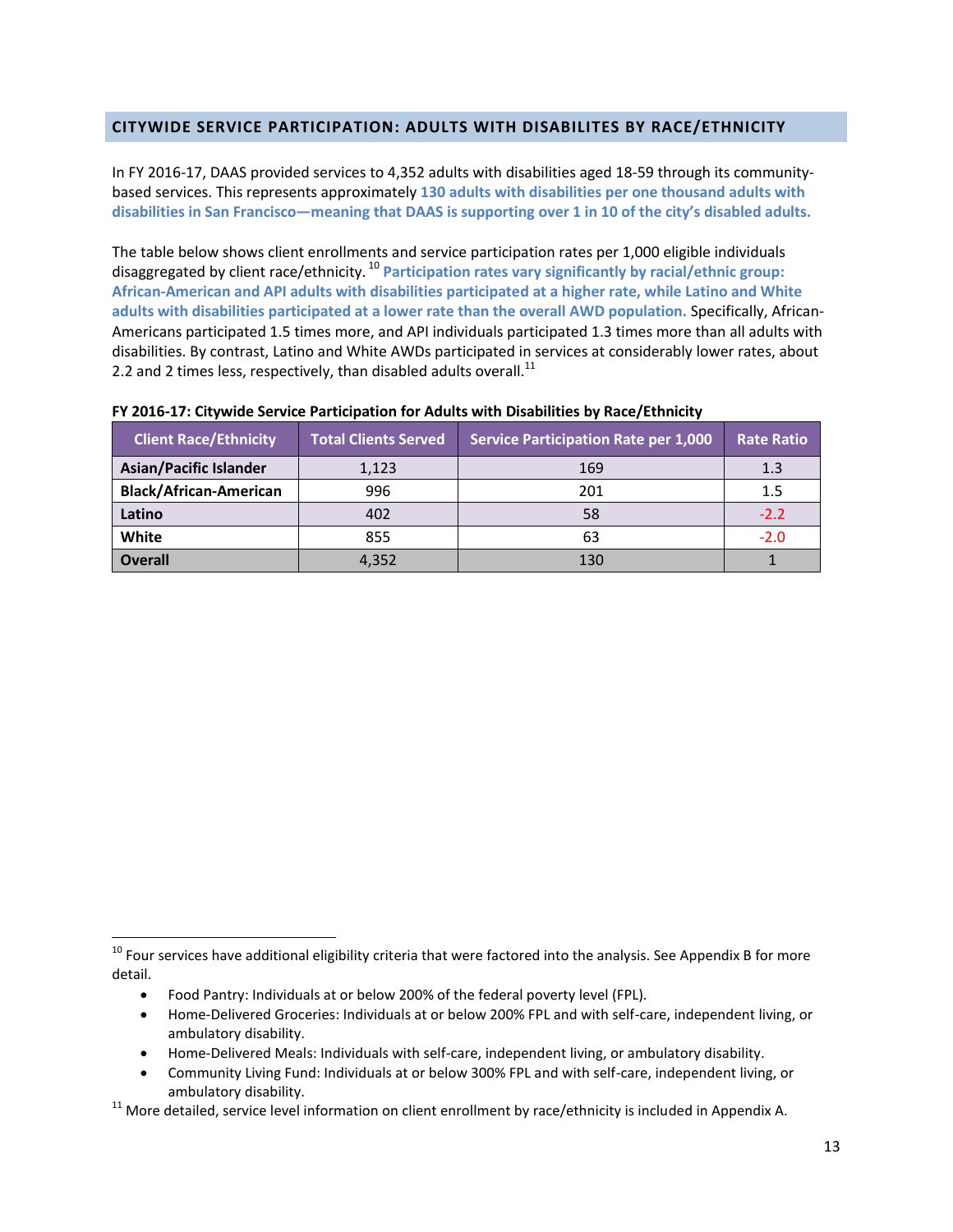The chart below shows how service participation varies across programs. Service participation among the city's adults with disabilities tends to be highest in the Department's largest services including Community Service Centers (1,045 clients), Aging and Disability Resource Centers or information hubs located in each supervisorial district (994 clients), and Congregate Meals (793). Participation rates are also higher in services with specific eligibility criteria, including Home-Delivered Meals and Home-Delivered Groceries.



### **Service Participation Rate per 1,000 Eligible Adults with Disabilities, FY 16-17**

Service Participation Rate per 1,000 Eligible Individuals

#### *Source: Office on the Aging, FY 2016-17;*

*2015 American Community Survey Five-Year Estimates*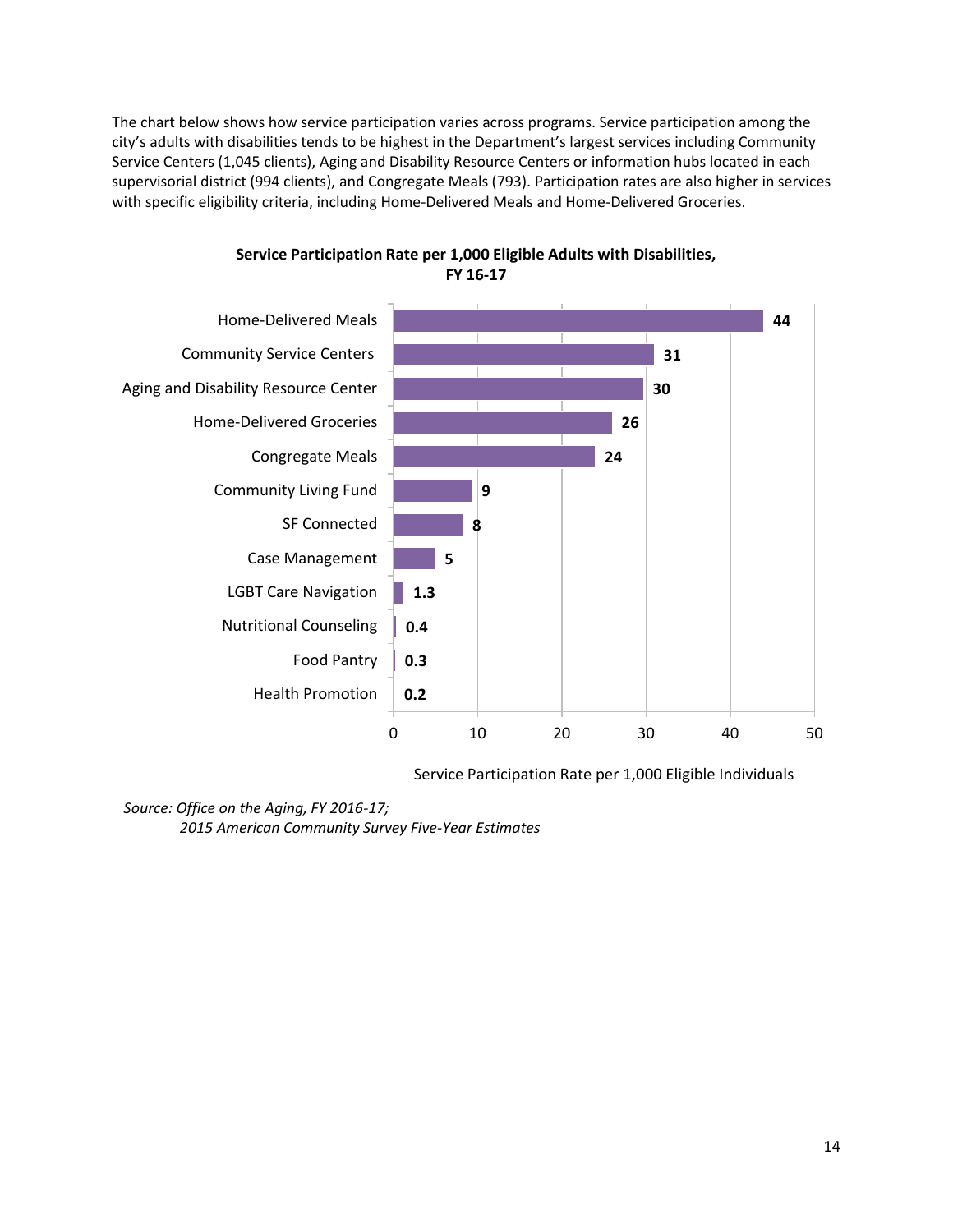## **ASIAN/PACIFIC ISLANDER ADULTS WITH DISABILITIES**

DAAS provided services to 1,123 API adults with disabilities, **which represents approximately 169 per one thousand API adults with disabilities in San Francisco—meaning that DAAS is supporting about 1 in 6 of the city's API disabled adults.**

As shown below, **API adults with disabilities generally participated in services at a slightly higher rate than the city's adults with disabilities overall—about 1.3 times more frequently**. In particular, API adults with disabilities used Aging and Disability Resource Centers and Congregate Meal services about two times more. Notably, however, they accessed many home-based services, such as Home-Delivered Meals, Community Living Fund, Home-Delivered Groceries, and Case Management at lower rates than the overall population.



#### **API Service Participation Compared to Service Participation for All AWDs, FY 16-17**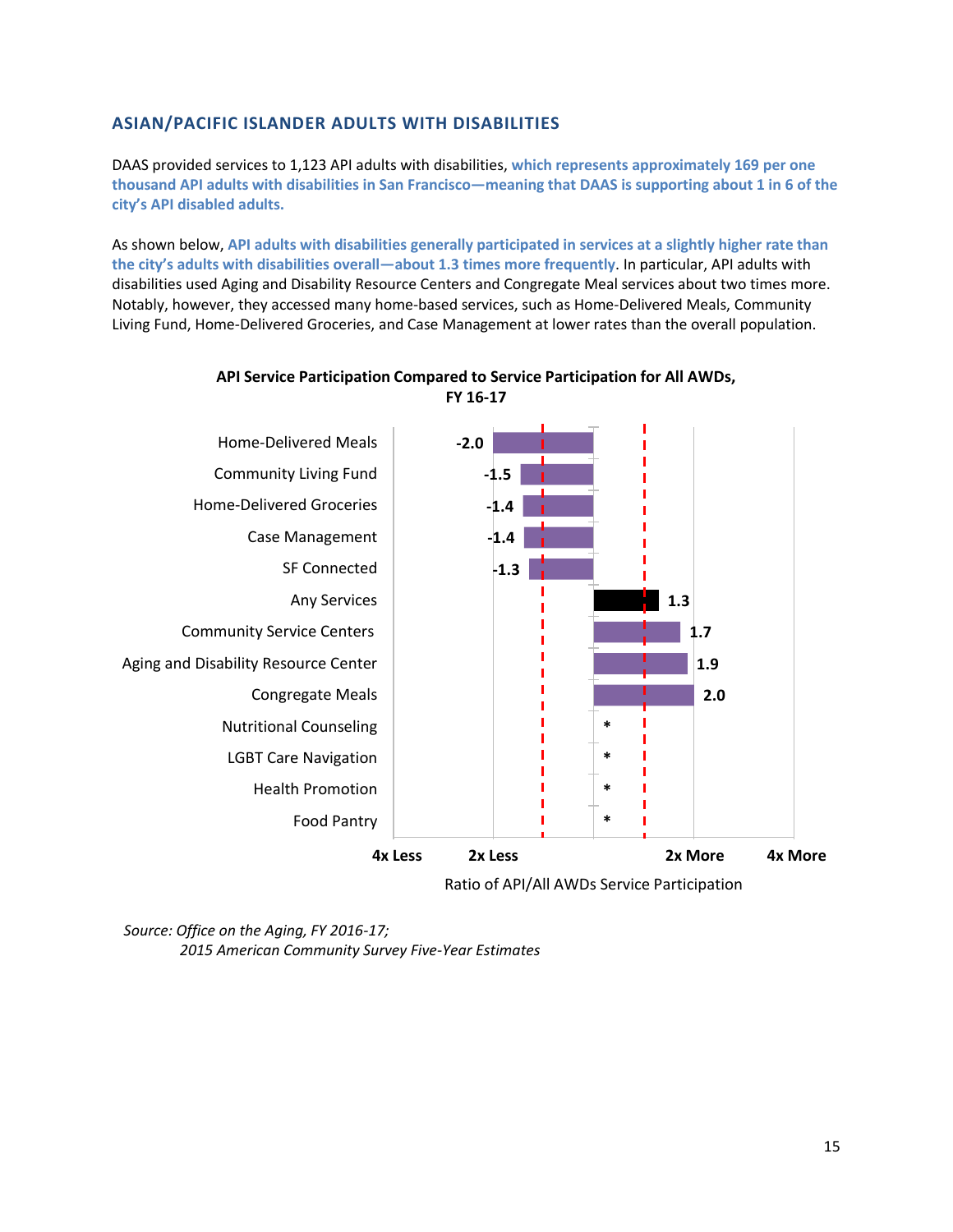### **BLACK/AFRICAN-AMERICAN ADULTS WITH DISABILITIES**

DAAS provided services to 996 African-American adults with disabilities, **which represents approximately 201 per one thousand African-American adults with disabilities in San Francisco—meaning that DAAS is supporting about 1 in 5 of the city's African-American disabled adults.**

As shown below, **African-American adults with disabilities generally participated in services about 1.5 times more than the city's adults with disabilities overall**. This trend is consistent across many services, with participation rate highest for Home-Delivered Meals.



### **Black Service Participation Compared to Service Participation for All AWDs, FY 16-17**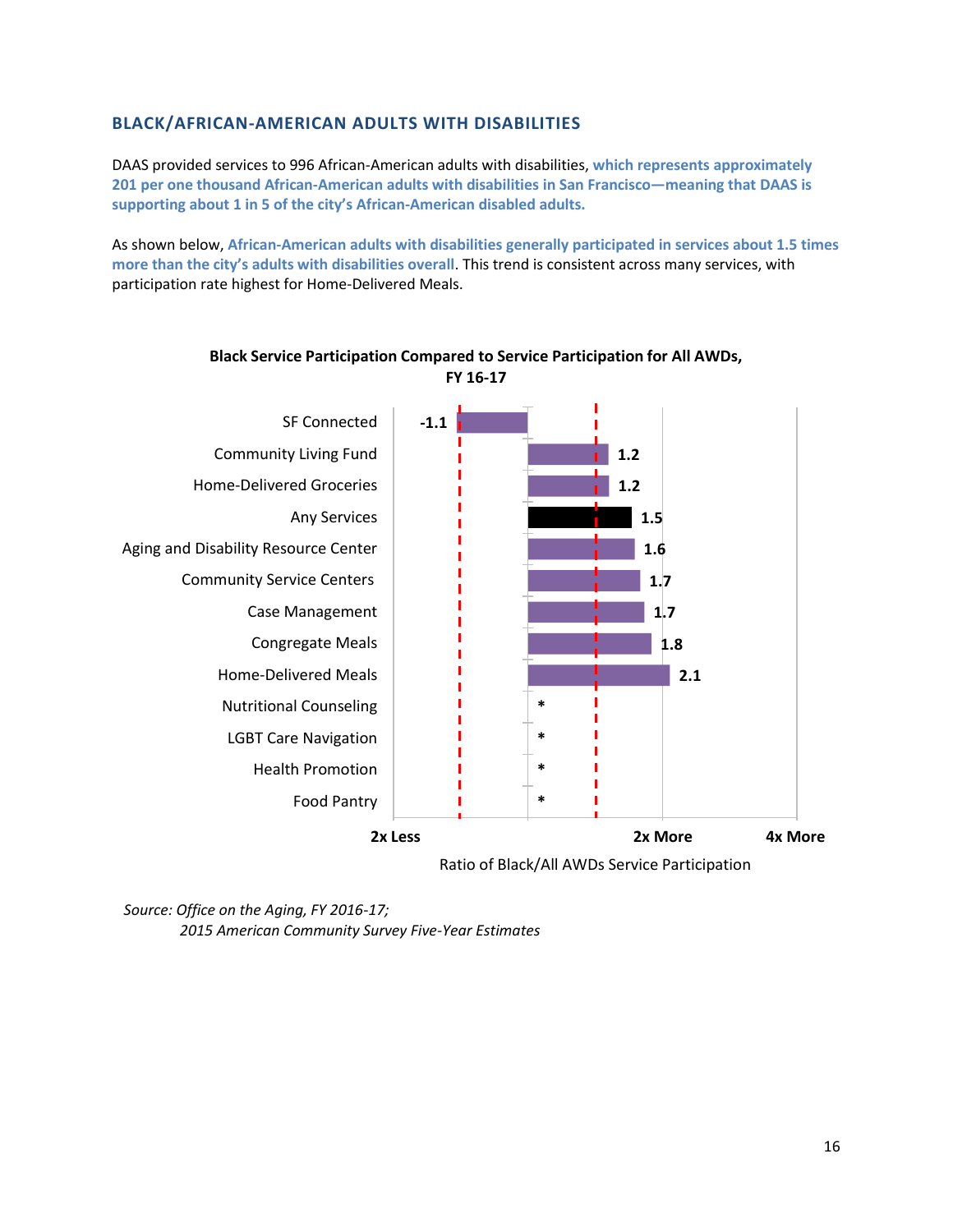### **LATINO ADULTS WITH DISABILITES**

DAAS provided services to 402 Latino adults with disabilities, **which represents approximately 58 per one thousand Latino adults with disabilities in San Francisco—meaning that DAAS is supporting about 1 in 20 of the city's Latino disabled adults.**

As shown below, **Latino adults with disabilities generally participated in services at a considerably lower rate than the city's adults with disabilities overall—about 2.2 times less frequently**. They access all services at a lower rate than the overall population. Their utilization is particularly low in Aging and Disability Resource Centers (nearly three times less) and Congregate Meal and Community Service Center services (over two times less than all disabled adults).



**Latino Service Participation Compared to Service Participation for All AWDs, FY 16-17**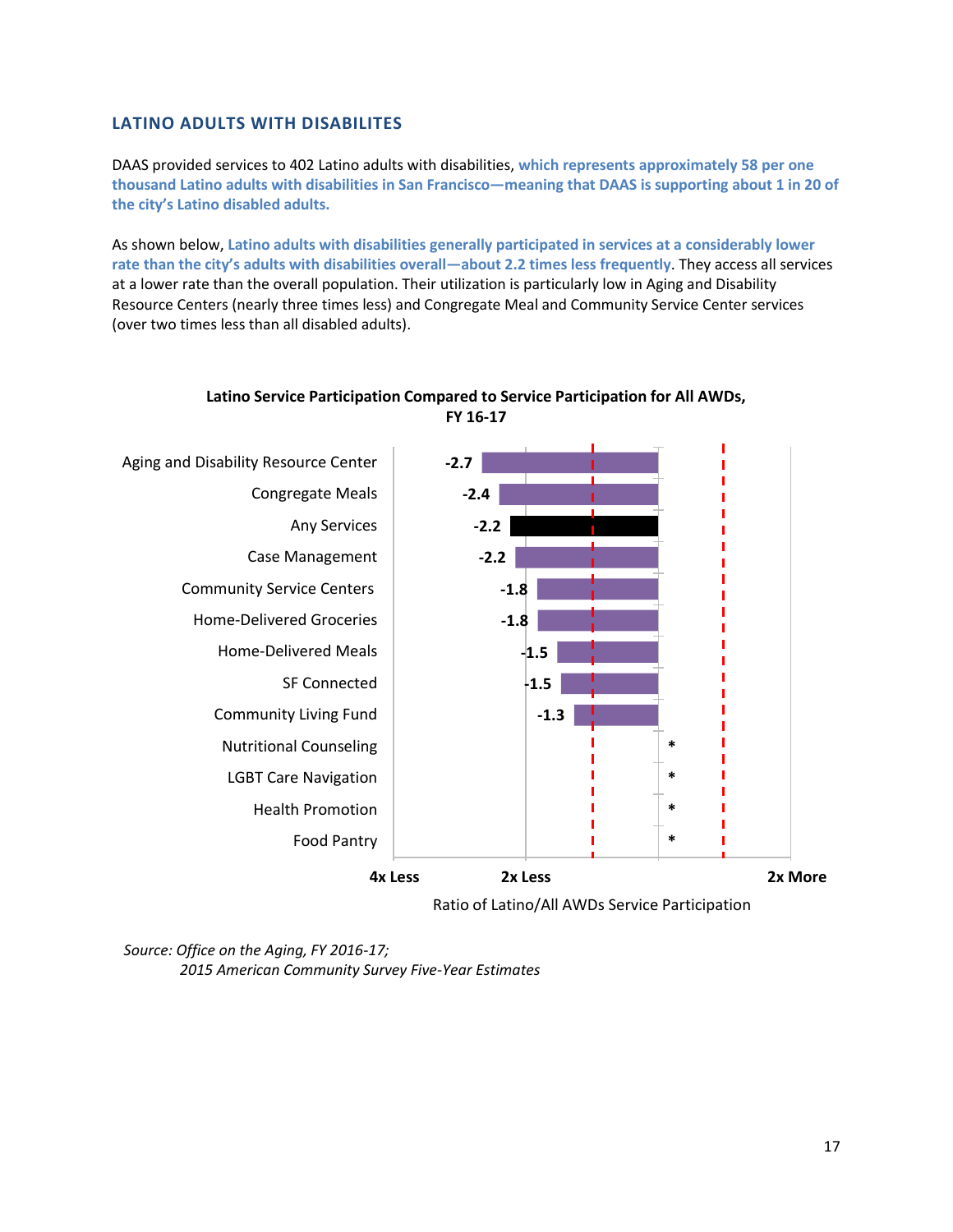### **WHITE ADULTS WITH DISABILITIES**

DAAS provided services to 885 White adults with disabilities, **which represents approximately 63 per one thousand White adults with disabilities in San Francisco—meaning that DAAS is supporting about than 1 in 15 of the city's White disabled adults.**

As shown below, **White adults with disabilities generally participated in services at a considerably lower rate than the city's adults with disabilities overall—about two times less frequently**. Most notably, White adults with disabilities used Aging and Disability Resource Centers over four times less, and Congregate Meals about 2.6 times less than all disabled adults. By contrast, they participated slightly more frequently LGBT Care Navigation programming.



#### **White Service Participation Compared to Service Participation for All AWDs, FY 16-17**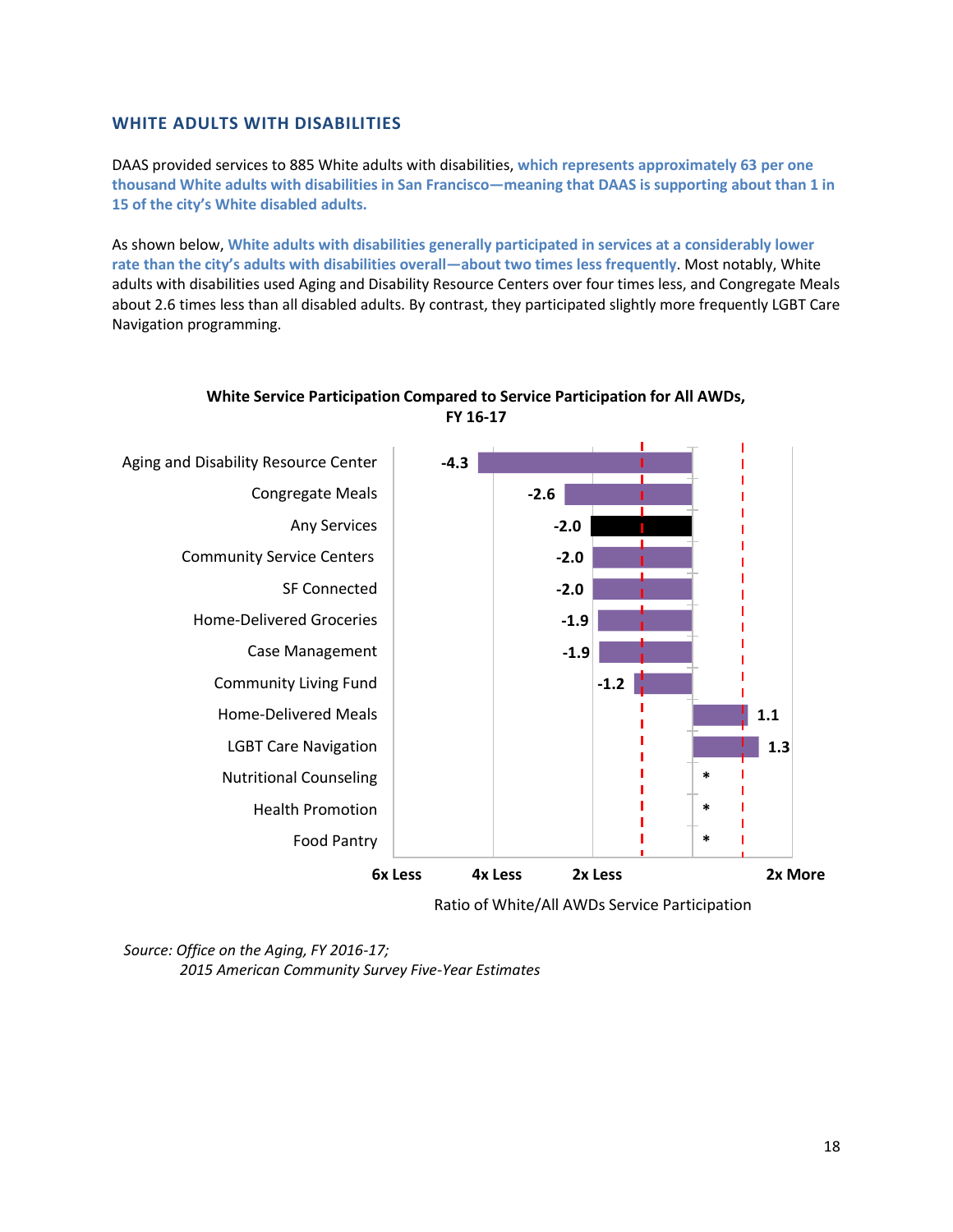## <span id="page-19-0"></span>**RESEARCH QUESTION 2: SERVICE PARTICIPATION BY DISTRICT<sup>12</sup>**

This section answers Research Question 2, examining the extent to which populations of color (Asian/Pacific Islanders, African-Americans, and Latinos) utilize services at different rates across city districts.

#### <span id="page-19-1"></span>**SERVICE PARTICIPATION BY DISTRICT: SENIORS BY RACE/ETHNICITY**

The following section examines service participation among San Francisco seniors in FY 2016-17 by city district. It bears noting that because U.S. Census estimates for the local population by race/ethnicity and age were only available for older adults aged 65 years and older, this analysis underestimates the eligible DAAS client population and generally overestimates service participation rates.<sup>13</sup> For this reason, **the analysis that follows should be used only to compare senior service participation across districts rather than as an estimate of actual overall service participation rates, which are described earlier in this report.**

As shown below, **participation rates are higher in Districts 3, 6, and 8 than the citywide rate.** Perhaps unsurprisingly, service rates tend to be lower in San Francisco's outer districts—including Districts 1, 2, 4, 7, 10, and 11. **In particular, service utilization rates are low in Districts 1, 2, 4, and 9**. This may be due in part to the location of site-based services with a high volume of clients, such as Community Service Centers, in more central, heavily-trafficked regions of the city.



*Source: Office on the Aging, FY 2016-17; 2015 American Community Survey Five-Year Estimates*

 $\overline{a}$ 

 $12$  The charts in this section illustrate district-level variation in service participation rates for DAAS client populations by race/ethnicity. See Appendix C for data tables that correspond to these charts.<br><sup>13</sup> Refer to the FY 2017-18 DFCNA for a more detailed discussion of methodology.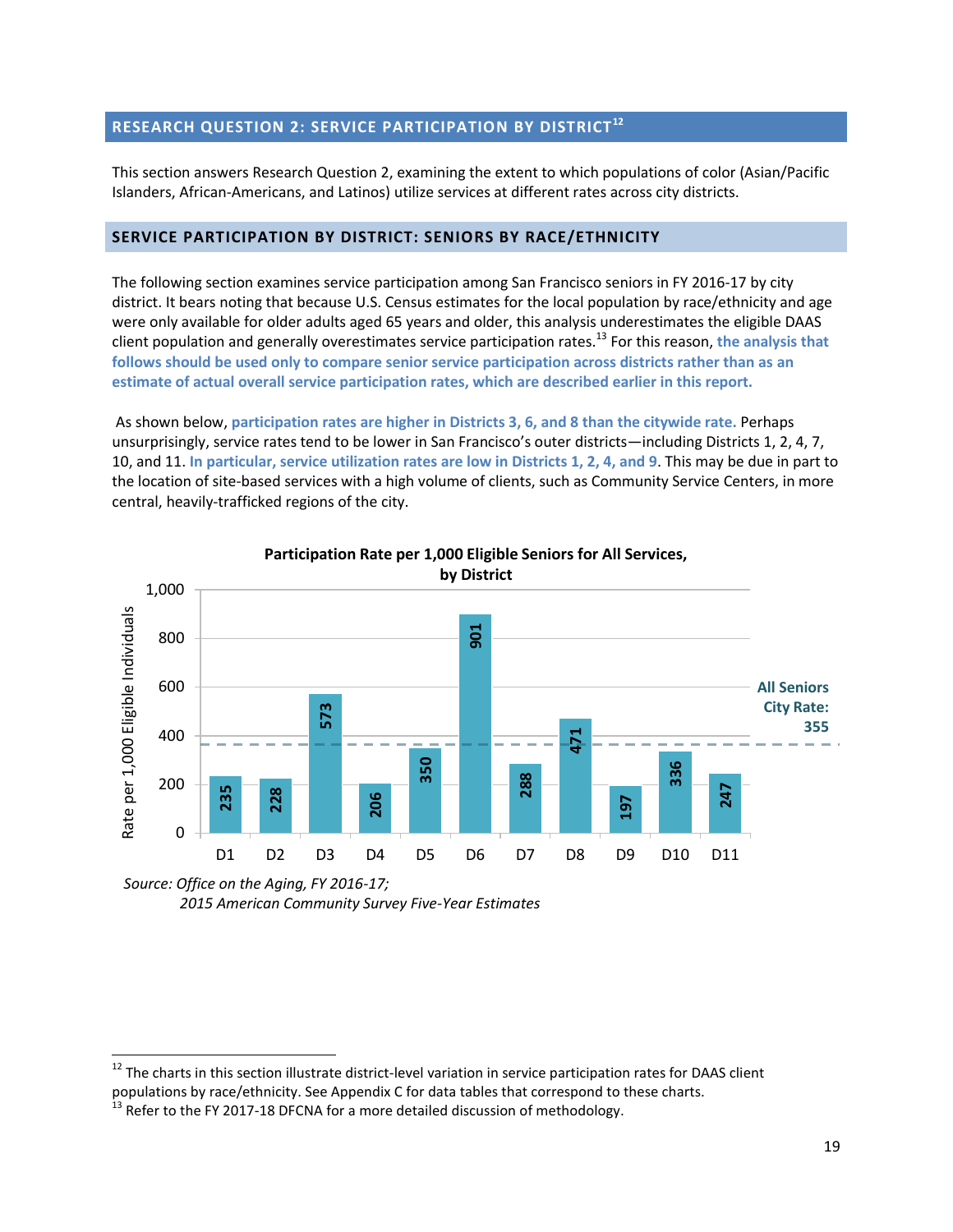#### **ASIAN/PACIFIC ISLANDER SENIORS**



*2015 American Community Survey Five-Year Estimates*

#### **API Participation across Districts**

The green bars above show how API service participation varies across city districts. Compared to the citywide API population, API older adults in Districts 3 and 6 participated in services about two and nearly three times more, respectively. By contrast, API older adults in Districts 1, 7, 8, and 9 participated at a notably lower rate—about or over two times less than the citywide trend for API seniors.

#### **API Participation within Districts**

Comparing service participation rates between API seniors (in green) and all seniors (in teal) within a given district provides a way to examine how racial disparities in service participation are distributed throughout the city. API older adults participate in services at similar or higher rates than all seniors in nearly every district, with the exceptions of Districts 6 and 8. In District 6, API older adults participate in DAAS services about 1.4 times less than all seniors in that district. Similarly, in District 8, API seniors participate 1.5 times **Example 19 overall 200**<br> **Example 10** D1 D2<br> **Source: Office on the Agi**<br>
2015 American (<br> **API Participation across D**<br>
The green bars above show<br>
citywide API population, A<br>
three times more, respection<br> **API Participat**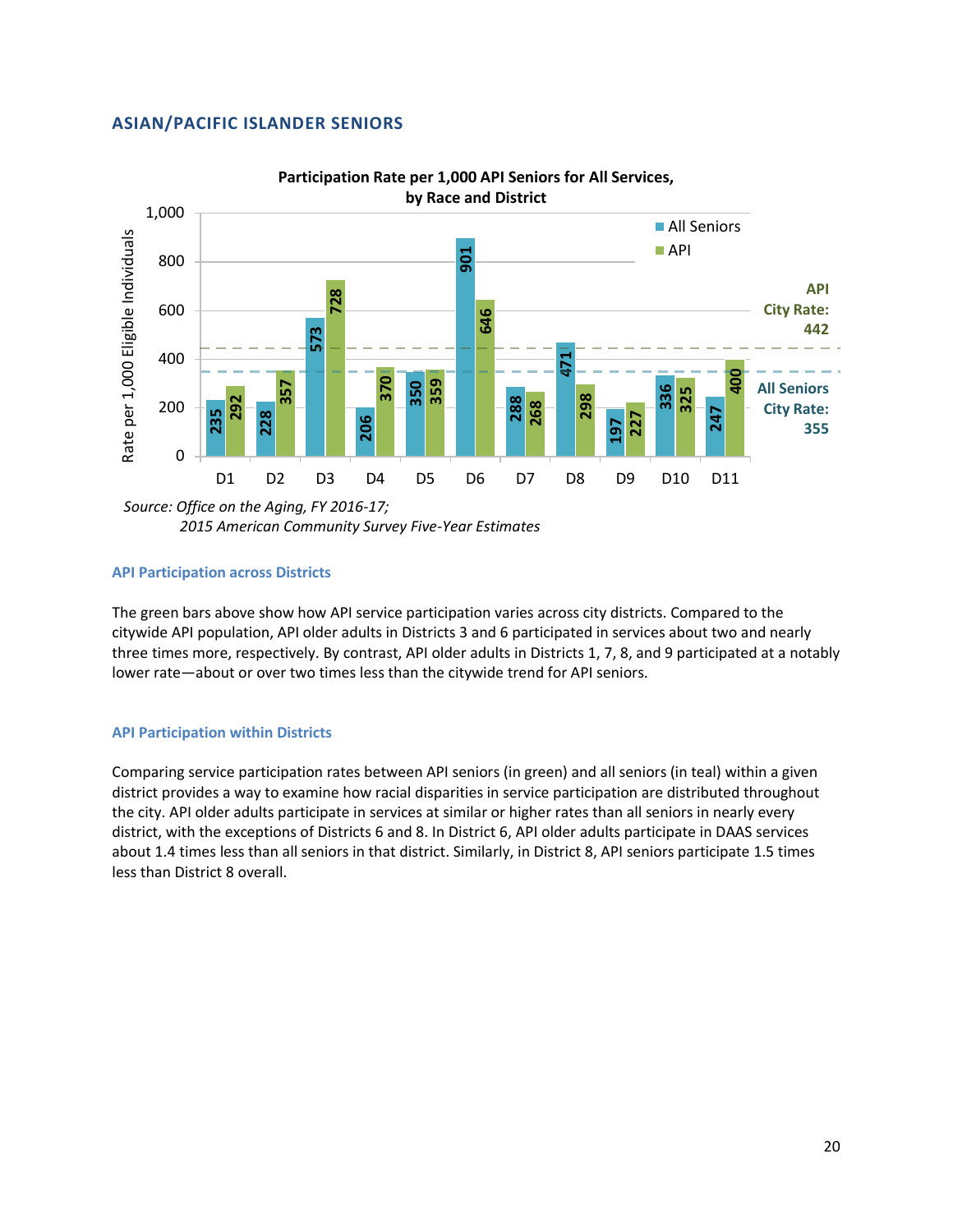#### **BLACK/AFRICAN-AMERICAN SENIORS**



*2015 American Community Survey Five-Year Estimates*

#### **African-American Participation across Districts**

The red bars above show how African-American service participation varies across city districts. African-American seniors participated in DAAS services and programs at remarkably high rate in District 6—over three times more—than African-American seniors citywide.<sup>14</sup> African-Americans in Districts 1, 7, 9, and 11 participated considerably less than citywide trend for African-American older adults, ranging anywhere from over four to about two times less frequently.

#### **African-American Participation within Districts**

 $\overline{\phantom{a}}$ 

Comparing service participation rates between African-American (in red) and all seniors (in teal) within a given district provides a way to examine where racial disparities occur in the city. As is the case citywide, African-American seniors participate in services at similar or higher rates than the general older adult population in almost every district. Districts 1 and 7 buck this trend. In District 1, African-Americans are over two times less likely to participate in services than seniors in that district generally. African-American older adults engage in services in District 7 about 1.5 times less than all seniors in that district. service participation rate in the district in the district above 100%.<br>
The distribution rate in the district above 100 km in the district above 100 km in the district above show that the red bars above show how African-Am

 $14$  Readers may note that African-American service participation rate in District 6 exceeds 1,000—meaning that client participation in this district is over 100% participation. This value is a result of the methodology for assigning service participation at site-based services (e.g., Community Service Centers) to the district in which the service site is located, rather than the district in which clients reside. District 6 is home to many of these hubs that serve a high volume of clients from all over the city, not just residents of that district. This service trend in turn drives the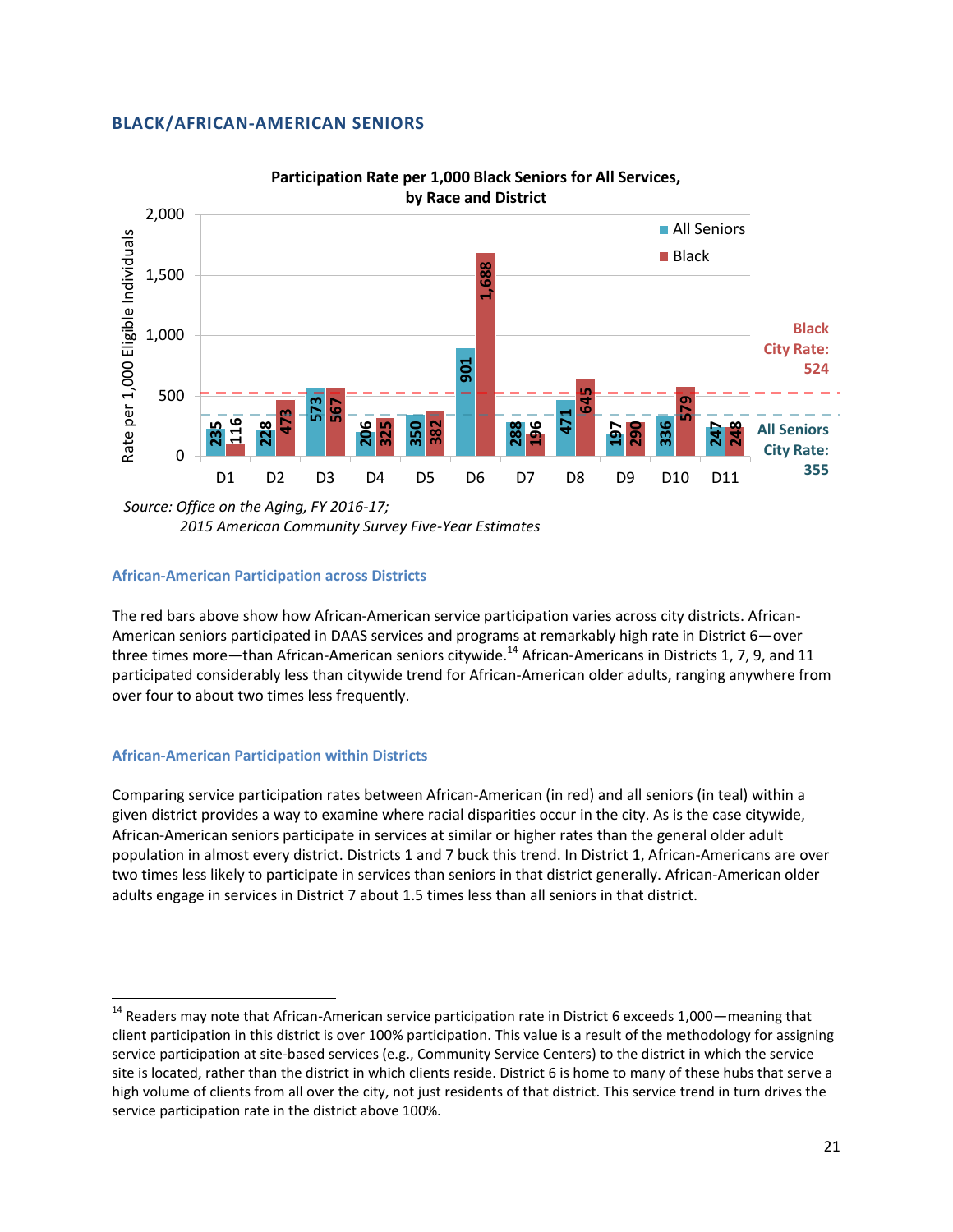### **LATINO SENIORS**



*2015 American Community Survey Five-Year Estimates*

#### **Latino Participation across Districts**

The orange bars above show how Latino service participation varies across city districts. Latino older adults in District 8 participated in services at a much higher rate—approximately four times more—than Latino seniors citywide.<sup>15</sup> By contrast, in Districts 1, 2, and 7, they participated at a notably lower rate than the citywide trend for Latino older adults, ranging from over two to nearly six times less frequently.

#### **Latino Participation within District**

 $\overline{a}$ 

Comparing service participation rates between Latinos (in orange) and all seniors (in blue) within a given district provides a way to examine how racial disparities in service participation are distributed throughout the city. Latino older adults participate in services at notably lower rates than all seniors in Districts 2, 4, and 7. In Districts 4 and 7, they participate about two times less than older adults in those districts. In District 2, Latino seniors utilize services four times less frequently than the overall senior population. By contrast, in District 8, Latinos participate in services at nearly three times the rate seniors generally access services in this district. The uniquely high rate of Latino service participation in District 8 is likely because one of the major Community Service Centers in this district serves a primarily Latino population, drawing clients from all over the city, including neighboring districts like District 9. **Example 1200**<br> **2300**<br> **23015** *D1*<br> **23015** *D1*<br> **2415** *D1*<br> **2415** *D1***<br>
<b>2415** *D1*<br> **2415** *D1*<br> **2415** *D1*<br> **2415** *D1*<br> **2415 D1**<br> **2415 D1**<br> **2415 D1**<br> **2415 D1**<br> **2415 D1**<br> **2415 D1**<br>

<sup>&</sup>lt;sup>15</sup> Readers may note that Latino service participation rate in District 8 exceeds 1,000—meaning that client participation in this district is over 100% participation. Similar to the instance of African-American participation in District 6 in the previous chart, this value is a result of the methodology for assigning service participation at sitebased services to the district in which the service site is located and services are administered, rather than the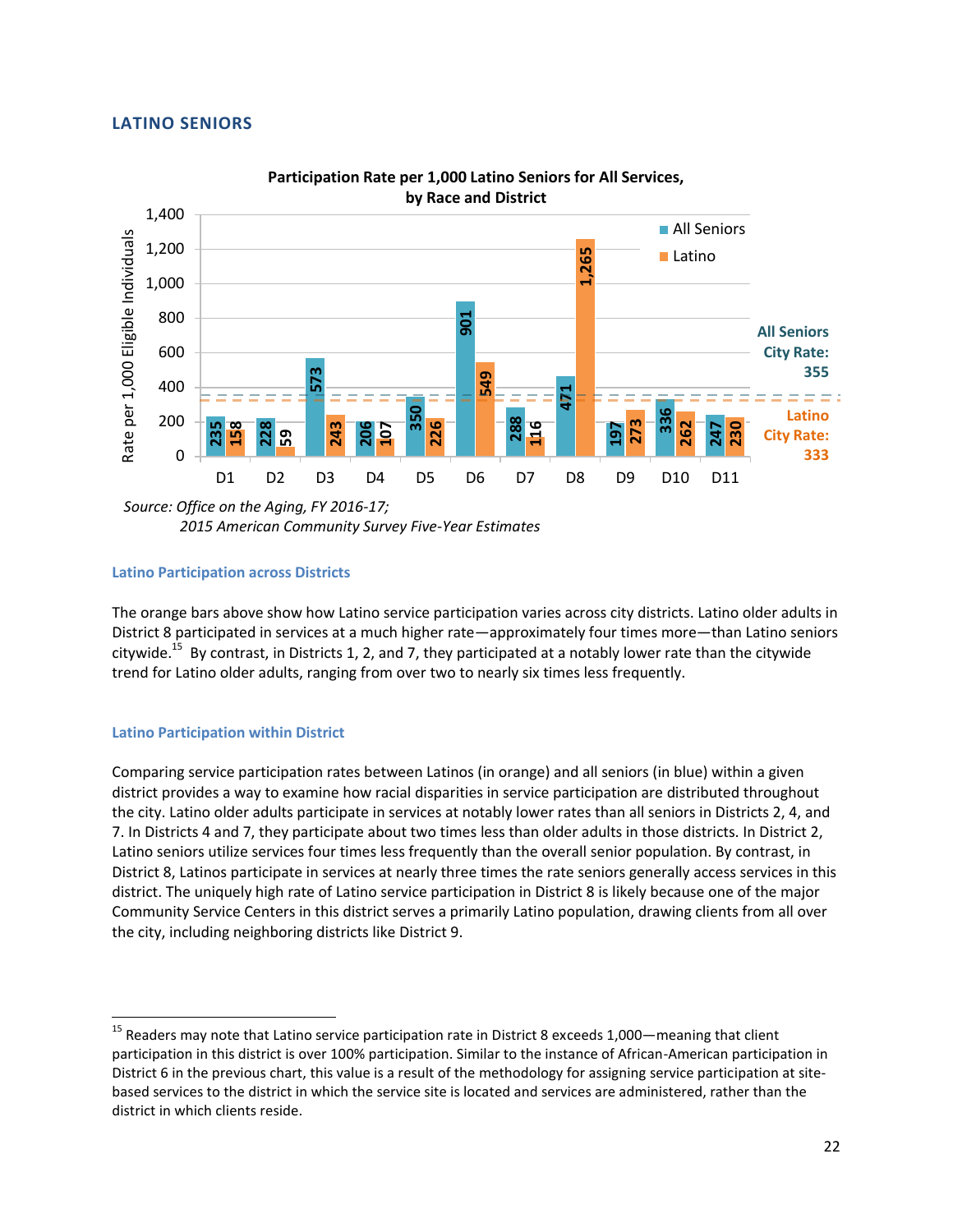#### **WHITE SENIORS**



**Participation Rate per 1,000 White Seniors for All Services, by Race and District**

*Source: Office on the Aging, FY 2016-17; 2015 American Community Survey Five-Year Estimates*

#### **White Participation across Districts**

The blue bars above show how White service participation varies across city districts. White seniors in District 6 participated in services over three times more than White older adults citywide. In Districts 2, 4, and 7, they participated about two times less than the citywide trend for White seniors.

#### **White Participation within District**

Comparing service participation rates between White (in blue) and all seniors (in teal) within a given district provides a way to examine where in the city racial disparities in participation occur. As is the case for White service participation relative to all seniors citywide, White older adults participate at considerably lower rates than seniors overall in every district of the city. Low service utilization by White seniors is especially pronounced in Districts 2, 3, and 7, where they participated in DAAS services at over three times less than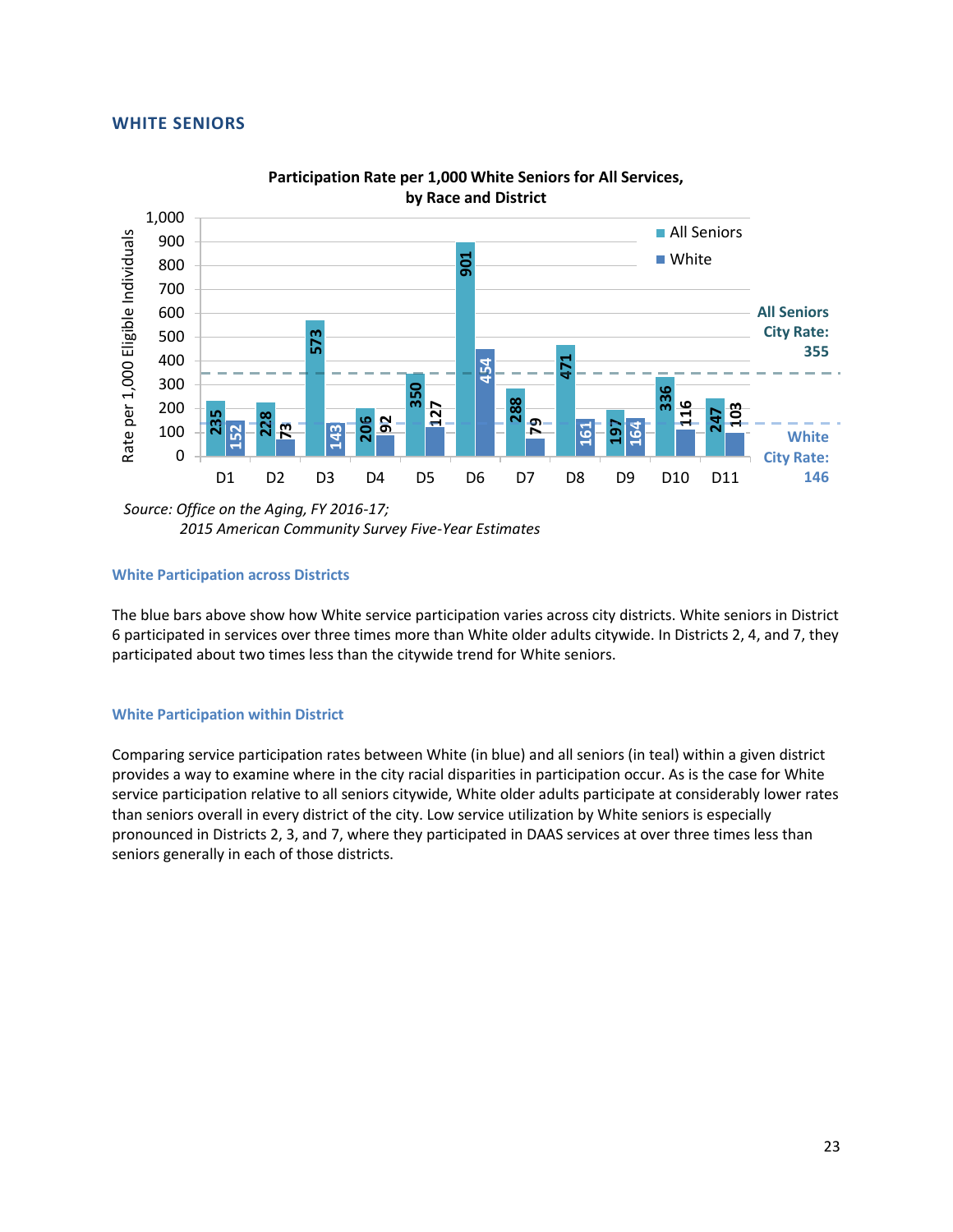#### <span id="page-24-0"></span>**SERVICE PARTICIPATION BY DISTRICT: ADULTS WITH DISABILITIES BY RACE/ETHNICITY<sup>16</sup>**

The following section examines service participation among San Francisco adults with disabilities in FY 2016- 17 by city district. It bears noting that because U.S. Census estimates for the local population by race/ethnicity and age were only available for adults with disabilities between the ages of 18 and 64, this analysis overestimates the eligible DAAS client population and generally underestimates service participation rates. For this reason, **the analysis that follows should be used only to compare service participation among adults with disabilities across districts rather than as an estimate of actual service participation rates, which are described earlier in this report.**

As shown below, **adults with disabilities participated in DAAS services more in Districts 3, 6, and 7, and participated in services less in Districts 1, 9, and 11, in comparison to the citywide rate .** As with senior clients, this trend may be due in part to the location of site-based services with a high volume of clients, such as Community Service Centers in more central, heavily-trafficked regions of the city.



*<sup>2015</sup> American Community Survey Five-Year Estimates*

 $\overline{a}$ 

<sup>&</sup>lt;sup>16</sup> The charts in this section illustrate district-level variation in service participation rates for DAAS client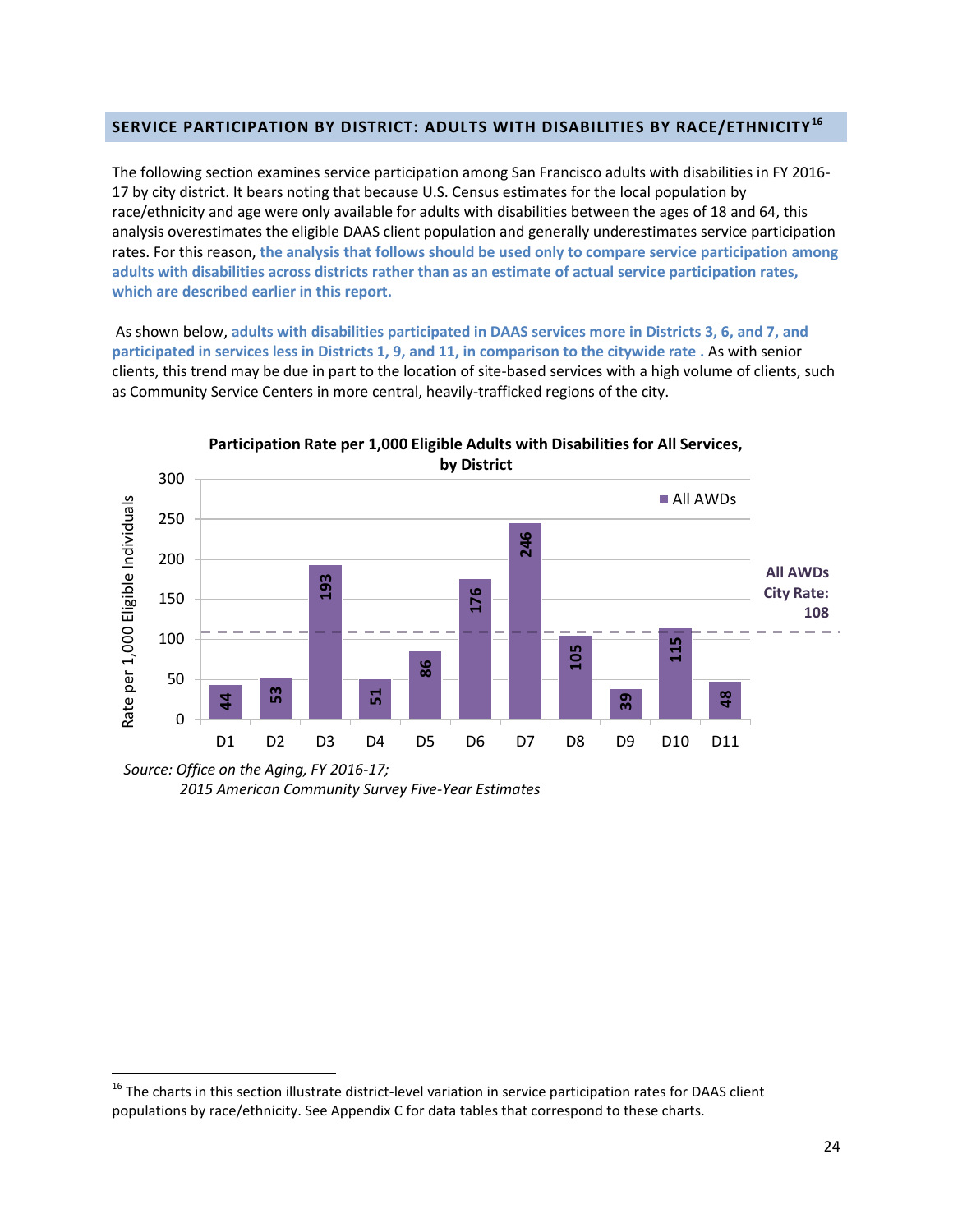### **ASIAN/PACIFIC ISLANDER ADULTS WITH DISABILITIES**



*2015 American Community Survey Five-Year Estimates*

#### **API Participation across Districts**

The green bars above show how API service participation varies across city districts. API adults with disabilities in Districts 3 and 6 participated in services over one-and-a-half times more than API adults with disabilities citywide. By contrast, API older adults in Districts 1, 2, 8, 9, and 10 participated at a notably lower rate—about or over two times less than the citywide trend.

#### **API Participation within Districts**

Comparing service participation rates between API (in green) and all adults with disabilities (in purple) within a given district provides a way to examine how racial disparities in service participation are distributed throughout the city. The API population participates in services at similar or higher rates than all seniors in nearly every district, with the exceptions of Districts 7, 8, and 10. Most notably, API adults with disabilities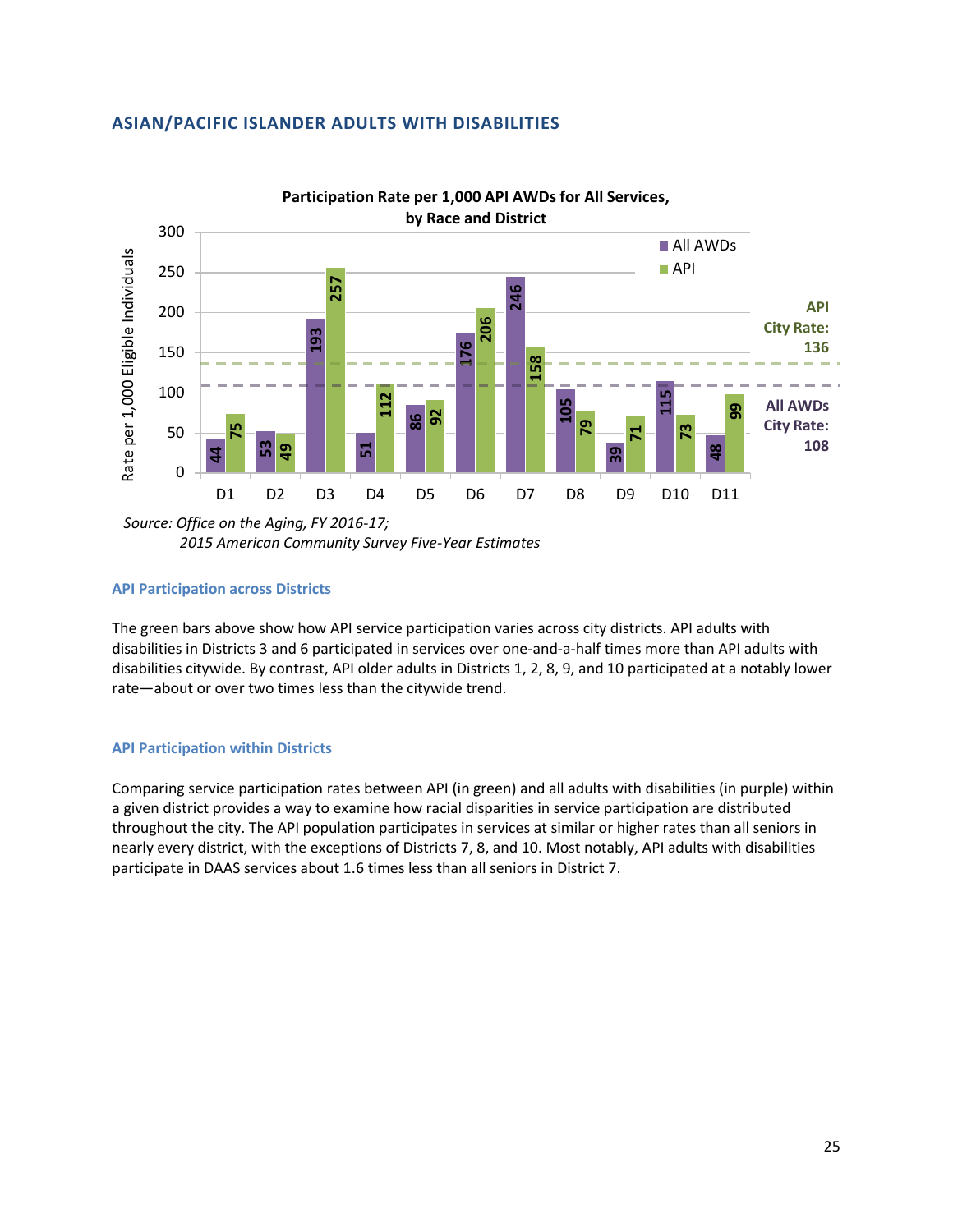### **BLACK/AFRICAN-AMERICAN ADULTS WITH DISABILITIES**



*Source: Office on the Aging, FY 2016-17; 2015 American Community Survey Five-Year Estimates*

#### **African-American Participation across Districts**

The red bars above show how African-American service participation varies across city districts. African-American adults with disabilities in District 4 participated in DAAS services and programs at higher rate nearly two times more—than African-American AWDs citywide. This is primarily driven by a small population of African-American adults with disabilities living in this district rather than particularly large scale enrollment in this district. By contrast, African-Americans in Districts 1, 9, and 11 participated at particularly lower rates than the population citywide.

#### **African-American Participation within Districts**

Comparing service participation rates between African-American (in red) and all adults with disabilities (in purple) within a given district provides a way to examine how racial disparities in service participation are distributed throughout the city. The African-American population participates in services at similar or higher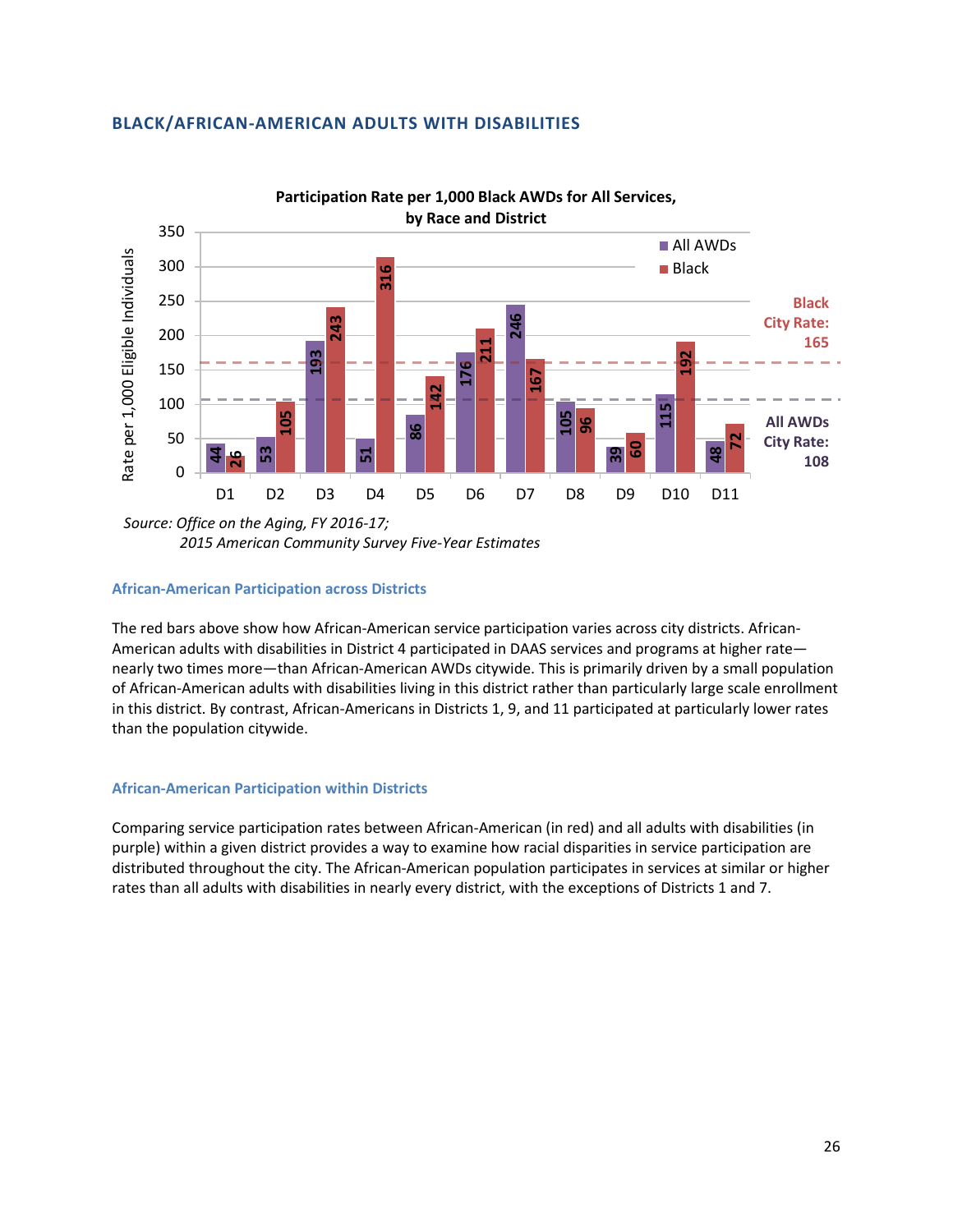#### **LATINO ADULTS WITH DISABILITIES**



**Participation Rate per 1,000 Latino AWDs for All Services,** 

*Source: Office on the Aging, FY 2016-17; 2015 American Community Survey Five-Year Estimates*

#### **Latino Participation across Districts**

The orange bars above show how Latino service participation varies across city districts. Latino adults with disabilities participated in services at a higher rate in Districts 7 and 8 —over two times more—than Latino adults with disabilities citywide. However, they participated at nearly two times less the citywide rate in Districts 9, 10, and 11. In particular, their participation is low in District 1: about 3.5 times less than disabled Latino adults citywide.

#### **Latino Participation within Districts**

Comparing service participation rates between Latino (in orange) and all adults with disabilities (in purple) within a given district provides a way to examine how racial disparities in service participation are distributed throughout the city. The Latino population participates in services at lower rates in nearly every district, with the exception of Districts 2, 4, 9, and 8. In particular, their participation is low compared to the overall utilization rate in District 10: Latino adults with disabilities access services about 3.8 times less than the overall population of adults with disabilities in this district. Similarly, they are about two and a half to three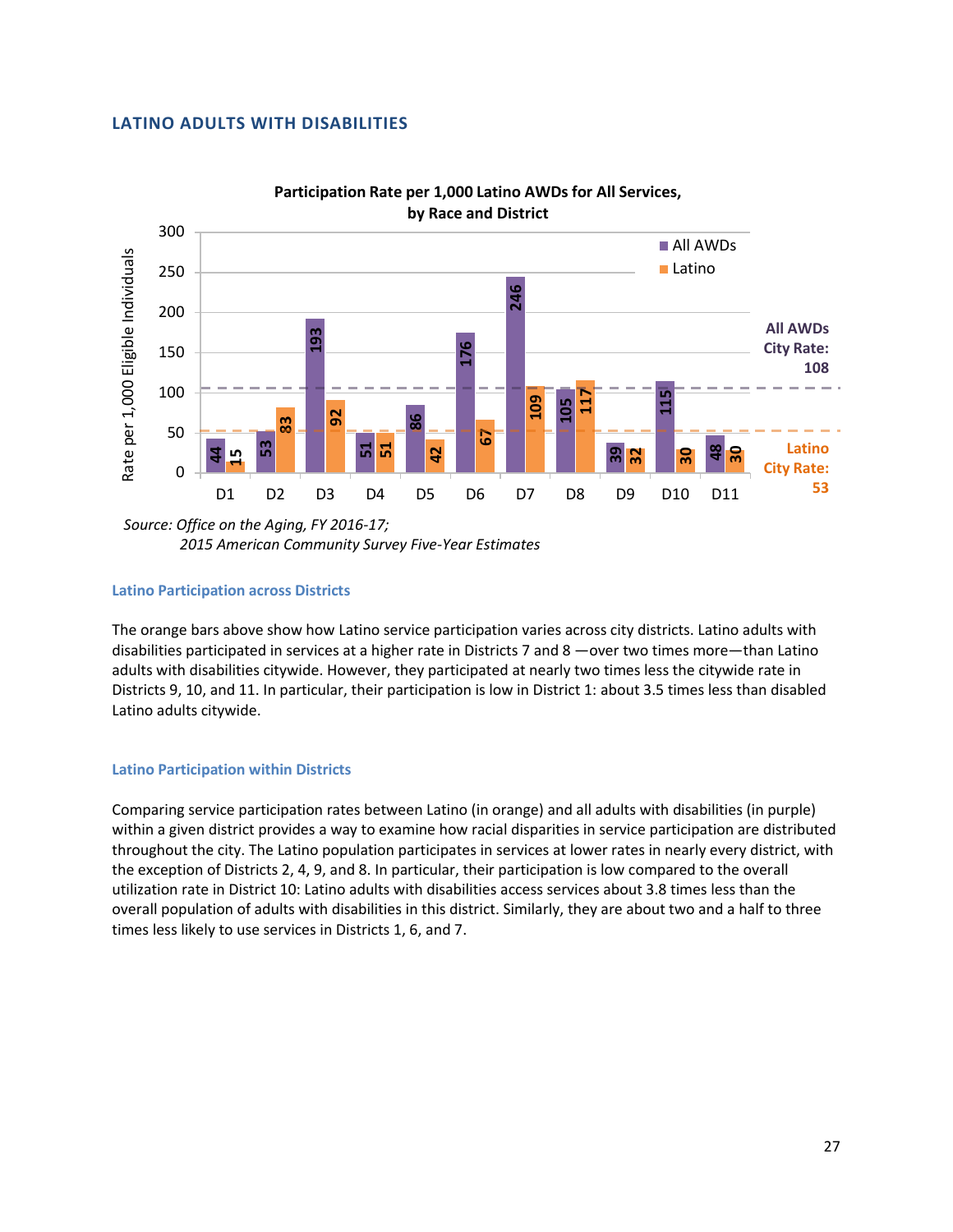#### **WHITE ADULTS WITH DISABILITIES**

As shown below, White adults with disabilities in District 6 participated in services about two times as often as White AWDs citywide. In Districts 2 and 5, they participated about two times less than the citywide trend.



*<sup>2015</sup> American Community Survey Five-Year Estimates*

#### **White Participation across Districts**

The blue bars above show how White service participation varies across city districts. White adults with disabilities participated in services at a higher rate in District 6: 118 per thousand compared to a citywide rate of 59 per thousand or about two times as often as Whites citywide. Participation in particularly low in Districts 2 and 5 – about two times less the citywide rate.

#### **White Participation within Districts**

Comparing service participation rates between White (in blue) and all adults with disabilities (in purple) within a given district provides a way to examine how racial disparities in service participation are distributed throughout the city. The White population participates in services at lower rates in every district. This is particularly pronounced in District 7, where they are almost five times less likely to use services than the overall disabled adult population, and Districts 3 and 10, where they are three times less likely to use services.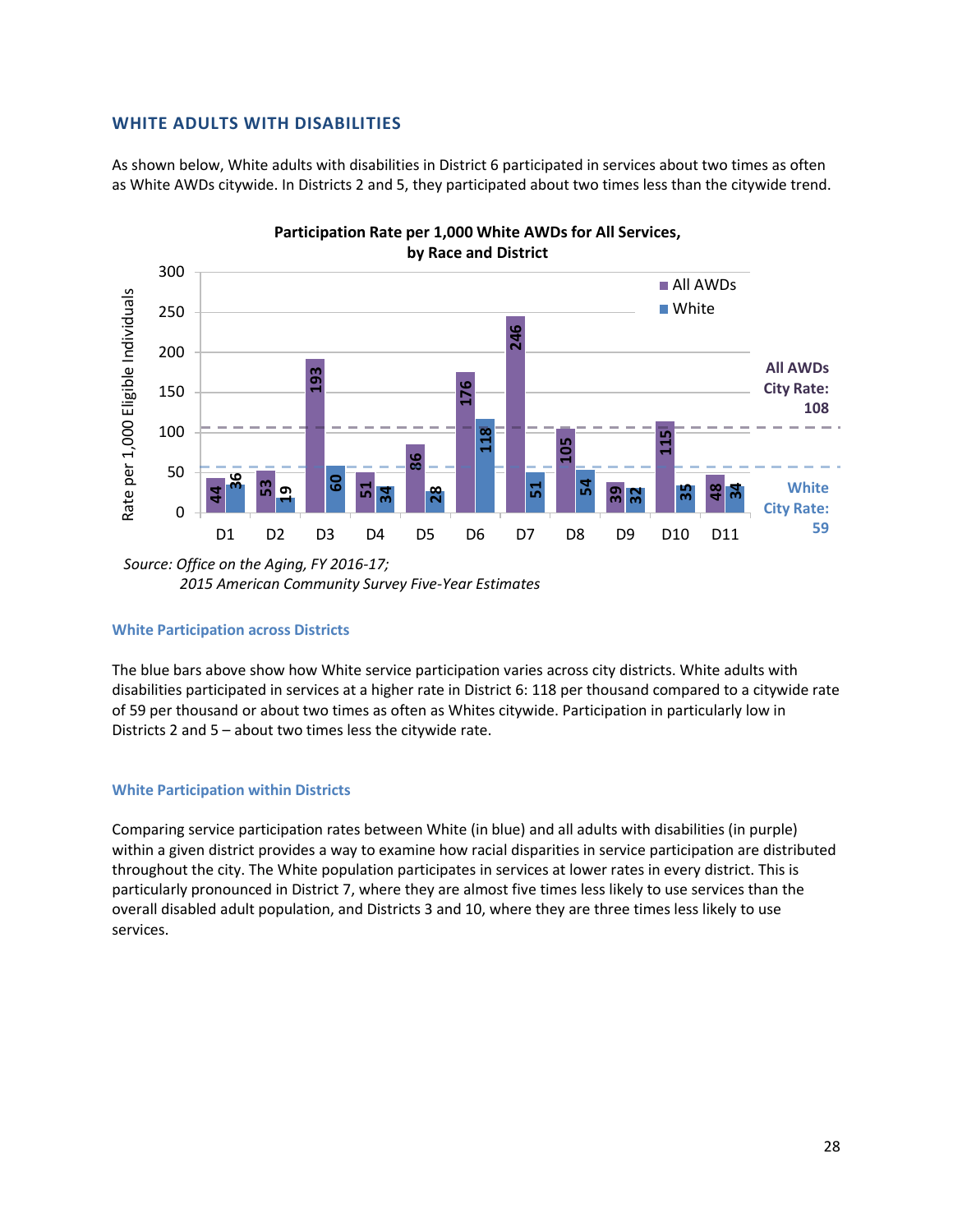## <span id="page-29-0"></span>FINDINGS/RECOMMENDATIONS

This analysis of FY 2016-17 enrollment and equity analysis trends has found that **while clients of color, in aggregate, access most DAAS programs and services at a higher rate than the general population, there is considerable variation in service participation across individual racial or ethnic groups**. This analysis has also shown that service utilization varies, with some predictability, across San Francisco's geography for clients of all ages and racial/ethnic backgrounds.

**This research demonstrates the utility of performing analysis of DAAS's program data disaggregated by client race and ethnicity.** When the city's senior and disabled adult populations belonging to communities of color are considered only in aggregate, significant variation in the experiences of clients from different racial/ethnic backgrounds may be obscured. Analysis that disaggregates client race/ethnicity supports a more nuanced understanding of the differences between API, African-American, Latino, and other clients of color, especially with respect to their diverse service needs and barriers to access. Additionally, where possible, it is valuable to examine areas of possible racial or ethnic disparity at their intersection with geography, income level, English fluency and other factors. Additional strategic analyses of these intersections can enrich understanding of factors that may mitigate or exacerbate differential client outcomes and inform strategies for ensuring racially equitable access and participation in City-funded opportunities for connection, engagement, and support.

In its ongoing evaluation of existing services and development of new programs, the Department should consider the following findings:

#### **Latino adults with disabilities participate in services at much lower rates than disabled adults overall.**

Latino adults with disabilities access services at a rate over two times lower than adults with disabilities citywide. DAAS should invest in expanding and/or developing new services to serve more of the city's Latino adults with disabilities. The equity analysis shows that DAAS serves Latino seniors at rates comparable to—or even better than—the city's older adult population across a variety of programs. This suggests that the Department has the capacity to provide culturally appropriate services tailored to Latino clients that are known to and valued by this community. DAAS should consider how to leverage their successes in serving this population to enhance connection to services among Latino adults with disabilities, while keeping in mind the particular needs and barriers to access experienced by adults with disabilities.

### **While API older adults and adults with disabilities participate at high rates in site-based community services, they access home-based programs that support independent community living far less frequently than the general client population.**

API clients utilize site-based, communal services such as Aging and Disability Resource Centers, Community Service Centers, and Congregate Meals, at or above the rate of the general senior and disabled adult populations. By contrast, these clients participate in DAAS services that engage clients individually or in the home—such as Community Living Fund, Home-Delivered Meals, and Case Management—at lower rates than the general DAAS population, ranging from 1.5 to 4 times less frequently.

DAAS should examine in greater depth the particular service needs of API older adults and adults with disabilities and probe what factors may drive API clients' differential rates of participation in communal, sitebased programs and home-based, one-on-one services. To the extent that API clients do express need for home-based services that support independent living in the community but experience unique cultural or linguistic barriers to access those services, DAAS may need to strategize around capacity building in these service areas to better meet the needs of this population. Insofar as API clients' high rates of engagement in site-based, community-oriented programs reflect their desire for meaningful social connection with their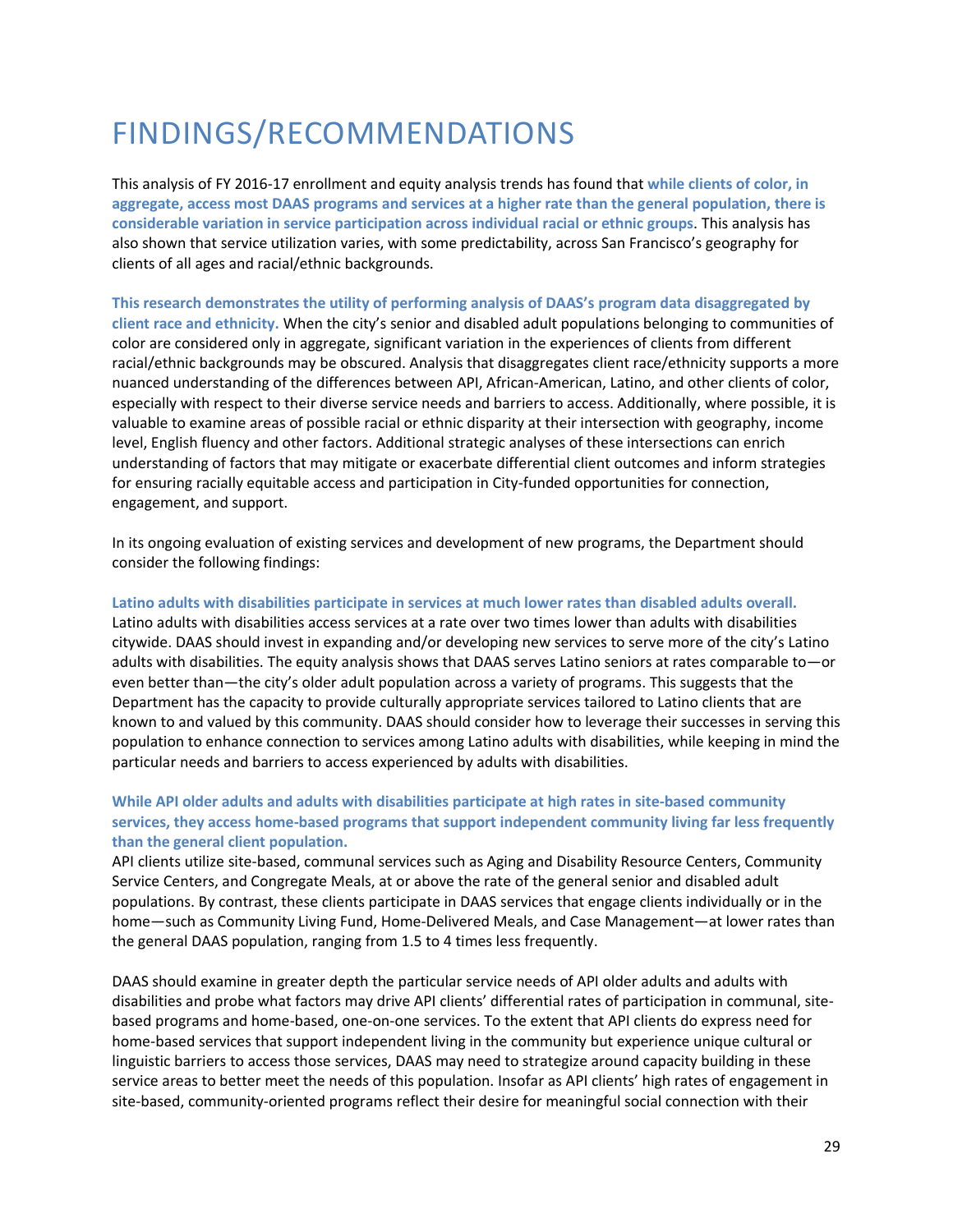peers, DAAS may leverage the Department's successes in these models and seek to expand communal programming to other service areas, as appropriate and where feasible.

#### **African-American older adults and adults with disabilities access DAAS services at higher rates than the general client population.**

African-American seniors and adults with disabilities utilize services at higher rates than the overall populations (about 1.6 times more and 1.5 times more, respectively). Both seniors and adults with disabilities in this population are high utilizers of Home-Delivered Meals, Community Service Centers, Case Management, and Congregate Meal services. African-American older adults also access Nutritional Counseling, Community Living Fund, and Home-Delivered Groceries at higher rates than the overall senior population. African-American adults with disabilities use Aging and Disability Resource Centers at higher rates than the general population of disabled adults.

These trends in high service participation among City's African-American population reflect the breadth of this population's needs and the Department's relative success in engaging individuals in valued programs and services. DAAS should sustain its commitment to serving this population and consider how to capitalize on its engagement of vulnerable African-American clients to connect them to other needed services and social supports.

#### **Location of DAAS service sites and providers throughout San Francisco remains a primary driver of variations in service participation by district.**

While there is some variation in service participation by district and race/ethnicity, these differences are not as pronounced as one might expect given the distribution of racial, ethnic, and cultural enclaves throughout the city. Similar to the overall population findings of the 2017-18 DFCNA, service participation rates across racial and age groups tends to be higher in the central part of the City (i.e., Districts 3, 6 and 8) and lower in outer districts (particularly Districts 2, 4, and 11). This consistency in cross-district participation trends—even across different racial/ethnic categories and age groups—underscores how the location of DAAS service sites and providers is a key driver of differential rates of service engagement across city districts.

DAAS should explore how to better incorporate geographic analysis into its program planning and the broader design of its service network to ensure clients' equitable access to necessary services, no matter where they live. The geographic analysis in this report provides a possible model for identifying where racial/ethnic disparities in service utilization are most pronounced, and for guiding targeted strategies to improve vulnerable populations' engagement with DAAS services citywide.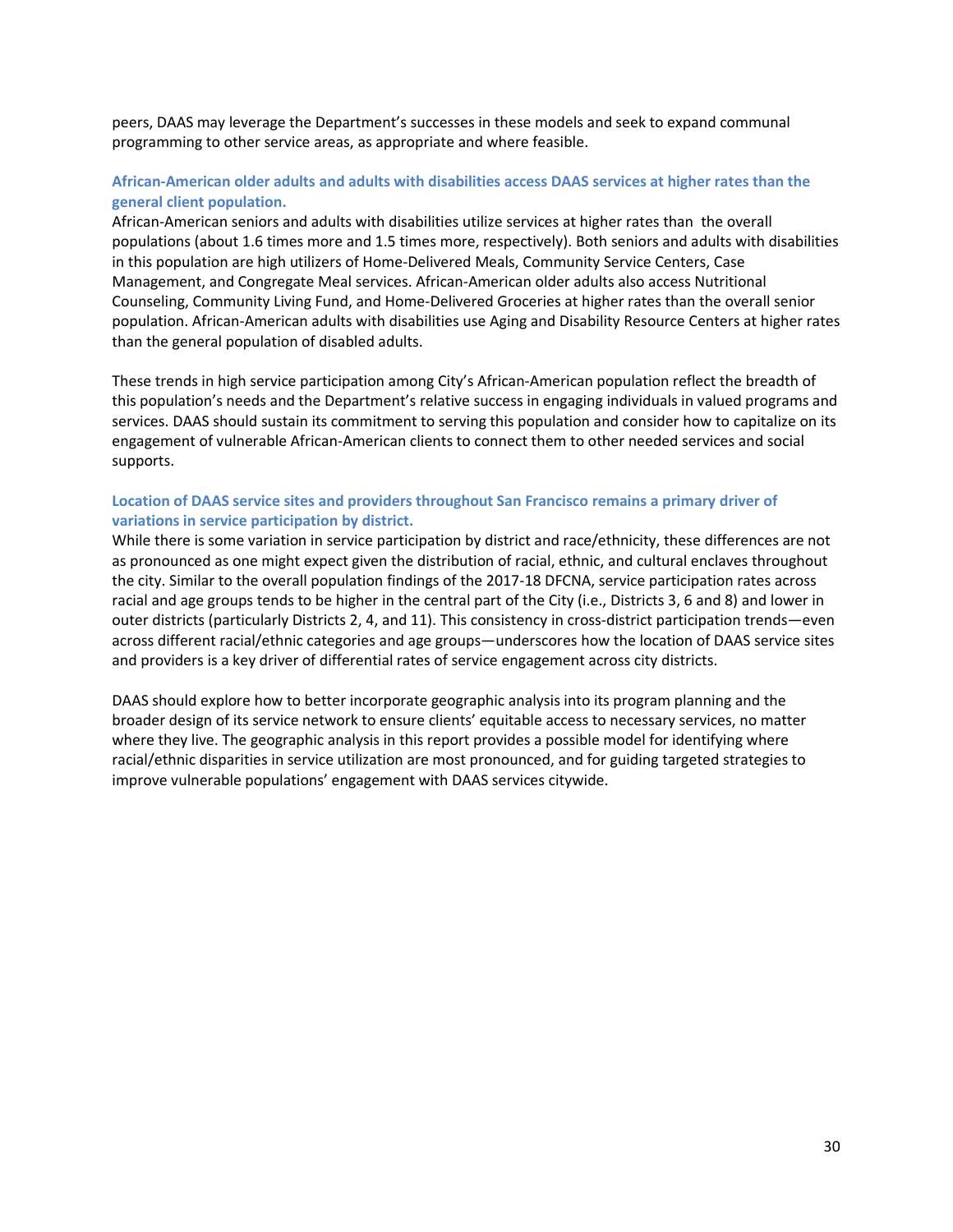## <span id="page-31-0"></span>APPENDIX A. SERVICE ENROLLMENT BY POPULATION

|                                             | <b>Client Race/Ethnicity</b> |                |        |              |                          |        |
|---------------------------------------------|------------------------------|----------------|--------|--------------|--------------------------|--------|
| <b>Services</b>                             | <b>API</b>                   | <b>Black</b>   | Latino | <b>White</b> | Other/<br><b>Unknown</b> | All    |
| <b>Adult Day Services</b>                   | 92                           | 10             | 9      | 54           | 4                        | 169    |
| <b>Aging and Disability Resource Center</b> | 6,332                        | 652            | 664    | 746          | 1,156                    | 9,550  |
| <b>Alzheimer's Day Care</b>                 | 48                           | 6              | 5      | 40           | 4                        | 103    |
| <b>Case Management</b>                      | 343                          | 230            | 162    | 394          | 102                      | 1,231  |
| <b>Community Living Fund</b>                | 31                           | 42             | 33     | 82           | 50                       | 238    |
| <b>Community Service Centers</b>            | 8,520                        | 1,514          | 1,966  | 3,012        | 843                      | 15,855 |
| <b>Congregate Meals</b>                     | 10,237                       | 1,404          | 1,613  | 1,784        | 385                      | 15,423 |
| <b>Emergency Short-Term Home Care</b>       | 65                           | 18             | 8      | 79           | 3                        | 173    |
| <b>Food Pantry</b>                          | 947                          | 88             | 62     | 79           | 42                       | 1,218  |
| <b>Health Promotion</b>                     | 303                          | 54             | 220    | 244          | 74                       | 895    |
| <b>Home-Delivered Groceries</b>             | 796                          | 257            | 140    | 217          | 71                       | 1,481  |
| <b>Home-Delivered Meals</b>                 | 1,115                        | 1,097          | 564    | 1,877        | 135                      | 4,827  |
| <b>Housing Subsidy</b>                      | 11                           | 16             | 6      | 43           | 6                        | 82     |
| <b>LGBT Care Navigation</b>                 | 5                            | $\overline{4}$ | 6      | 51           | 30                       | 96     |
| <b>Money Management</b>                     | 3                            | 71             | 5      | 18           | $\overline{7}$           | 104    |
| <b>Nutritional Counseling</b>               | 194                          | 297            | 107    | 474          | 55                       | 1,127  |
| <b>SF Connected</b>                         | 728                          | 152            | 170    | 313          | 645                      | 2,008  |
| <b>Village Model</b>                        | 192                          | 17             | 9      | 391          | 109                      | 718    |
| <b>Grand Total</b>                          | 22,744                       | 3,856          | 3,623  | 6,911        | 3,755                    | 40,889 |

## **FY 2016-17 Enrollment: Unduplicated Older Adult Clients by Service**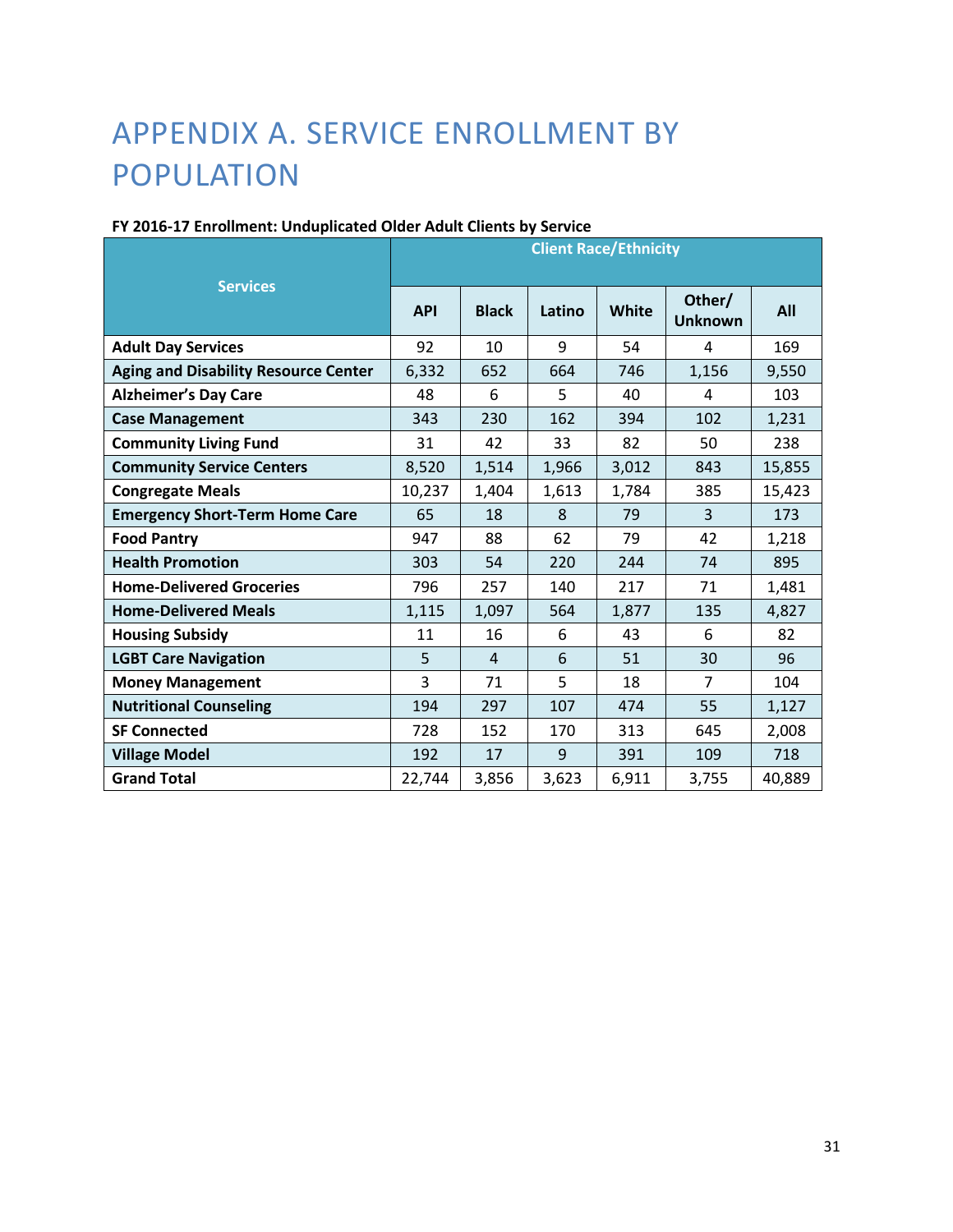|                                             | <b>Client Race/Ethnicity</b> |              |                |                |                          |                |
|---------------------------------------------|------------------------------|--------------|----------------|----------------|--------------------------|----------------|
| <b>Services</b>                             | <b>API</b>                   | <b>Black</b> | Latino         | White          | Other/<br><b>Unknown</b> | All            |
| <b>Aging and Disability Resource Center</b> | 371                          | 234          | 77             | 93             | 219                      | 994            |
| <b>Case Management</b>                      | 24                           | 43           | 16             | 36             | 63                       | 182            |
| <b>Community Living Fund</b>                | 19                           | 35           | 24             | 41             | 14                       | 133            |
| <b>Community Service Centers</b>            | 358                          | 257          | 117            | 209            | 104                      | 1,045          |
| <b>Congregate Meals</b>                     | 321                          | 219          | 69             | 126            | 58                       | 793            |
| <b>Emergency Short-Term Home Care</b>       | $\mathbf{1}$                 | $\Omega$     | $\Omega$       | $\Omega$       | $\Omega$                 | $\mathbf{1}$   |
| <b>Food Pantry</b>                          | 4                            | $\Omega$     | 0              | 1              | $\Omega$                 | 5              |
| <b>Health Promotion</b>                     | $\mathbf{1}$                 | 3            | $\Omega$       | $\overline{2}$ | $\mathbf{1}$             | $\overline{7}$ |
| <b>Home-Delivered Groceries</b>             | 48                           | 95           | 39             | 62             | 64                       | 308            |
| <b>Home-Delivered Meals</b>                 | 91                           | 330          | 111            | 343            | 12                       | 887            |
| <b>Housing Subsidy</b>                      | $\overline{\mathcal{L}}$     | 14           | $\overline{7}$ | 33             | 11                       | 67             |
| <b>LGBT Care Navigation</b>                 | $\overline{\phantom{a}}$     | 3            | 8              | 23             | $\overline{7}$           | 43             |
| <b>Money Management</b>                     | 4                            | 18           | $\overline{2}$ | 12             | $\mathcal{P}$            | 38             |
| <b>Nutritional Counseling</b>               | $\Omega$                     | 4            | 6              | 3              | $\Omega$                 | 13             |
| <b>SF Connected</b>                         | 43                           | 39           | 39             | 56             | 100                      | 277            |
| <b>Grand Total</b>                          | 1,123                        | 996          | 402            | 855            | 976                      | 4,352          |

## **FY 2016-17 Enrollment: Unduplicated Adult Clients with Disabilities by Service**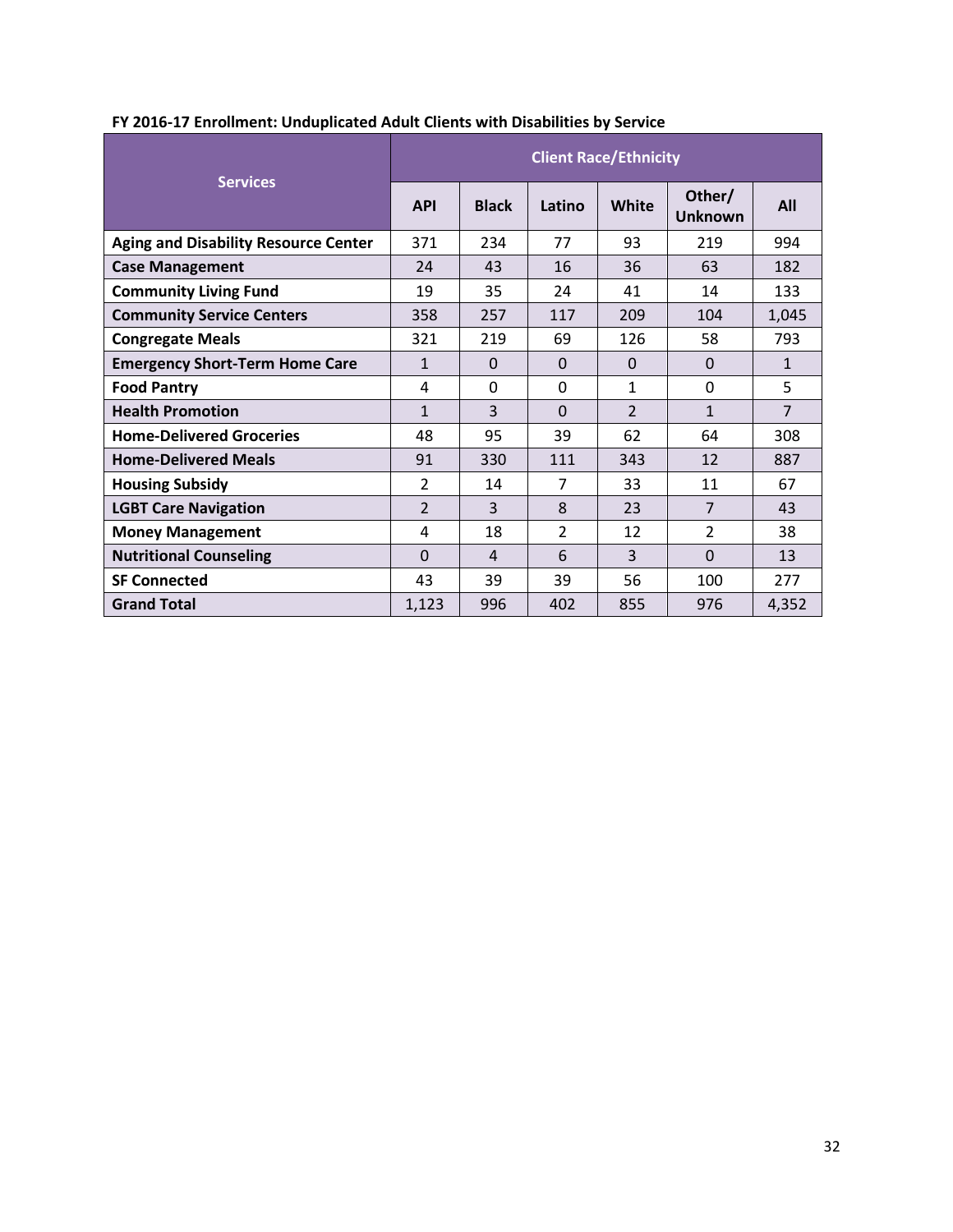## APPENDIX B. CITYWIDE SERVICE PARTICIPATION RATES

<span id="page-33-0"></span>

| <b>Services</b>                             | <b>Total Served</b> | <b>Eligible Population</b> | <b>Service</b><br><b>Participation</b><br><b>Rate</b> | <b>Service</b><br><b>Participation</b><br><b>Rate per 1,000</b> |
|---------------------------------------------|---------------------|----------------------------|-------------------------------------------------------|-----------------------------------------------------------------|
| <b>Adult Day Services</b>                   | 169                 | 169,189                    | 0.1%                                                  | $\mathbf{1}$                                                    |
| <b>Aging and Disability Resource Center</b> | 9,550               | 169,189                    | 6%                                                    | 56                                                              |
| <b>Alzheimer's Day Care</b>                 | 103                 | 169,189                    | 0.06%                                                 | 0.6                                                             |
| <b>Case Management</b>                      | 1,231               | 169,189                    | 0.7%                                                  | $\overline{7}$                                                  |
| <b>Community Living Fund</b>                | 238                 | 27,503                     | 0.9%                                                  | 9                                                               |
| <b>Community Service Centers</b>            | 15,855              | 169,189                    | 9%                                                    | 94                                                              |
| <b>Congregate Meals</b>                     | 15,423              | 169,189                    | 9%                                                    | 91                                                              |
| <b>Emergency Short-Term Home Care</b>       | 173                 | 169,189                    | 0.1%                                                  | 1                                                               |
| <b>Food Pantry</b>                          | 1,218               | 57,266                     | 2%                                                    | 21                                                              |
| <b>Health Promotion</b>                     | 895                 | 169,189                    | 0.5%                                                  | 5                                                               |
| <b>Home-Delivered Groceries</b>             | 1,481               | 21,581                     | 7%                                                    | 69                                                              |
| <b>Home-Delivered Meals</b>                 | 4,827               | 42,776                     | 11%                                                   | 108                                                             |
| <b>Housing Subsidy</b>                      | 82                  | 169,189                    | 0.05%                                                 | 0.5                                                             |
| <b>LGBT Care Navigation</b>                 | 96                  | 169,189                    | 0.1%                                                  | 0.6                                                             |
| <b>Money Management</b>                     | 104                 | 169,189                    | 0.06%                                                 | 0.6                                                             |
| <b>Nutritional Counseling</b>               | 1,127               | 169,189                    | 0.7%                                                  | $\overline{7}$                                                  |
| <b>SF Connected</b>                         | 2,008               | 169,189                    | 1%                                                    | 12                                                              |
| <b>Village Model</b>                        | 718                 | 169,189                    | 0.4%                                                  | 4                                                               |
| <b>Grand Total</b>                          | 40,889              | 169,189                    | 24%                                                   | 242                                                             |

#### **FY 2016-17: Service Participation Rates per 1,000 Eligible Individuals for Older Adults**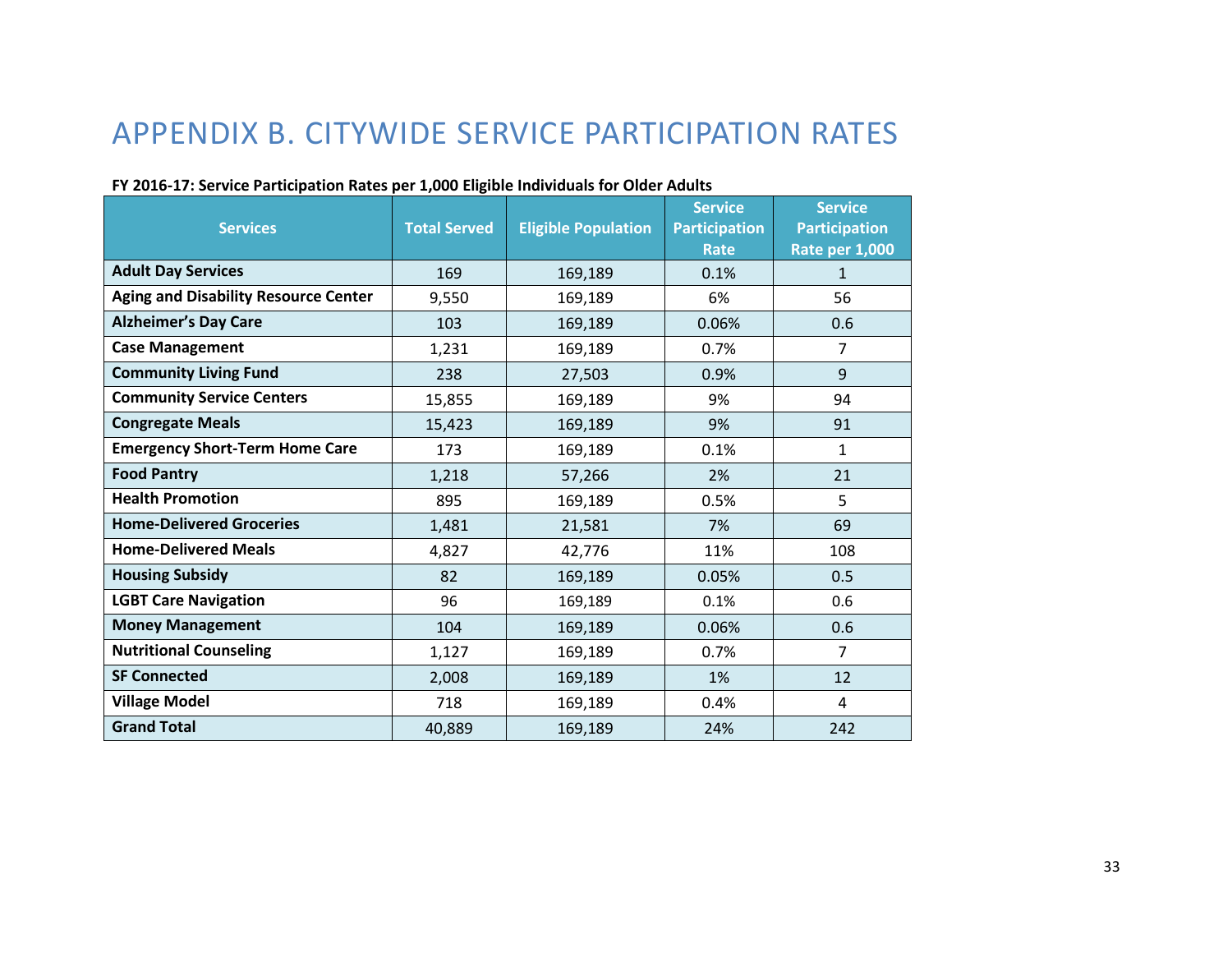| <b>Services</b>                             | <b>Total Served</b> | <b>Eligible Population</b> | <b>Service</b><br><b>Participation</b><br>Rate | <b>Service</b><br><b>Participation</b><br>Rate per<br>1,000 | <b>City Service</b><br><b>Participation</b><br><b>Rate per</b><br>1,000 | <b>Rate Ratio</b> |
|---------------------------------------------|---------------------|----------------------------|------------------------------------------------|-------------------------------------------------------------|-------------------------------------------------------------------------|-------------------|
| <b>Adult Day Services</b>                   | 92                  | 71,999                     | 0.1%                                           | $\mathbf{1}$                                                | 1.0                                                                     | 1.3               |
| <b>Aging and Disability Resource Center</b> | 6,332               | 71,999                     | 9%                                             | 88                                                          | 56                                                                      | 1.6               |
| <b>Alzheimer's Day Care</b>                 | 48                  | 71,999                     | 0.07%                                          | 0.7                                                         | 0.6                                                                     | 1.1               |
| <b>Case Management</b>                      | 343                 | 71,999                     | 0.5%                                           | 5                                                           | $\overline{7}$                                                          | $-1.5$            |
| <b>Community Living Fund</b>                | 31                  | 13,134                     | 0.2%                                           | $\overline{2}$                                              | 9                                                                       | $-3.8$            |
| <b>Community Service Centers</b>            | 8,520               | 71,999                     | 12%                                            | 118                                                         | 94                                                                      | 1.3               |
| <b>Congregate Meals</b>                     | 10,237              | 71,999                     | 14%                                            | 142                                                         | 91                                                                      | 1.6               |
| <b>Emergency Short-Term Home Care</b>       | 65                  | 71,999                     | 0.09%                                          | 0.9                                                         | 1.0                                                                     | $-1.1$            |
| <b>Food Pantry</b>                          | 947                 | 38,527                     | 2%                                             | 25                                                          | 21                                                                      | 1.2               |
| <b>Health Promotion</b>                     | 303                 | 71,999                     | 0.4%                                           | 4                                                           | 5                                                                       | $-1.2$            |
| <b>Home-Delivered Groceries</b>             | 796                 | 11,499                     | 7%                                             | 69                                                          | 69                                                                      | 1.0               |
| <b>Home-Delivered Meals</b>                 | 1,115               | 17,858                     | 6%                                             | 62                                                          | 108                                                                     | $-1.7$            |
| <b>Housing Subsidy</b>                      | 11                  | 71,999                     | 0.02%                                          | 0.2                                                         | 0.5                                                                     | $-3.3$            |
| <b>LGBT Care Navigation</b>                 | 5                   | 71,999                     | 0.01%                                          | 0.1                                                         | 0.6                                                                     | $\ast$            |
| <b>Money Management</b>                     | $\overline{3}$      | 71,999                     | 0.00%                                          | 0.04                                                        | 0.6                                                                     | $\ast$            |
| <b>Nutritional Counseling</b>               | 194                 | 71,999                     | 0.3%                                           | 3                                                           | 7                                                                       | $-2.6$            |
| <b>SF Connected</b>                         | 728                 | 71,999                     | 1%                                             | 10                                                          | 12                                                                      | $-1.2$            |
| <b>Village Model</b>                        | 192                 | 71,999                     | 0.3%                                           | 3                                                           | 4                                                                       | $-1.5$            |
| <b>Grand Total</b>                          | 22,744              | 71,999                     | 32%                                            | 316                                                         | 242                                                                     | 1.3               |

## **FY 2016-17: Service Participation Rates per 1,000 Eligible Individuals for Asian/Pacific Islander Older Adults**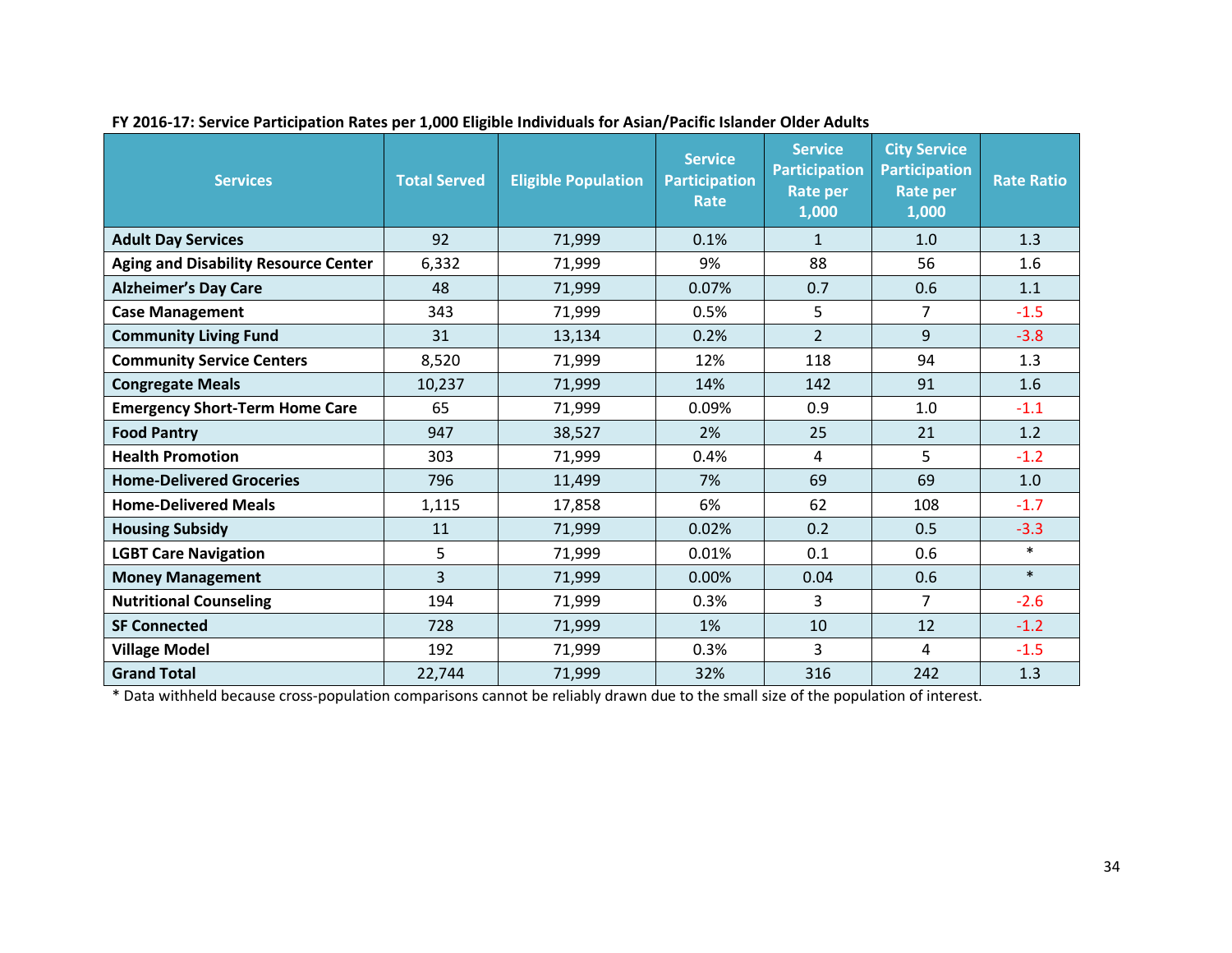| <b>Services</b>                             | <b>Total Served</b> | <b>Eligible Population</b> | <b>Service</b><br><b>Participation</b><br>Rate | <b>Service</b><br><b>Participation</b><br>Rate per<br>1,000 | <b>City Service</b><br><b>Participation</b><br><b>Rate per</b><br>1,000 | <b>Rate Ratio</b> |
|---------------------------------------------|---------------------|----------------------------|------------------------------------------------|-------------------------------------------------------------|-------------------------------------------------------------------------|-------------------|
| <b>Adult Day Services</b>                   | 10                  | 10,263                     | 0.1%                                           | $\mathbf{1}$                                                | 1.0                                                                     | $-1.0$            |
| <b>Aging and Disability Resource Center</b> | 652                 | 10,263                     | 6%                                             | 64                                                          | 56                                                                      | 1.1               |
| <b>Alzheimer's Day Care</b>                 | 6                   | 10,263                     | 0.06%                                          | 0.6                                                         | 0.6                                                                     | $\ast$            |
| <b>Case Management</b>                      | 230                 | 10,263                     | 2.2%                                           | 22                                                          | $\overline{7}$                                                          | 3.2               |
| <b>Community Living Fund</b>                | 42                  | 3,175                      | 1.3%                                           | 13                                                          | 9                                                                       | 1.5               |
| <b>Community Service Centers</b>            | 1,514               | 10,263                     | 15%                                            | 148                                                         | 94                                                                      | 1.6               |
| <b>Congregate Meals</b>                     | 1,404               | 10,263                     | 14%                                            | 137                                                         | 91                                                                      | 1.5               |
| <b>Emergency Short-Term Home Care</b>       | 18                  | 10,263                     | 0.2%                                           | $\overline{2}$                                              | 1.0                                                                     | 1.8               |
| <b>Food Pantry</b>                          | 88                  | 5,946                      | 1%                                             | 15                                                          | 21                                                                      | $-1.4$            |
| <b>Health Promotion</b>                     | 54                  | 10,263                     | 0.5%                                           | 5                                                           | 5                                                                       | 1.1               |
| <b>Home-Delivered Groceries</b>             | 257                 | 2,947                      | 9%                                             | 87                                                          | 69                                                                      | 1.3               |
| <b>Home-Delivered Meals</b>                 | 1,097               | 4,162                      | 26%                                            | 264                                                         | 108                                                                     | 2.4               |
| <b>Housing Subsidy</b>                      | 16                  | 10,263                     | 0.2%                                           | $\overline{2}$                                              | 0.5                                                                     | 3.1               |
| <b>LGBT Care Navigation</b>                 | 4                   | 10,263                     | 0.04%                                          | 0.4                                                         | 0.6                                                                     | $\ast$            |
| <b>Money Management</b>                     | 71                  | 10,263                     | 0.7%                                           | $\overline{7}$                                              | 0.6                                                                     | 11.5              |
| <b>Nutritional Counseling</b>               | 297                 | 10,263                     | 2.9%                                           | 29                                                          | 7                                                                       | 4.1               |
| <b>SF Connected</b>                         | 152                 | 10,263                     | 1%                                             | 15                                                          | 12                                                                      | 1.2               |
| <b>Village Model</b>                        | 17                  | 10,263                     | 0.2%                                           | $\overline{2}$                                              | 4                                                                       | $-2.4$            |
| <b>Grand Total</b>                          | 3,856               | 10,263                     | 38%                                            | 376                                                         | 242                                                                     | 1.6               |

**FY 2016-17: Service Participation Rates per 1,000 Eligible Individuals for Black/African-American Older Adults**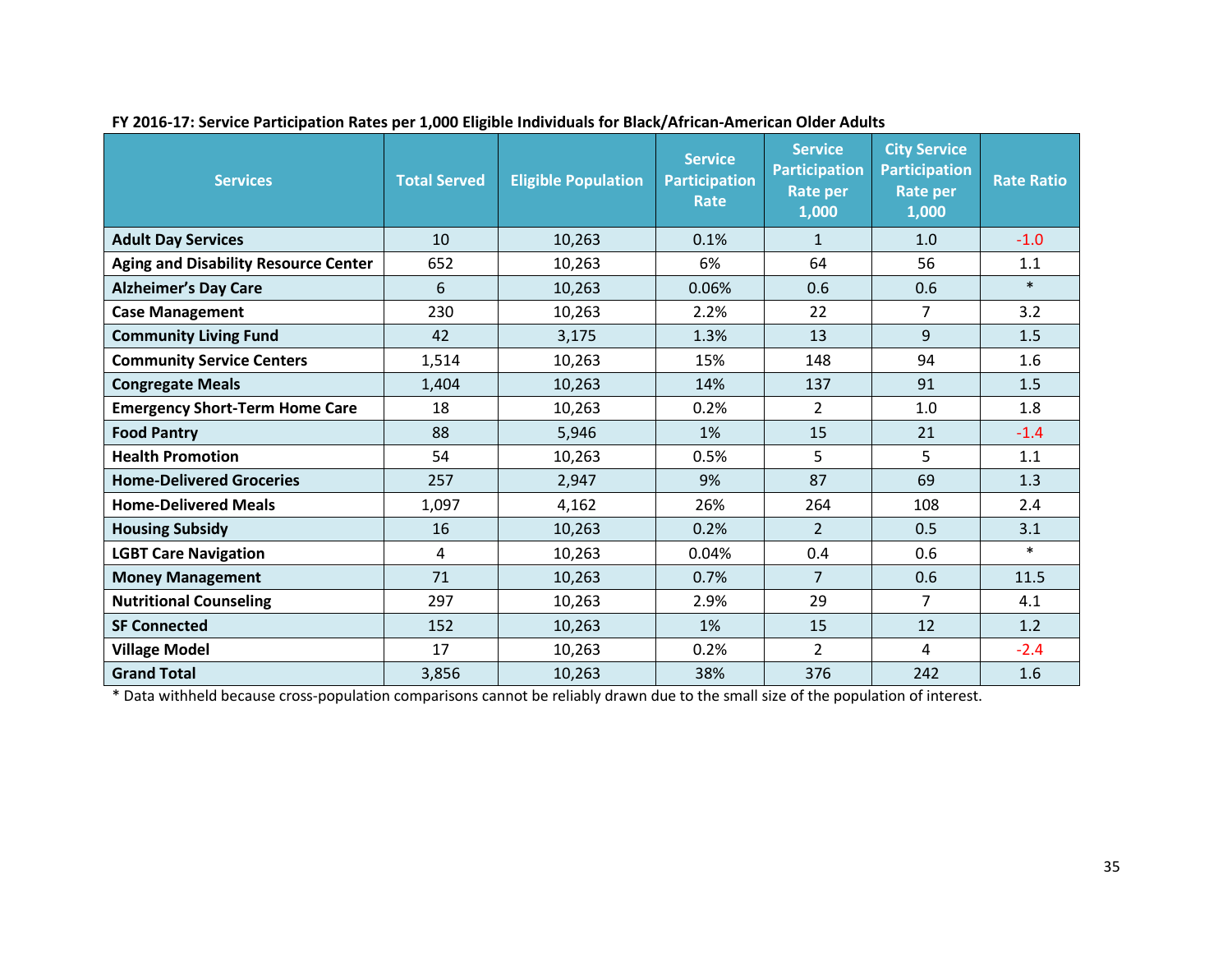| <b>Services</b>                             | <b>Total Served</b> | <b>Eligible Population</b> | <b>Service</b><br><b>Participation</b><br>Rate | <b>Service</b><br><b>Participation</b><br>Rate per<br>1,000 | <b>City Service</b><br><b>Participation</b><br><b>Rate per</b><br>1,000 | <b>Rate Ratio</b> |
|---------------------------------------------|---------------------|----------------------------|------------------------------------------------|-------------------------------------------------------------|-------------------------------------------------------------------------|-------------------|
| <b>Adult Day Services</b>                   | 9                   | 16,586                     | 0.05%                                          | 0.5                                                         | 1.0                                                                     | $\ast$            |
| <b>Aging and Disability Resource Center</b> | 664                 | 16,586                     | 4%                                             | 40                                                          | 56                                                                      | $-1.4$            |
| <b>Alzheimer's Day Care</b>                 | 5                   | 16,586                     | 0.03%                                          | 0.3                                                         | 0.6                                                                     | $\ast$            |
| <b>Case Management</b>                      | 162                 | 16,586                     | 1%                                             | 10                                                          | $\overline{7}$                                                          | 1.4               |
| <b>Community Living Fund</b>                | 33                  | 3,670                      | 0.9%                                           | 9                                                           | 9                                                                       | $-1.0$            |
| <b>Community Service Centers</b>            | 1,966               | 16,586                     | 12%                                            | 119                                                         | 94                                                                      | 1.3               |
| <b>Congregate Meals</b>                     | 1,613               | 16,586                     | 10%                                            | 97                                                          | 91                                                                      | 1.1               |
| <b>Emergency Short-Term Home Care</b>       | 8                   | 16,586                     | 0.05%                                          | 0.5                                                         | 1.0                                                                     | $\ast$            |
| <b>Food Pantry</b>                          | 62                  | 9,185                      | 1%                                             | $\overline{7}$                                              | 21                                                                      | $-3.1$            |
| <b>Health Promotion</b>                     | 220                 | 16,586                     | 1.3%                                           | 13                                                          | 5                                                                       | 2.7               |
| <b>Home-Delivered Groceries</b>             | 140                 | 3,176                      | 4%                                             | 44                                                          | 69                                                                      | $-1.6$            |
| <b>Home-Delivered Meals</b>                 | 564                 | 4,865                      | 12%                                            | 116                                                         | 108                                                                     | 1.1               |
| <b>Housing Subsidy</b>                      | 6                   | 16,586                     | 0.04%                                          | 0.4                                                         | 0.5                                                                     | $\ast$            |
| <b>LGBT Care Navigation</b>                 | 6                   | 16,586                     | 0.04%                                          | 0.4                                                         | 0.6                                                                     | $\ast$            |
| <b>Money Management</b>                     | 5                   | 16,586                     | 0.03%                                          | 0.3                                                         | 0.6                                                                     | $\ast$            |
| <b>Nutritional Counseling</b>               | 107                 | 16,586                     | 0.6%                                           | 6                                                           | 7                                                                       | $-1.1$            |
| <b>SF Connected</b>                         | 170                 | 16,586                     | 1%                                             | 10                                                          | 12                                                                      | $-1.2$            |
| <b>Village Model</b>                        | 9                   | 16,586                     | 0.05%                                          | 0.5                                                         | 4                                                                       | $\ast$            |
| <b>Grand Total</b>                          | 3,623               | 16,586                     | 22%                                            | 218                                                         | 242                                                                     | $-1.1$            |

**FY 2016-17: Service Participation Rates per 1,000 Eligible Individuals for Latino Older Adults**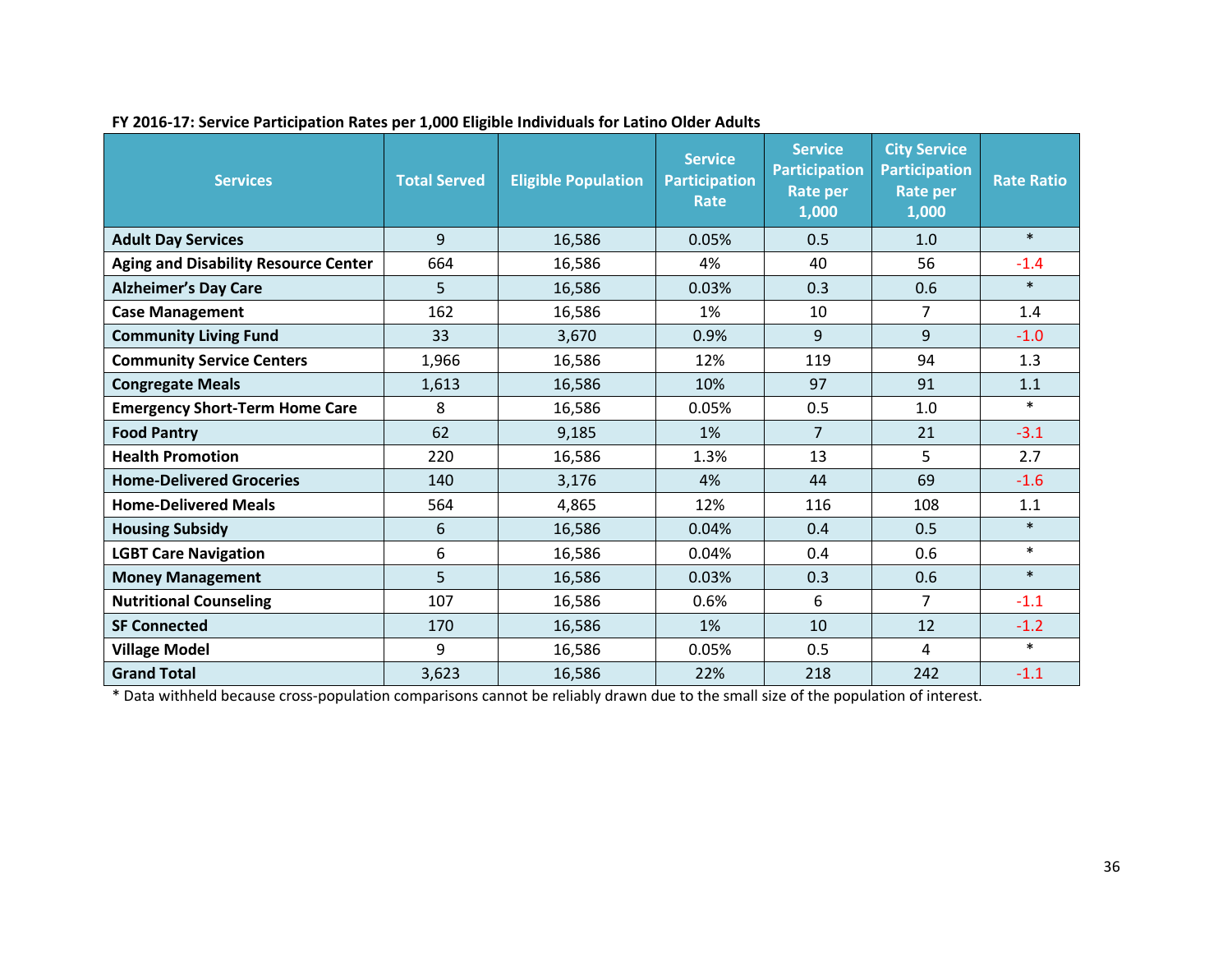| <b>Services</b>                             | <b>Total Served</b> | <b>Eligible Population</b> | <b>Service</b><br><b>Participation</b><br>Rate | <b>Service</b><br><b>Participation</b><br><b>Rate per</b><br>1,000 | <b>City Service</b><br><b>Participation</b><br><b>Rate per</b><br>1,000 | <b>Rate Ratio</b> |
|---------------------------------------------|---------------------|----------------------------|------------------------------------------------|--------------------------------------------------------------------|-------------------------------------------------------------------------|-------------------|
| <b>Adult Day Services</b>                   | 54                  | 67,789                     | 0.08%                                          | 0.8                                                                | $\mathbf{1}$                                                            | $-1.3$            |
| <b>Aging and Disability Resource Center</b> | 746                 | 67,789                     | 1%                                             | 11                                                                 | 56                                                                      | $-5.1$            |
| <b>Alzheimer's Day Care</b>                 | 40                  | 67,789                     | 0.06%                                          | 0.6                                                                | 0.6                                                                     | $-1.0$            |
| <b>Case Management</b>                      | 394                 | 67,789                     | 0.6%                                           | 6                                                                  | $\overline{7}$                                                          | $-1.2$            |
| <b>Community Living Fund</b>                | 82                  | 10,748                     | 0.8%                                           | 8                                                                  | 9                                                                       | $-1.2$            |
| <b>Community Service Centers</b>            | 3,012               | 67,789                     | 4%                                             | 44                                                                 | 94                                                                      | $-2.1$            |
| <b>Congregate Meals</b>                     | 1,784               | 67,789                     | 3%                                             | 26                                                                 | 91                                                                      | $-3.5$            |
| <b>Emergency Short-Term Home Care</b>       | 79                  | 67,789                     | 0.1%                                           | $\mathbf{1}$                                                       | $\mathbf{1}$                                                            | 1.2               |
| <b>Food Pantry</b>                          | 79                  | 23,846                     | 0.3%                                           | 3                                                                  | 21                                                                      | $-6.3$            |
| <b>Health Promotion</b>                     | 244                 | 67,789                     | 0.4%                                           | 4                                                                  | 5                                                                       | $-1.4$            |
| <b>Home-Delivered Groceries</b>             | 217                 | 9,416                      | 2%                                             | 23                                                                 | 69                                                                      | $-3.0$            |
| <b>Home-Delivered Meals</b>                 | 1,877               | 15,216                     | 12%                                            | 123                                                                | 108                                                                     | 1.1               |
| <b>Housing Subsidy</b>                      | 43                  | 67,789                     | 0.06%                                          | 0.6                                                                | 0.5                                                                     | 1.3               |
| <b>LGBT Care Navigation</b>                 | 51                  | 67,789                     | 0.08%                                          | 0.8                                                                | 0.6                                                                     | 1.3               |
| <b>Money Management</b>                     | 18                  | 67,789                     | 0.03%                                          | 0.3                                                                | 0.6                                                                     | $-2.3$            |
| <b>Nutritional Counseling</b>               | 474                 | 67,789                     | 0.7%                                           | 7                                                                  | 7                                                                       | $-1.0$            |
| <b>SF Connected</b>                         | 313                 | 67,789                     | 0.5%                                           | 5                                                                  | 12                                                                      | $-2.6$            |
| <b>Village Model</b>                        | 391                 | 67,789                     | 0.6%                                           | 6                                                                  | 4                                                                       | 1.4               |
| <b>Grand Total</b>                          | 6,911               | 67,789                     | 10%                                            | 102                                                                | 242                                                                     | $-2.4$            |

**FY 2016-17: Service Participation Rates per 1,000 Eligible Individuals for White Older Adults**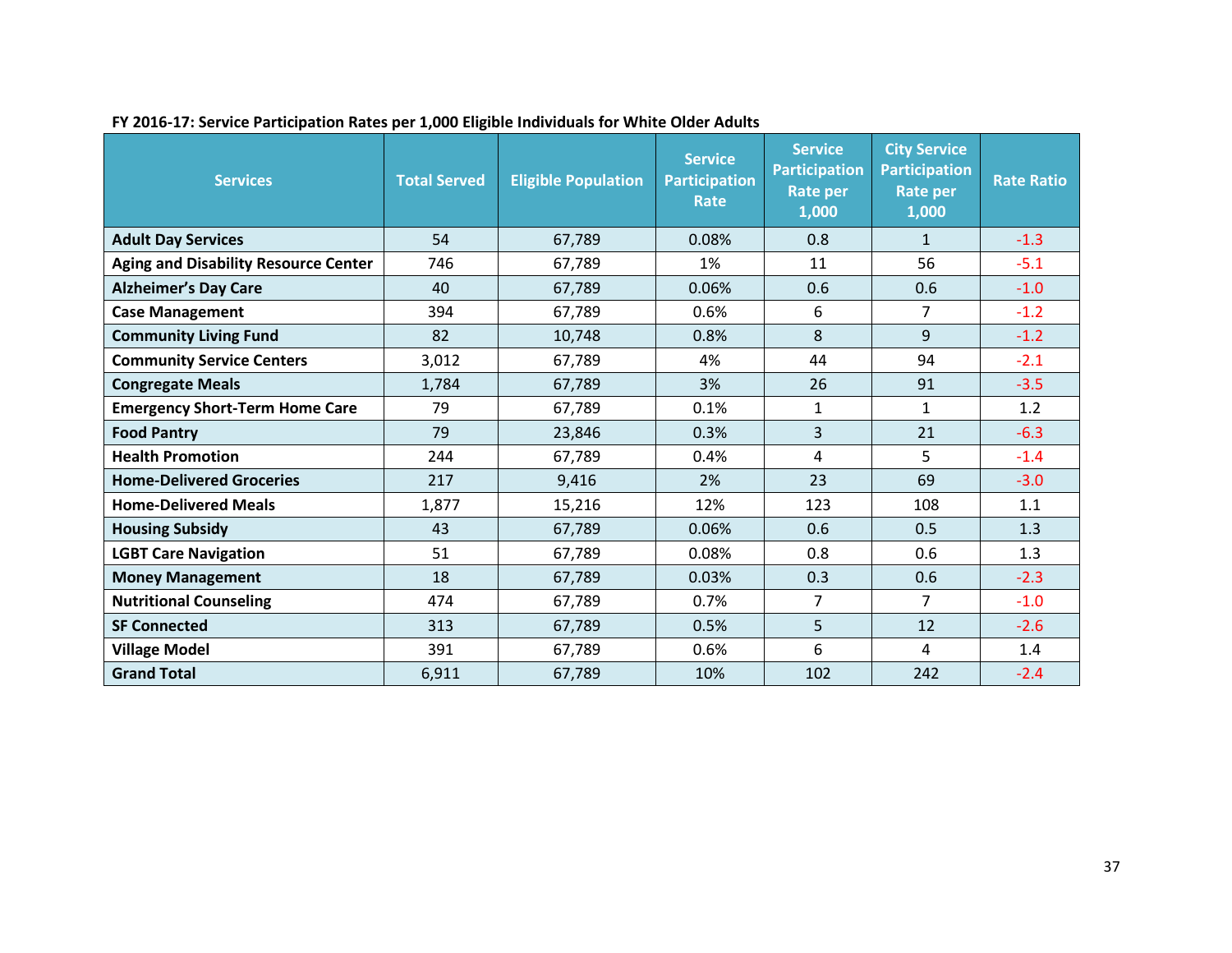| <b>Services</b>                             | <b>Total Served</b> | <b>Eligible Population</b> | <b>Service</b><br><b>Participation</b><br>Rate | <b>Service</b><br><b>Participation</b><br><b>Rate per 1,000</b> |
|---------------------------------------------|---------------------|----------------------------|------------------------------------------------|-----------------------------------------------------------------|
| <b>Aging and Disability Resource Center</b> | 994                 | 33,463                     | 3%                                             | 30                                                              |
| <b>Case Management</b>                      | 182                 | 33,463                     | 0.5%                                           | 5                                                               |
| <b>Community Living Fund</b>                | 133                 | 14,080                     | 0.9%                                           | 9                                                               |
| <b>Community Service Centers</b>            | 1,045               | 33,463                     | 3%                                             | 31                                                              |
| <b>Congregate Meals</b>                     | 793                 | 33,463                     | 2%                                             | 24                                                              |
| <b>Emergency Short-Term Home Care</b>       | 1                   | 33,463                     | 0.00%                                          | 0.03                                                            |
| <b>Food Pantry</b>                          | 5                   | 18,240                     | 0.03%                                          | 0.3                                                             |
| <b>Health Promotion</b>                     | $\overline{7}$      | 33,463                     | 0.02%                                          | 0.2                                                             |
| <b>Home-Delivered Groceries</b>             | 308                 | 12,031                     | 3%                                             | 26                                                              |
| <b>Home-Delivered Meals</b>                 | 887                 | 20,004                     | 4%                                             | 44                                                              |
| <b>Housing Subsidy</b>                      | 67                  | 33,463                     | 0.2%                                           | $\overline{2}$                                                  |
| <b>LGBT Care Navigation</b>                 | 43                  | 33,463                     | 0.1%                                           | 1                                                               |
| <b>Money Management</b>                     | 38                  | 33,463                     | 0.1%                                           | $\mathbf{1}$                                                    |
| <b>Nutritional Counseling</b>               | 13                  | 33,463                     | 0.04%                                          | 0.4                                                             |
| <b>SF Connected</b>                         | 277                 | 33,463                     | 0.8%                                           | 8                                                               |
| <b>Grand Total</b>                          | 4,352               | 33,463                     | 13%                                            | 130                                                             |

**FY 2016-17: Service Participation Rates per 1,000 Eligible Individuals for Adults with Disabilities**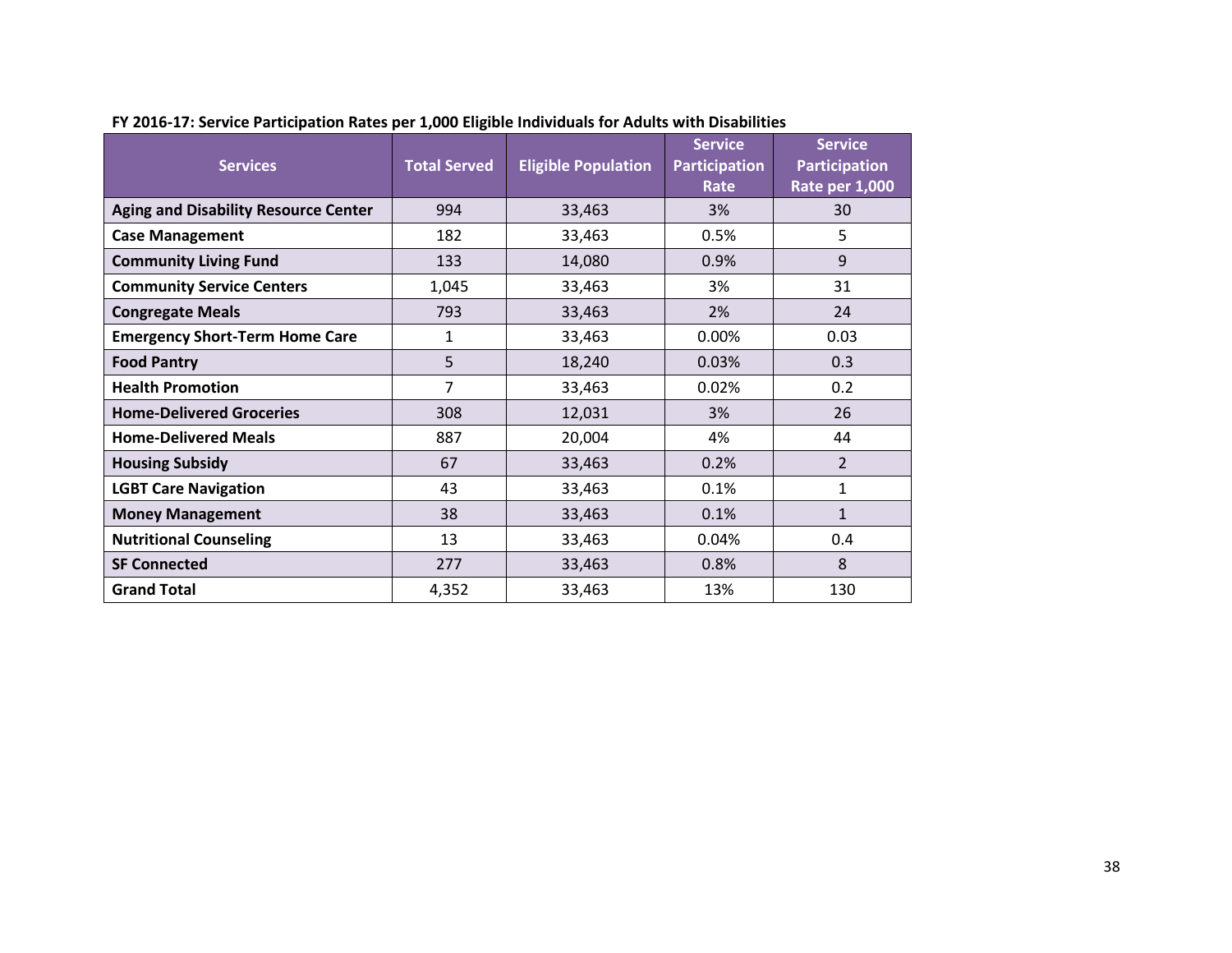| <b>Services</b>                             | <b>Total Served</b> | <b>Eligible Population</b> | <b>Service</b><br><b>Participation</b><br>Rate | <b>Service</b><br><b>Participation</b><br>Rate per<br>1,000 | <b>City Service</b><br><b>Participation</b><br>Rate per<br>1,000 | <b>Rate Ratio</b> |
|---------------------------------------------|---------------------|----------------------------|------------------------------------------------|-------------------------------------------------------------|------------------------------------------------------------------|-------------------|
| <b>Aging and Disability Resource Center</b> | 371                 | 6,664                      | 6%                                             | 56                                                          | 30 <sup>°</sup>                                                  | 1.9               |
| <b>Case Management</b>                      | 24                  | 6,664                      | 0.4%                                           | 4                                                           | 5                                                                | $-1.4$            |
| <b>Community Living Fund</b>                | 19                  | 2,946                      | 0.6%                                           | 6                                                           | 9                                                                | $-1.5$            |
| <b>Community Service Centers</b>            | 358                 | 6,664                      | 5%                                             | 54                                                          | 31                                                               | 1.7               |
| <b>Congregate Meals</b>                     | 321                 | 6,664                      | 5%                                             | 48                                                          | 24                                                               | 2.0               |
| <b>Emergency Short-Term Home Care</b>       | $\mathbf{1}$        | 6,664                      | 0.02%                                          | 0.2                                                         | 0.03                                                             | $\ast$            |
| <b>Food Pantry</b>                          | 4                   | 4,074                      | 0.1%                                           | $\mathbf{1}$                                                | 0.3                                                              | $\ast$            |
| <b>Health Promotion</b>                     | 1                   | 6,664                      | 0.02%                                          | 0.2                                                         | 0.2                                                              | $\ast$            |
| <b>Home-Delivered Groceries</b>             | 48                  | 2,601                      | 2%                                             | 18                                                          | 26                                                               | $-1.4$            |
| <b>Home-Delivered Meals</b>                 | 91                  | 4,156                      | 2%                                             | 22                                                          | 44                                                               | $-2.0$            |
| <b>Housing Subsidy</b>                      | $\overline{2}$      | 6,664                      | 0.03%                                          | 0.3                                                         | $\overline{2}$                                                   | $\ast$            |
| <b>LGBT Care Navigation</b>                 | $\overline{2}$      | 6,664                      | 0.03%                                          | 0.3                                                         | $\mathbf{1}$                                                     | $\ast$            |
| <b>Money Management</b>                     | 4                   | 6,664                      | 0.06%                                          | 0.6                                                         | $\mathbf{1}$                                                     | $\ast$            |
| <b>Nutritional Counseling</b>               | 0                   | 6,664                      | 0%                                             | $\mathbf 0$                                                 | 0.4                                                              | $\ast$            |
| <b>SF Connected</b>                         | 43                  | 6,664                      | 0.6%                                           | 6                                                           | 8                                                                | $-1.3$            |
| <b>Grand Total</b>                          | 1,123               | 6,664                      | 17%                                            | 169                                                         | 130                                                              | 1.3               |

**FY 2016-17: Service Participation Rates per 1,000 Eligible Individuals for Asian/Pacific Islander Adults with Disabilities**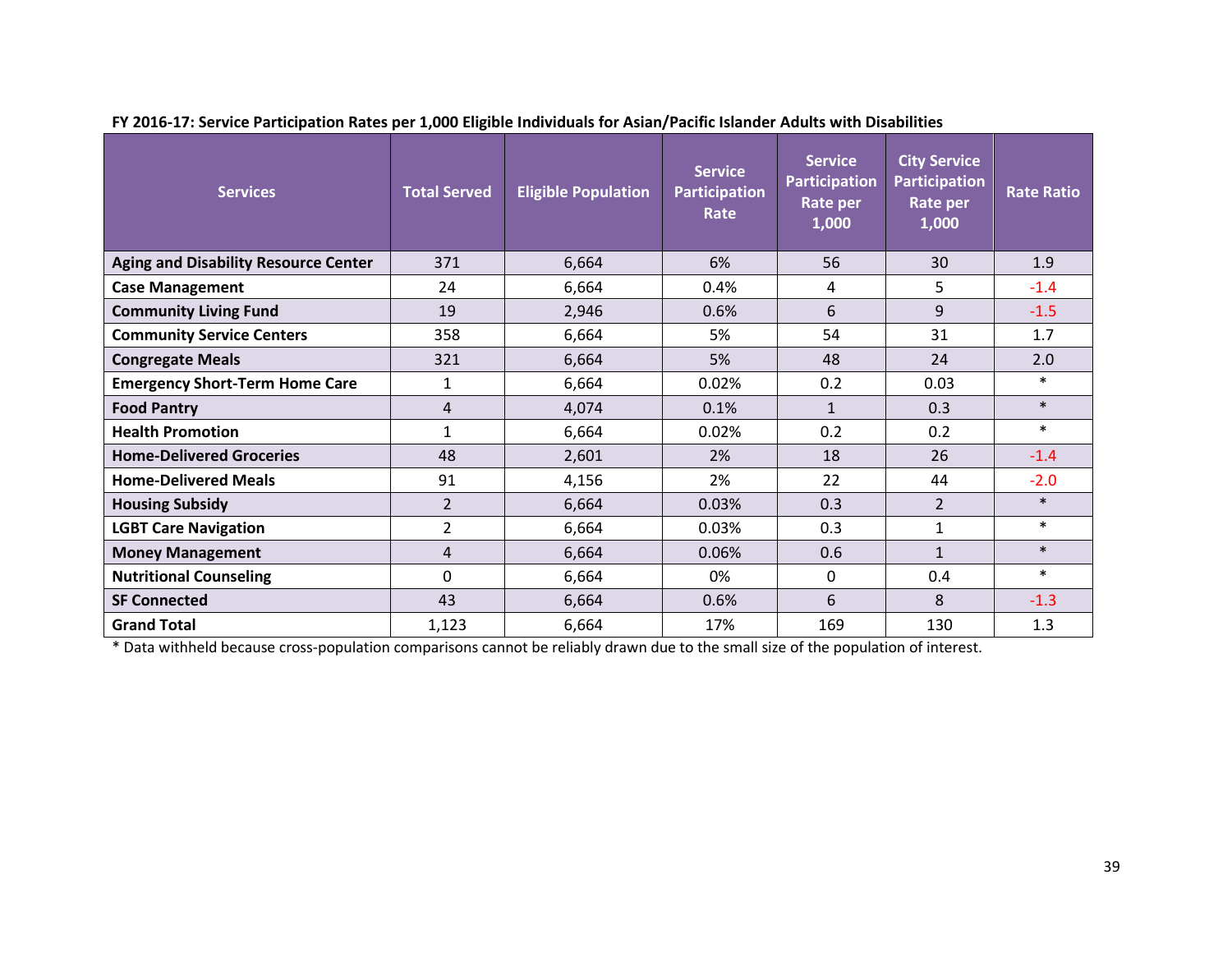| <b>Services</b>                             | <b>Total Served</b> | <b>Eligible Population</b> | <b>Service</b><br><b>Participation</b><br>Rate | <b>Service</b><br><b>Participation</b><br>Rate per<br>1,000 | <b>City Service</b><br><b>Participation</b><br><b>Rate per</b><br>1,000 | <b>Rate Ratio</b> |
|---------------------------------------------|---------------------|----------------------------|------------------------------------------------|-------------------------------------------------------------|-------------------------------------------------------------------------|-------------------|
| <b>Aging and Disability Resource Center</b> | 234                 | 4,967                      | 5%                                             | 47                                                          | 30                                                                      | 1.6               |
| <b>Case Management</b>                      | 43                  | 4,967                      | 0.9%                                           | 9                                                           | 5                                                                       | 1.7               |
| <b>Community Living Fund</b>                | 35                  | 3,110                      | 1.1%                                           | 11                                                          | 9                                                                       | 1.2               |
| <b>Community Service Centers</b>            | 257                 | 4,967                      | 5%                                             | 52                                                          | 31                                                                      | 1.7               |
| <b>Congregate Meals</b>                     | 219                 | 4,967                      | 4%                                             | 44                                                          | 24                                                                      | 1.8               |
| <b>Emergency Short-Term Home Care</b>       | 0                   | 4,967                      | 0%                                             | 0                                                           | 0.03                                                                    | $\ast$            |
| <b>Food Pantry</b>                          | $\Omega$            | 4,025                      | 0%                                             | $\Omega$                                                    | 0.3                                                                     | $\ast$            |
| <b>Health Promotion</b>                     | 3                   | 4,967                      | 0.06%                                          | 0.6                                                         | 0.2                                                                     | $\ast$            |
| <b>Home-Delivered Groceries</b>             | 95                  | 3,027                      | 3%                                             | 31                                                          | 26                                                                      | 1.2               |
| <b>Home-Delivered Meals</b>                 | 330                 | 3,553                      | 9%                                             | 93                                                          | 44                                                                      | 2.1               |
| <b>Housing Subsidy</b>                      | 14                  | 4,967                      | 0.3%                                           | $\overline{3}$                                              | $\overline{2}$                                                          | 1.4               |
| <b>LGBT Care Navigation</b>                 | 3                   | 4,967                      | 0.06%                                          | 0.6                                                         | $\mathbf{1}$                                                            | $\ast$            |
| <b>Money Management</b>                     | 18                  | 4,967                      | 0.4%                                           | 4                                                           | $\mathbf{1}$                                                            | 3.3               |
| <b>Nutritional Counseling</b>               | 4                   | 4,967                      | 0.08%                                          | 0.8                                                         | 0.4                                                                     | $\ast$            |
| <b>SF Connected</b>                         | 39                  | 4,967                      | 0.8%                                           | 8                                                           | 8                                                                       | $-1.1$            |
| <b>Grand Total</b>                          | 996                 | 4,967                      | 20%                                            | 201                                                         | 130                                                                     | 1.5               |

**FY 2016-17: Service Participation Rates per 1,000 Eligible Individuals for Black/African-American Adults with Disabilities**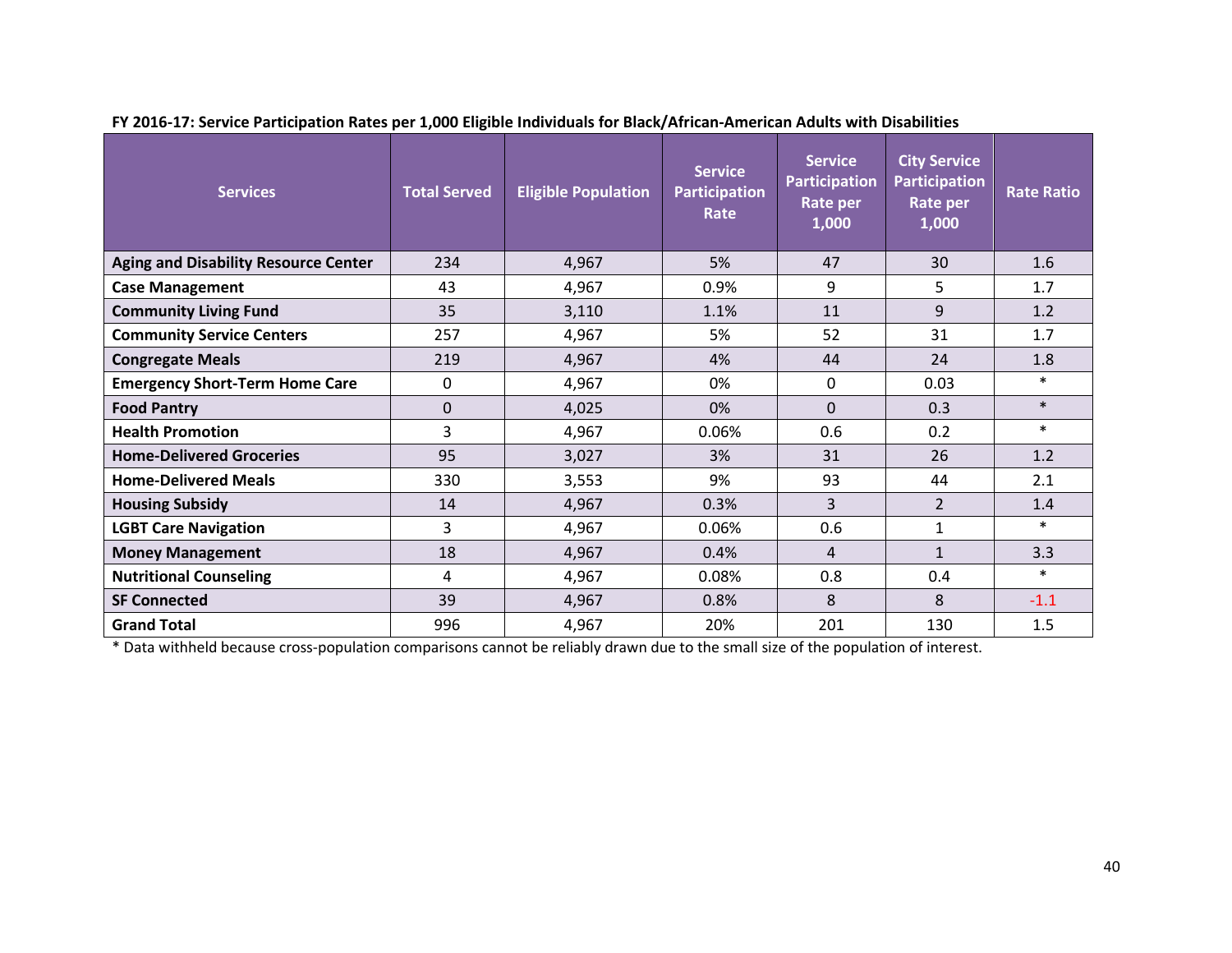| <b>Services</b>                             | <b>Total Served</b> | <b>Eligible Population</b> | <b>Service</b><br><b>Participation</b><br>Rate | <b>Service</b><br><b>Participation</b><br>Rate per<br>1,000 | <b>City Service</b><br><b>Participation</b><br>Rate per<br>1,000 | <b>Rate Ratio</b> |
|---------------------------------------------|---------------------|----------------------------|------------------------------------------------|-------------------------------------------------------------|------------------------------------------------------------------|-------------------|
| <b>Aging and Disability Resource Center</b> | 77                  | 6,902                      | 1%                                             | 11                                                          | 30                                                               | $-2.7$            |
| <b>Case Management</b>                      | 16                  | 6,902                      | 0.2%                                           | $\overline{2}$                                              | 5                                                                | $-2.2$            |
| <b>Community Living Fund</b>                | 24                  | 3,246                      | 0.7%                                           | $\overline{7}$                                              | 9                                                                | $-1.3$            |
| <b>Community Service Centers</b>            | 117                 | 6,902                      | 2%                                             | 17                                                          | 31                                                               | $-1.8$            |
| <b>Congregate Meals</b>                     | 69                  | 6,902                      | 1%                                             | 10                                                          | 24                                                               | $-2.4$            |
| <b>Emergency Short-Term Home Care</b>       | $\mathbf 0$         | 6,902                      | 0%                                             | 0                                                           | 0.03                                                             | $\ast$            |
| <b>Food Pantry</b>                          | $\Omega$            | 4,707                      | 0%                                             | $\Omega$                                                    | 0.3                                                              | $\ast$            |
| <b>Health Promotion</b>                     | $\Omega$            | 6,902                      | 0%                                             | $\Omega$                                                    | 0.2                                                              | $\ast$            |
| <b>Home-Delivered Groceries</b>             | 39                  | 2,730                      | 1%                                             | 14                                                          | 26                                                               | $-1.8$            |
| <b>Home-Delivered Meals</b>                 | 111                 | 3,843                      | 3%                                             | 29                                                          | 44                                                               | $-1.5$            |
| <b>Housing Subsidy</b>                      | 7                   | 6,902                      | 0.1%                                           | $\mathbf{1}$                                                | $\overline{2}$                                                   | $\ast$            |
| <b>LGBT Care Navigation</b>                 | 8                   | 6,902                      | 0.1%                                           | $\mathbf{1}$                                                | 1                                                                | $\ast$            |
| <b>Money Management</b>                     | $\overline{2}$      | 6,902                      | 0.03%                                          | 0.3                                                         | $\mathbf{1}$                                                     | $\ast$            |
| <b>Nutritional Counseling</b>               | 6                   | 6,902                      | 0.09%                                          | 0.9                                                         | 0.4                                                              | $\ast$            |
| <b>SF Connected</b>                         | 39                  | 6,902                      | 0.57%                                          | 6                                                           | 8                                                                | $-1.5$            |
| <b>Grand Total</b>                          | 402                 | 6,902                      | 6%                                             | 58                                                          | 130                                                              | $-2.2$            |

**FY 2016-17: Service Participation Rates per 1,000 Eligible Individuals for Latino Adults with Disabilities**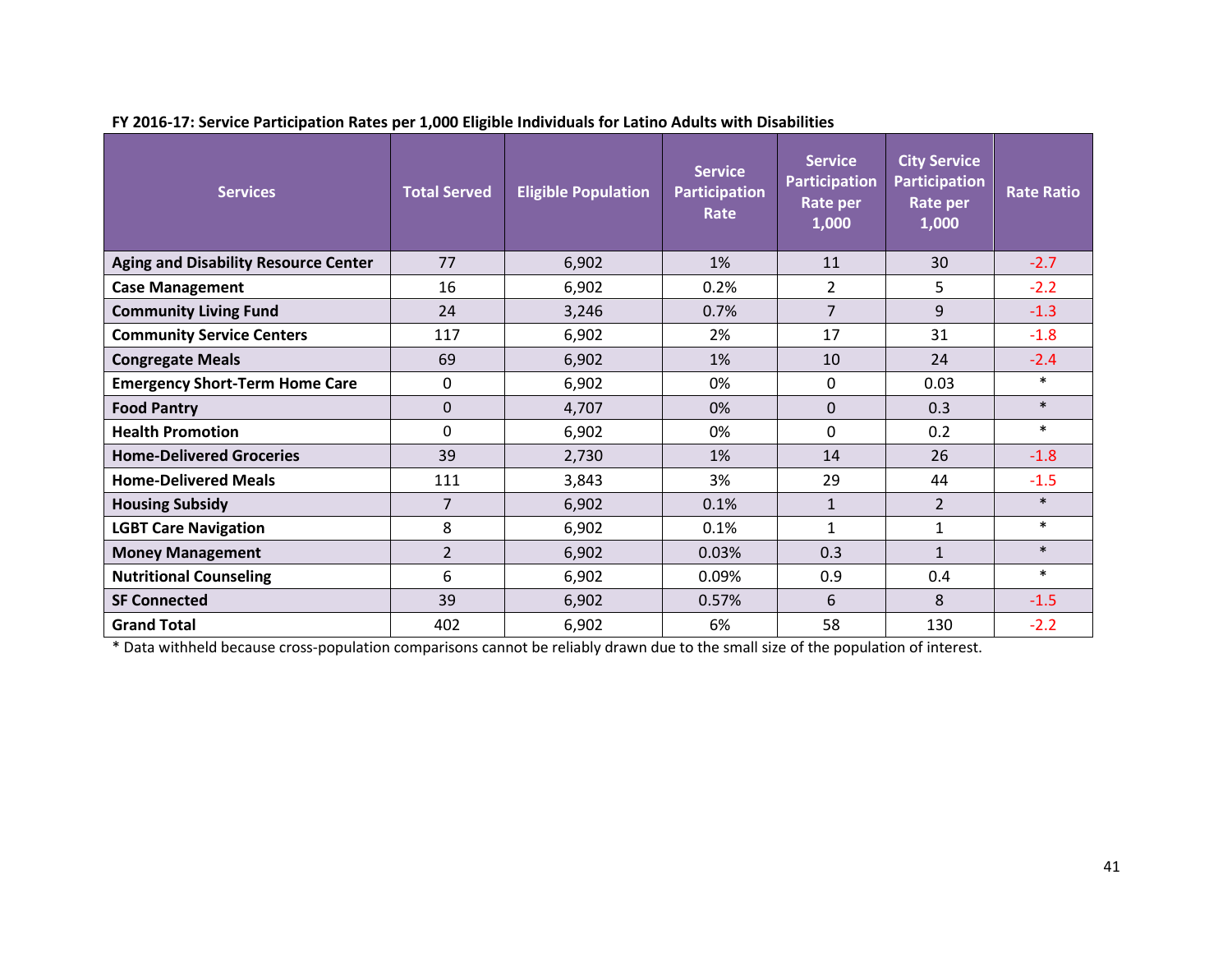| <b>Services</b>                             | <b>Service</b><br><b>Total Served</b><br><b>Eligible Population</b><br><b>Participation</b><br>Rate |        | <b>Service</b><br><b>Participation</b><br>Rate per<br>1,000 | <b>City Service</b><br><b>Participation</b><br>Rate per<br>1,000 | <b>Rate Ratio</b> |        |
|---------------------------------------------|-----------------------------------------------------------------------------------------------------|--------|-------------------------------------------------------------|------------------------------------------------------------------|-------------------|--------|
| <b>Aging and Disability Resource Center</b> | 93                                                                                                  | 13,475 | 0.7%                                                        | $\overline{7}$                                                   | 30                | $-4.3$ |
| <b>Case Management</b>                      | 36                                                                                                  | 13,475 | 0.3%                                                        | 3                                                                | 5                 | $-1.9$ |
| <b>Community Living Fund</b>                | 41                                                                                                  | 5,111  | 0.8%                                                        | 8                                                                | 9                 | $-1.2$ |
| <b>Community Service Centers</b>            | 209                                                                                                 | 13,475 | 2%                                                          | 16                                                               | 31                | $-2.0$ |
| <b>Congregate Meals</b>                     | 126                                                                                                 | 13,475 | 1%                                                          | 9                                                                | 24                | $-2.6$ |
| <b>Emergency Short-Term Home Care</b>       | 0                                                                                                   | 13,475 | 0%                                                          | $\Omega$                                                         | 0.03              | $\ast$ |
| <b>Food Pantry</b>                          | 1                                                                                                   | 7,207  | 0.01%                                                       | 0.1                                                              | 0.3               | $\ast$ |
| <b>Health Promotion</b>                     | $\overline{2}$                                                                                      | 13,475 | 0.01%                                                       | 0.1                                                              | 0.2               | $\ast$ |
| <b>Home-Delivered Groceries</b>             | 62                                                                                                  | 4,520  | 1%                                                          | 14                                                               | 26                | $-1.9$ |
| <b>Home-Delivered Meals</b>                 | 343                                                                                                 | 7,013  | 5%                                                          | 49                                                               | 44                | 1.1    |
| <b>Housing Subsidy</b>                      | 33                                                                                                  | 13,475 | 0.2%                                                        | $\overline{2}$                                                   | $\overline{2}$    | 1.2    |
| <b>LGBT Care Navigation</b>                 | 23                                                                                                  | 13,475 | 0.2%                                                        | $\overline{2}$                                                   | 1                 | 1.3    |
| <b>Money Management</b>                     | 12                                                                                                  | 13,475 | 0.09%                                                       | 0.9                                                              | $\mathbf{1}$      | $-1.2$ |
| <b>Nutritional Counseling</b>               | 3                                                                                                   | 13,475 | 0.02%                                                       | 0.2                                                              | 0.4               | $\ast$ |
| <b>SF Connected</b>                         | 56                                                                                                  | 13,475 | 0.4%                                                        | 4                                                                | 8                 | $-2.0$ |
| <b>Grand Total</b>                          | 855                                                                                                 | 13,475 | 6%                                                          | 63                                                               | 130               | $-2.0$ |

**FY 2016-17: Service Participation Rates per 1,000 Eligible Individuals for White Adults with Disabilities**